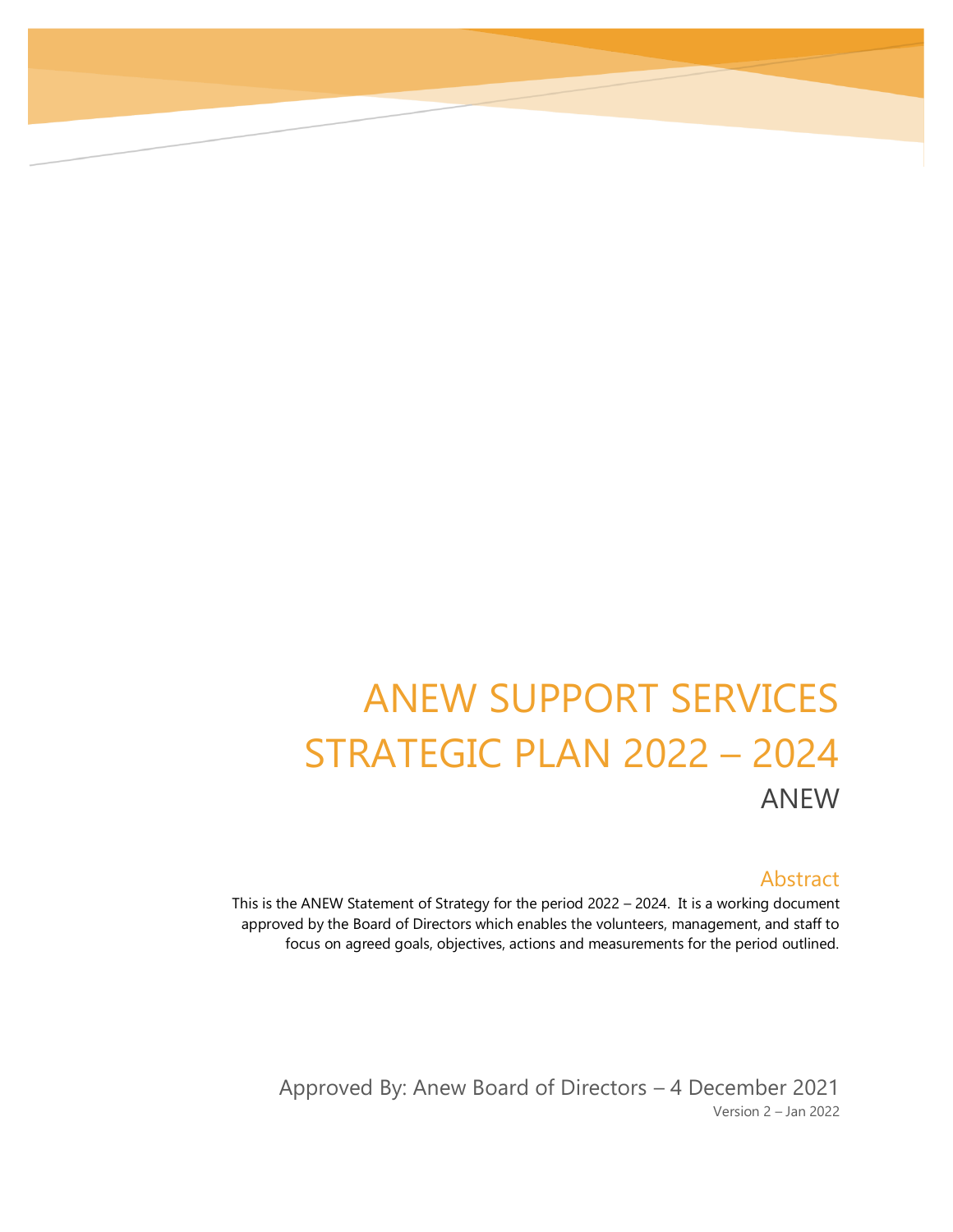| <b>TABLE of CONTENTS</b> |  |  |
|--------------------------|--|--|
|                          |  |  |
|                          |  |  |
|                          |  |  |
| 2.1                      |  |  |
| 2.1.1                    |  |  |
| 2.1.2                    |  |  |
| 2.1.3                    |  |  |
| 2.1.4                    |  |  |
| 2.1.5                    |  |  |
| 2.2                      |  |  |
| 2.2.1                    |  |  |
| 2.2.2                    |  |  |
| 2.2.3                    |  |  |
| 2.2.4                    |  |  |
| 2.2.5                    |  |  |
| 2.3                      |  |  |
| 2.3.1                    |  |  |
| 2.3.2                    |  |  |
| 2.3.3                    |  |  |
| 2.3.4                    |  |  |
| 2.3.5                    |  |  |
| 2.3.6                    |  |  |
| 2.4                      |  |  |
| 2.4.1                    |  |  |
| 2.4.2                    |  |  |
| 2.4.3                    |  |  |
| 2.4.4                    |  |  |
| 2.5                      |  |  |
| 2.5.1                    |  |  |
| 2.5.2                    |  |  |
| 2.5.3                    |  |  |
| 2.6                      |  |  |
| 2.7                      |  |  |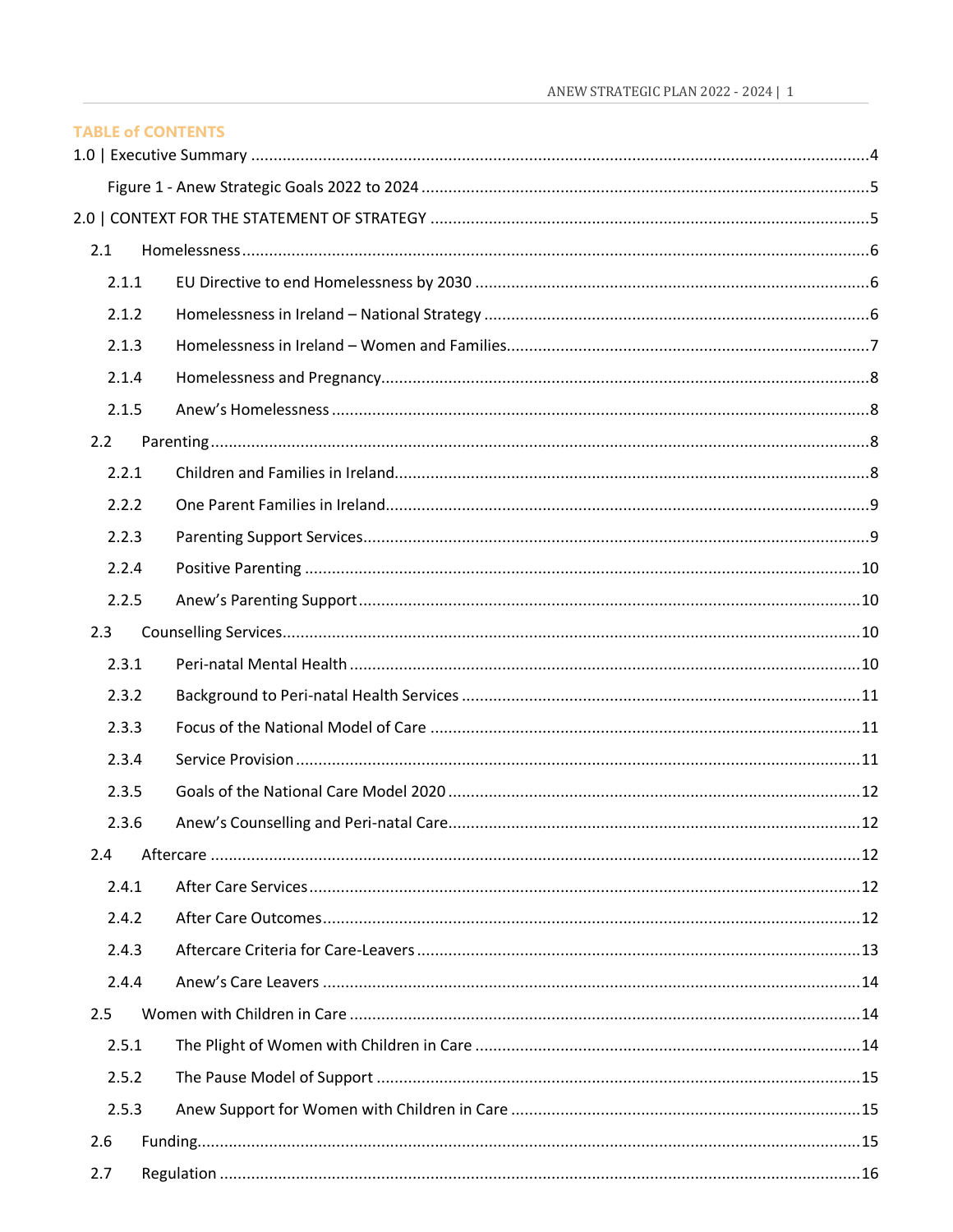| 3.1               |  |
|-------------------|--|
| 3.2               |  |
| 3.3               |  |
|                   |  |
| 3.3               |  |
|                   |  |
|                   |  |
| 4.0               |  |
| 4.1               |  |
| 4.2               |  |
|                   |  |
| 4.3               |  |
|                   |  |
|                   |  |
|                   |  |
|                   |  |
|                   |  |
|                   |  |
|                   |  |
|                   |  |
|                   |  |
|                   |  |
|                   |  |
|                   |  |
|                   |  |
|                   |  |
|                   |  |
| <b>APPENDIX 1</b> |  |
|                   |  |
| APPENDIX 2        |  |
|                   |  |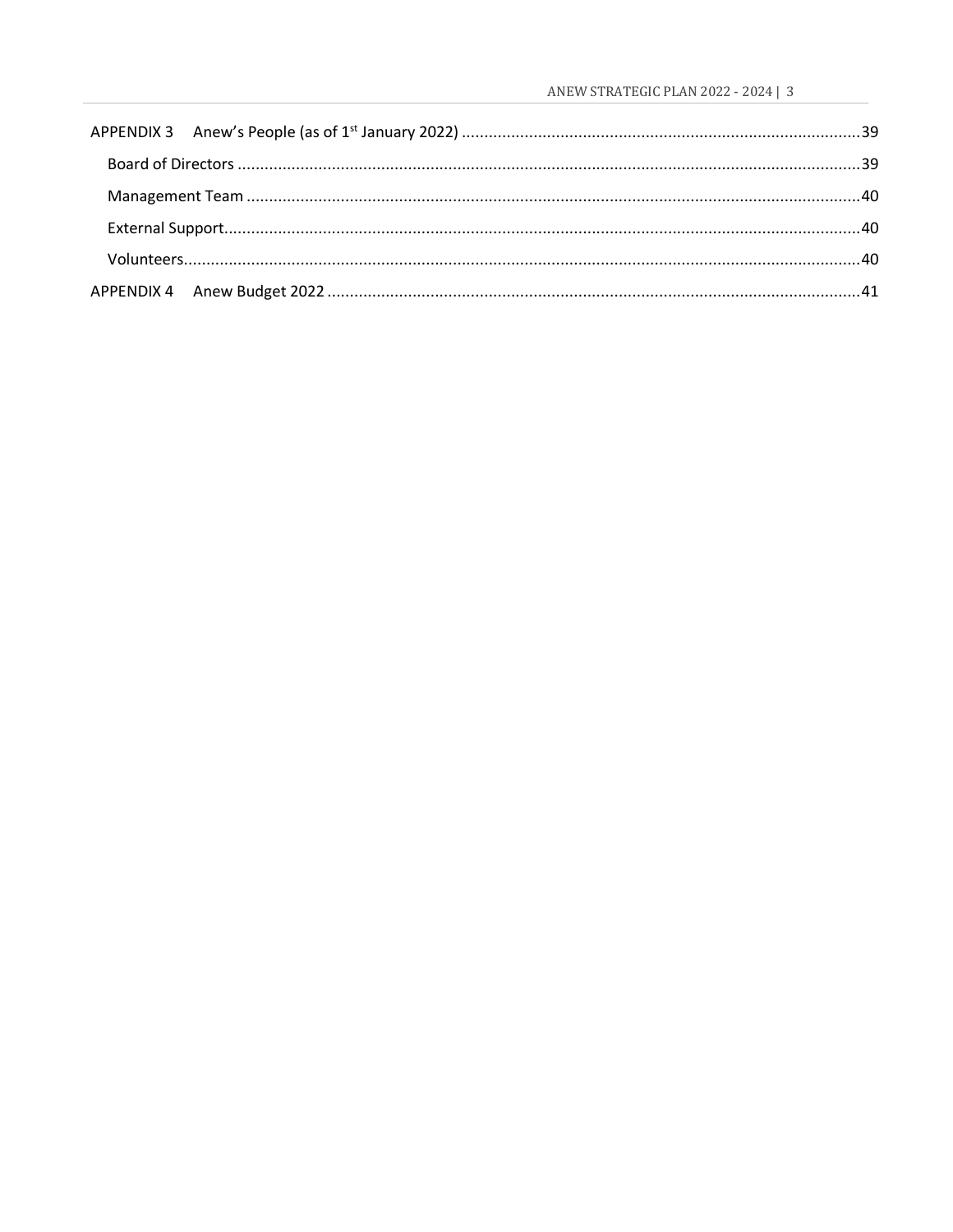## <span id="page-4-0"></span>1.0 | Executive Summary

This is Anew's Strategic Plan for the period 2022 – 2024. It is a working document approved by the Board of Directors which enables the volunteers, management, and staff to focus on agreed goals, objectives, actions, and measurements for the period outlined. The development of this document confirms the commitment of the Board to achieving the mission of Anew through strategic planning and to having a process in place to ensure that this Strategy is at the core of the organisations culture and activities for the future.

This strategy identifies our primary stakeholders as pregnant women and new mothers, in particular those who are experiencing or at risk of experiencing homelessness. The service evolution of Anew clearly illustrates that even today the mere fact of becoming pregnant can often lead to a temporary crisis with many emotional and practical implications and a very high risk of homelessness. This may be due to unsuitable accommodation, domestic abuse, relationship issues or cultural stigma all of which means the pregnancy is very traumatic for the woman and child.

As the main stakeholder, Anew keeps the mother and baby as the top priority and through its unique service Anew's main objective is to improve post-natal outcomes. This is achieved by ensuring that pregnant women are supported through their pregnancy and early motherhood, practically through the provision of temporary accommodation and life skills and emotionally through key-working, peer to peer support and counselling. A top objective is for a rapid exit from homelessness and a move to sustainable and safe long-term tenancy.

Based on the needs of our primary stakeholders Anew has identified the following services for strategic development:

- Homelessness expanding our current housing advice and accommodation service.
- Parenting ensuring that the women we work with are supported and educated in confident and positive parenting.
- Counselling providing therapeutic support to the women we work with, who may have experienced trauma around not just their pregnancy, but other events in their lives.
- Care-Leavers developing a specific service for care-leavers, who by their nature are classed as "an at risk of homelessness" category, particularly when they become pregnant.
- Women with children in care integrating supports for the women we work with who have children in care or whose current pregnancy results in that child going into care.

This strategic plan takes into consideration services (as described above), sustainable funding, quality improvement and operational excellence (including compliance to a vast array of regulations), organisational design and communication to identify five goals as shown in Figure 1.

Each goal is broken down to individual objectives and then into action plans with Key Performance Indicators, which are used as a basis for operational plans within the organisation.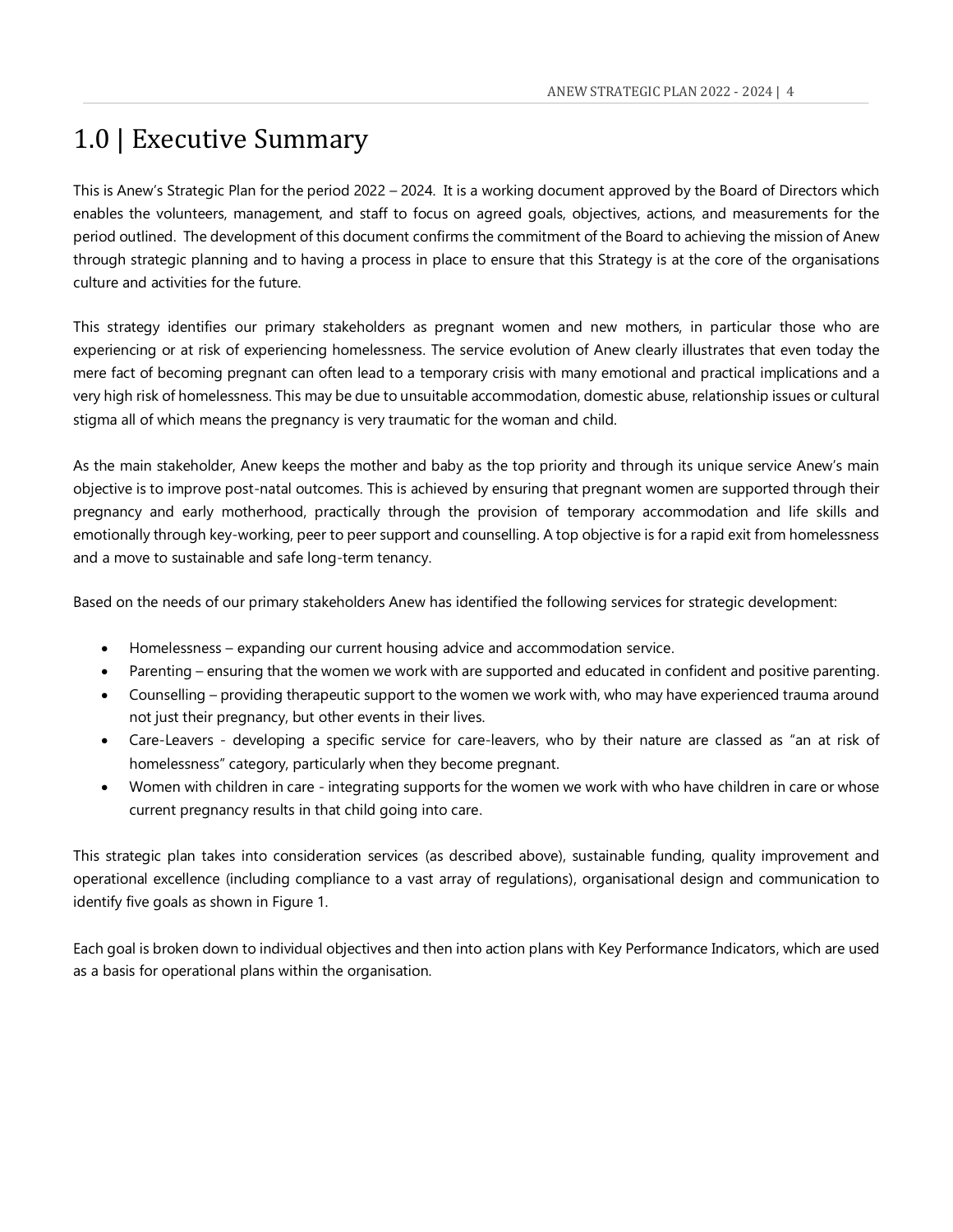<span id="page-5-0"></span>**Figure 1 - Anew Strategic Goals 2022 to 2024**



The context for these goals is described in detail and based on this our objectives and key performance indicators have been developed in Anew's Operational Plans, which are updated, distributed, and monitored on an ongoing basis.

## <span id="page-5-1"></span>2.0 | CONTEXT FOR THE STATEMENT OF STRATEGY

Anew's primary stakeholders are pregnant women and new mothers, in particular those who are experiencing or at risk of experiencing homelessness. The main objective of the service is to improve post-natal outcomes for these women. We do this through the provision of housing advice, supported accommodation, key working, day services and counselling.

The women we work with are often from marginalised communities such as migrants, care-leavers, and members of the travelling community. They have often experienced abuse including physical, psychological, and sexual and many of them have come though deep trauma in their lives.

Our aim is to support these women through their pregnancy and into new motherhood by providing transitional accommodation, life skills and emotional support. We empower them to parent their children confidently, avail of strong social networks and secure sustainable accommodation.

The nature of a pregnancy and the complex needs of many of the women who use our services necessitates intensive support during the pregnancy and into new motherhood, with continued supports a stable home is created for these new families.

Anew works closely with the women, their families and other agencies to ensure the best possible outcome for these women and their babies.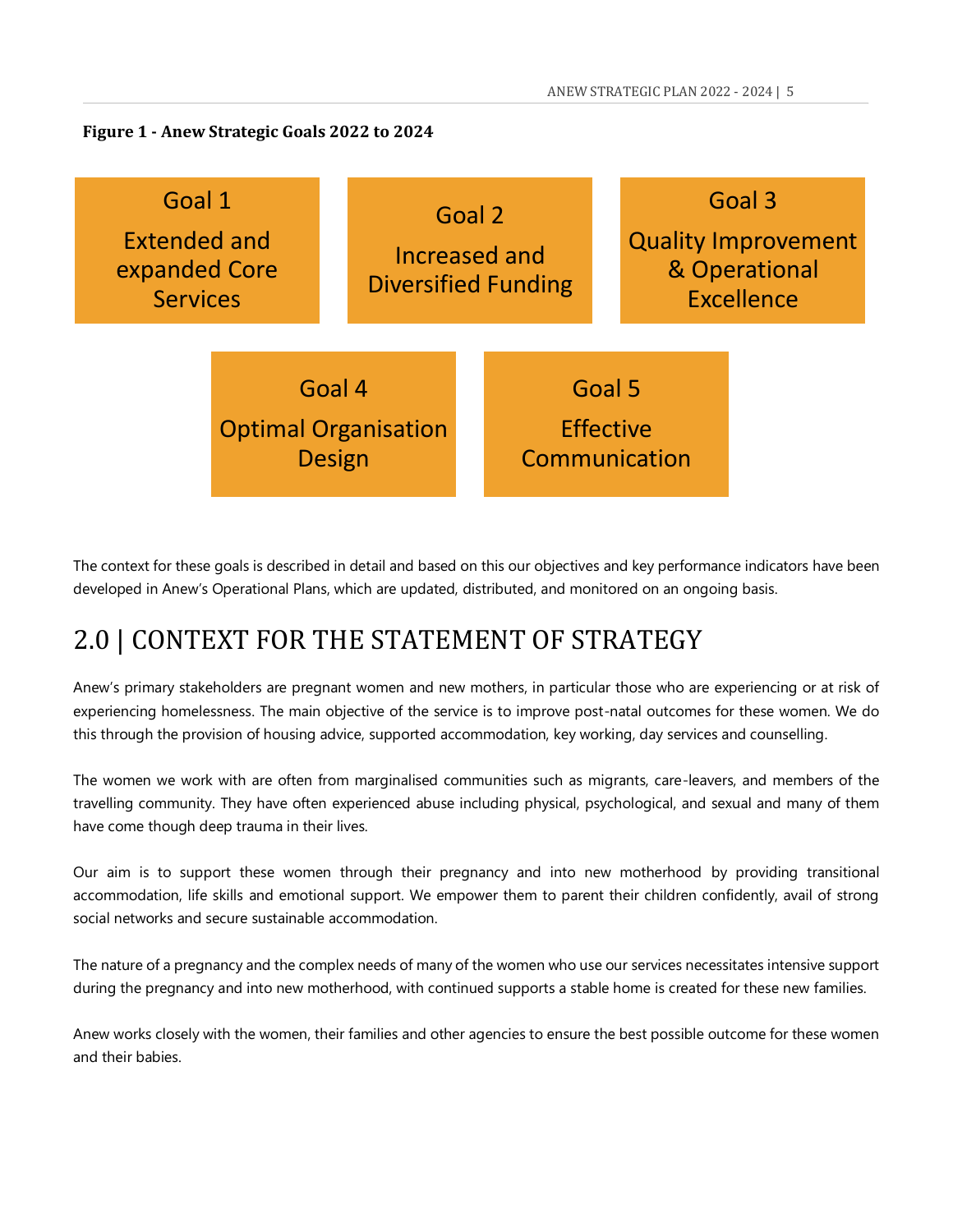#### <span id="page-6-0"></span>**2.1 Homelessness**

#### <span id="page-6-1"></span>**2.1.1 EU Directive to end Homelessness by 2030**

Homelessness is at an all time high in Europe in 2021 as illustrated below:

- 70% increase in homelessness in the EU over past 10 years.
- Homelessness is one of the most severe forms of poverty, caused by a combination of structural, institutional, and personal factors.
- Members states should decriminalise homelessness and provide equal access to public services such as health care, education, and social services.

To put an end to homelessness, the European Commission has committed to support member states, improve monitoring, continue to provide funding, and present an EU Framework for National Homelessness Strategies. Member states are also recommended to adopt the principle of Housing First, which helps reduce homelessness significantly by introducing action plans and innovative approaches based on the concept of a home being a fundamental human right.

On 21 June 202, Ireland Housing Minister, Darragh O'Brien, signed the European Declaration on combatting homelessness. This provides a means for EU Member States, the European Institutions and stakeholder bodies to work together in addressing homelessness. The Declaration commits all signatories to working towards the ending of homelessness by 2030. It is the first time such a structure has been put in place at a European level to deal with homelessness.

In signing the Declaration, Ireland agreed to:

- Promote the prevention of homelessness, access to permanent housing and the provision of enabling support services to the homeless.
- Welcome the involvement of all relevant stakeholders in the design and implementation of these policy measures.
- Support our policy measures with adequate funding and, when appropriate, make use of EU funding as a lever to improve the way we address homelessness.
- Share our good practices in combatting homelessness.

#### <span id="page-6-2"></span>**2.1.2 Homelessness in Ireland – National Strategy**

Housing for All - a New Housing Plan for Ireland' is the government's housing plan to 2030 was launched on 2nd September 2021. It is a multi-annual, multi-billion euro plan which will improve Ireland's housing system and deliver more homes of all types for people with different housing needs. The government's overall objective is that every citizen in the State should have access to good quality homes:

- To purchase or rent at an affordable price
- Build to a high standard and in the right place
- Offer a high quality of life

The government's vision for the housing system over the longer term is to achieve a steady supply of housing in the right locations with economic, social and environmental sustainability built into the system. It is estimated that Ireland will need an average of 33,000 new homes to be provided each year from 2021 to 2030.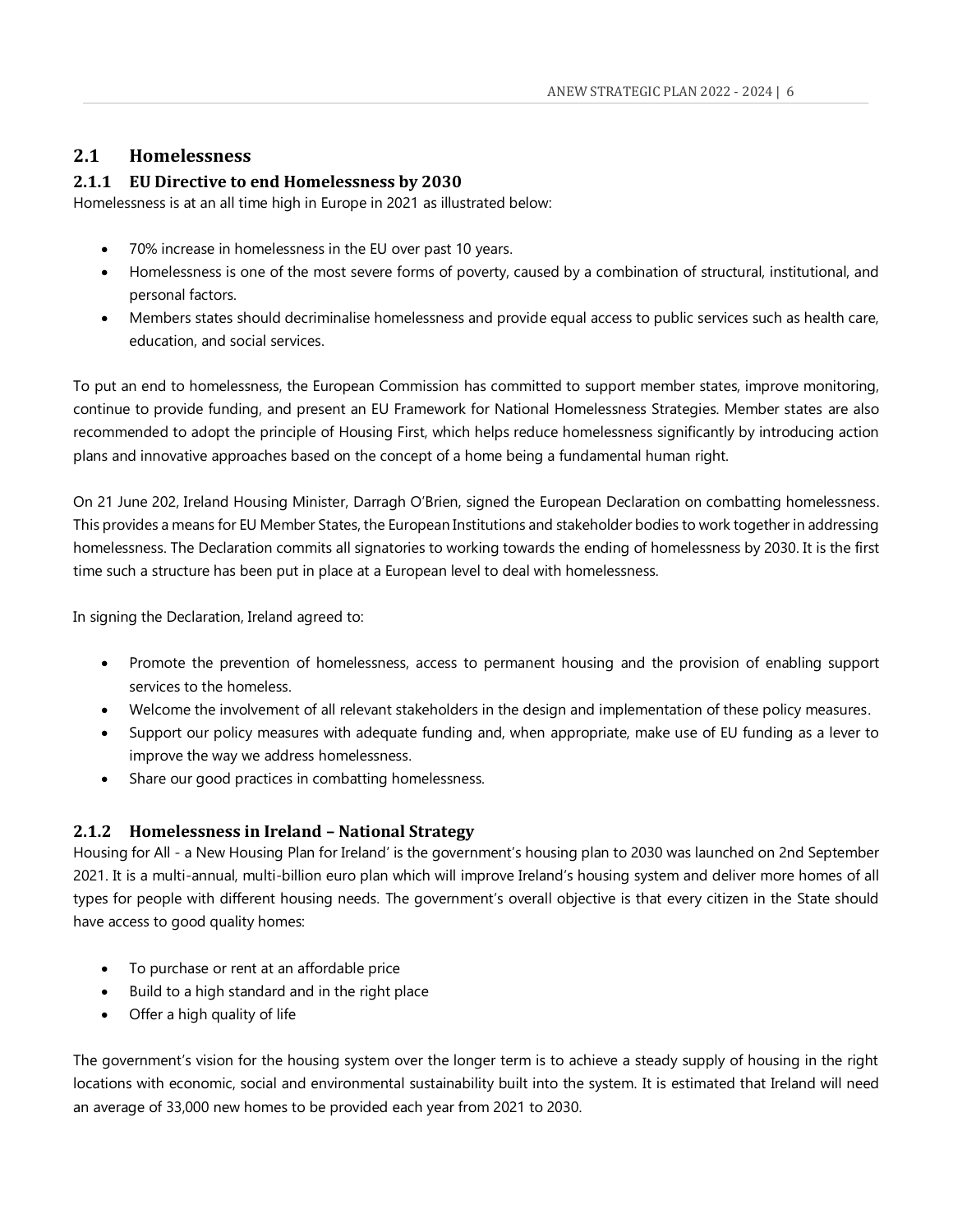The policy has four pathways to achieving housing for all:

- 1. Supporting home ownership and increasing affordability.
- 2. Eradicating homelessness, increasing social housing delivery and supporting social inclusion.
- 3. Increasing new housing supply.
- 4. Addressing vacancy and efficient use of existing stock.

The pathways contain actions to be taken by government departments, local authorities, Approved Housing Bodies, State agencies and others. The pathways are supported by actions to enable a sustainable housing system. Housing for All contains 213 actions which will deliver a range of housing options for individuals, couples and families.

Anew's services fall under the second pathway of "Increasing Social Housing Delivery and Supporting Social Inclusion" and as such the strategic objectives of Anew will work in tandem with the Plan to towards eradicating Homelessness by 2030 keeping the targets of this pathway uppermost when we are planning our own goals, objectives and actions.

The National targets are detailed below:

- Increased Housing First Targets to 1,200 tenancies over the next five years.
- Deliver 90,000 social homes by 2030. This includes over 10,000 social housing homes each year over the next five years, with an average of 9,500 of those being new-build social homes.
- End long-term leasing through phasing out new entrants to the current leasing arrangements and focussing on newbuild to provide social homes.
- Continued funding for Local Authorities to acquire additional land for new-build public housing. Enhanced role for Approved Housing Bodies in social housing provision.
- Strengthened Mortgage to Rent scheme to ensure that it meets the needs of those in long-term mortgage arrears.
- Improvements in the quality and quantity of Traveller-Specific Accommodation.
- Increasing the housing options available to older people to facilitate ageing in place, with dignity and independence.
- Deliver an appropriate range of housing and related support services, in an integrated and sustainable manner, which promote equality of opportunity, individual choice and independent living for people with a disability.
- Continued support for social inclusion through the Capital Assistance Scheme (CAS) and other social housing support programmes.

#### <span id="page-7-0"></span>**2.1.3 Homelessness in Ireland – Women and Families**

Recent figures from the Homeless Report July 2020<sup>1</sup> show a total of 6077 people homeless in Ireland. Nationally, there are now 1664 adults, 1142 families and 2,651 children homeless meaning more than 1 in 3 people who are experiencing homelessness in Ireland is a child.

Many mothers who are homeless end up relinquishing their children either voluntarily or involuntarily to family members or the child welfare system. This is particularly true of younger women who may have fewer resources to draw upon<sup>2</sup>. This leaves homeless pregnant women in a precarious situation if they are not accommodated and supported during their pregnancy and early days of motherhood.

Homeless women are significantly more likely to experience stressful life events, abusive situations, and poor maternal health than non-homeless women during pregnancy. Women with children are being housed with single women who are often more chaotic and so the provision of appropriate homeless services for women should account for the needs of each woman where women in recovery should not be asked to share accommodation with women who are still in addiction.<sup>3</sup>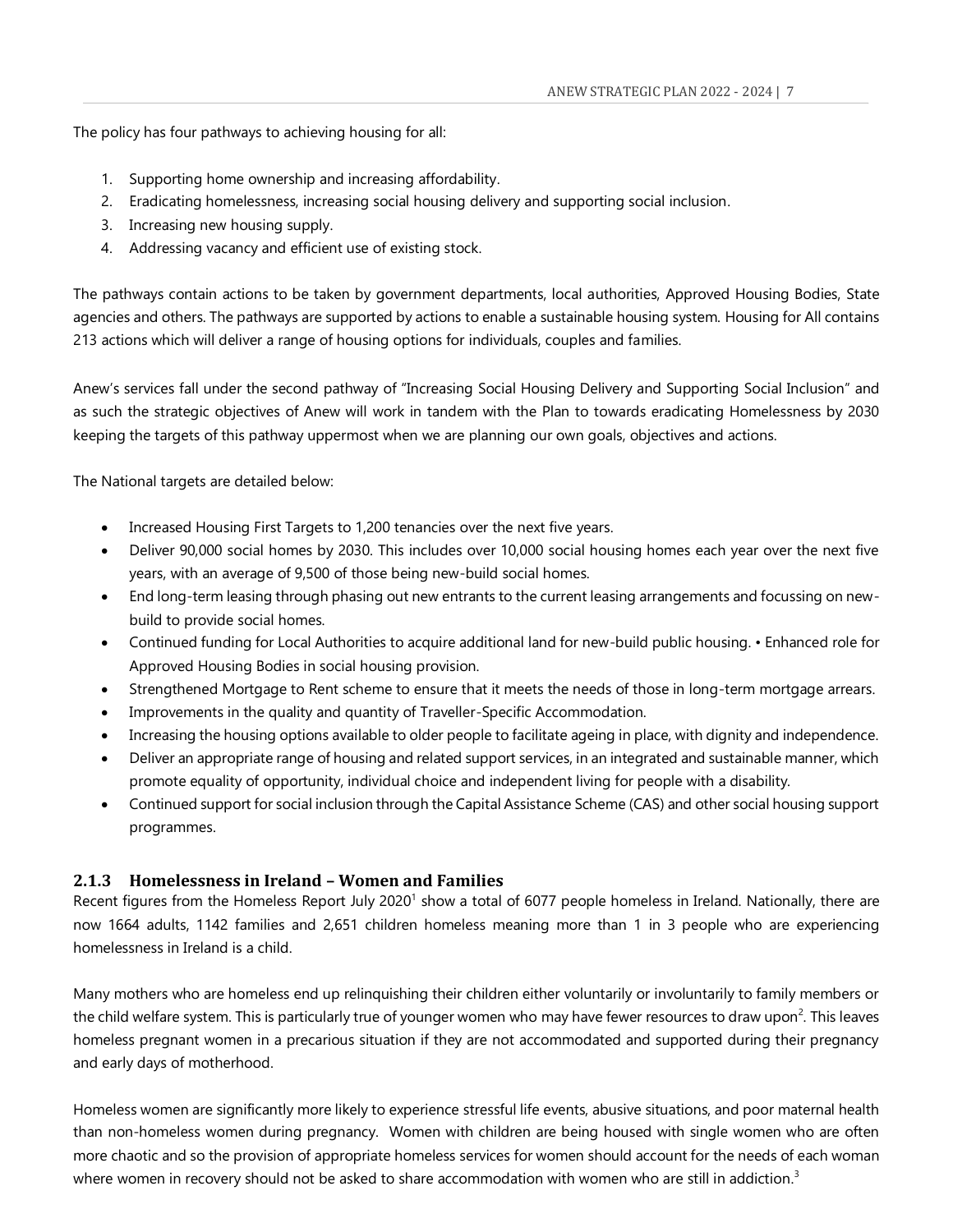#### <span id="page-8-0"></span>**2.1.4 Homelessness and Pregnancy**

Crisis Pregnancy Agency<sup>4</sup> research confirms the findings of other Irish based studies which highlight that changing societal attitudes mean that a pregnancy, on its own, has become less of a potential crisis event (although women still experience significant cultural stigma around an unmarried pregnancy). The research found that women presenting to accommodation services very often had a range of needs aside from the pregnancy that put them at risk of homelessness or other crisisrelated situations i.e. they may have welcomed the pregnancy but needed support in other areas. This study found that the following long-standing reasons for supported accommodation for women experiencing a crisis pregnancy are still very relevant today:

- 1. Providing an expecting/new mother with the time, 'safe space' and opportunities.
- 2. An opportunity to 'break free' from an environment that was unsafe or inappropriate for either mother or child.
- 3. Facilitating the new mother to develop skills necessary to respond appropriately to the needs of her new child.
- 4. Helping a new mother to develop the required independent living skills.
- 5. Providing an expecting/new mother with an opportunity to remain in education/ training.

The study also found that women who were homeless, or in another situation of crisis, and in need of support and who had experience of a crisis pregnancy attached most value to having a safe and affordable home, access to affordable childcare, transport so they could access education, training and employment, and a society that did not judge them as 'bad mothers'.

Pregnant women experiencing homelessness are not recognised as a separate cohort under the National Strategy and they continue to be a largely hidden group in Ireland.

#### <span id="page-8-1"></span>**2.1.5 Anew's Homelessness**

Homelessness amongst pregnant women is a significant and often unidentified problem in Irish society as women who are homeless are categorised as having children or not having children – there is no category for "pregnant". There are no figures collated around this as it is very transient it is difficult to capture. Anew offers this early intervention and has done for almost 40 years and the demand is still very evident.

The current homelessness situation is having a significant effect on the lives of pregnant woman in Ireland and meeting their needs therefore forms a key pillar of our future strategy.

#### <span id="page-8-2"></span>**2.2 Parenting**

#### <span id="page-8-3"></span>**2.2.1 Children and Families in Ireland**

Since Census 1996, the number of families in the State has increased by 51% and stood at 1,218,370 in April 2016. The number of families in Ireland increased by 3.3% from 2011 to 2016. Among families with children, the numbers of married couples, cohabiting couples and one parent families all increased, with cohabiting couples showing an increase of 25.4%.

The number of families with children increased by 28,455 to 862,721. Looking at larger families, 62,192 families had 4 or more children, 4,352 had 6 or more, while the average number of children per family, which had been declining between 1996 and 2006, remained unchanged at 1.38 children.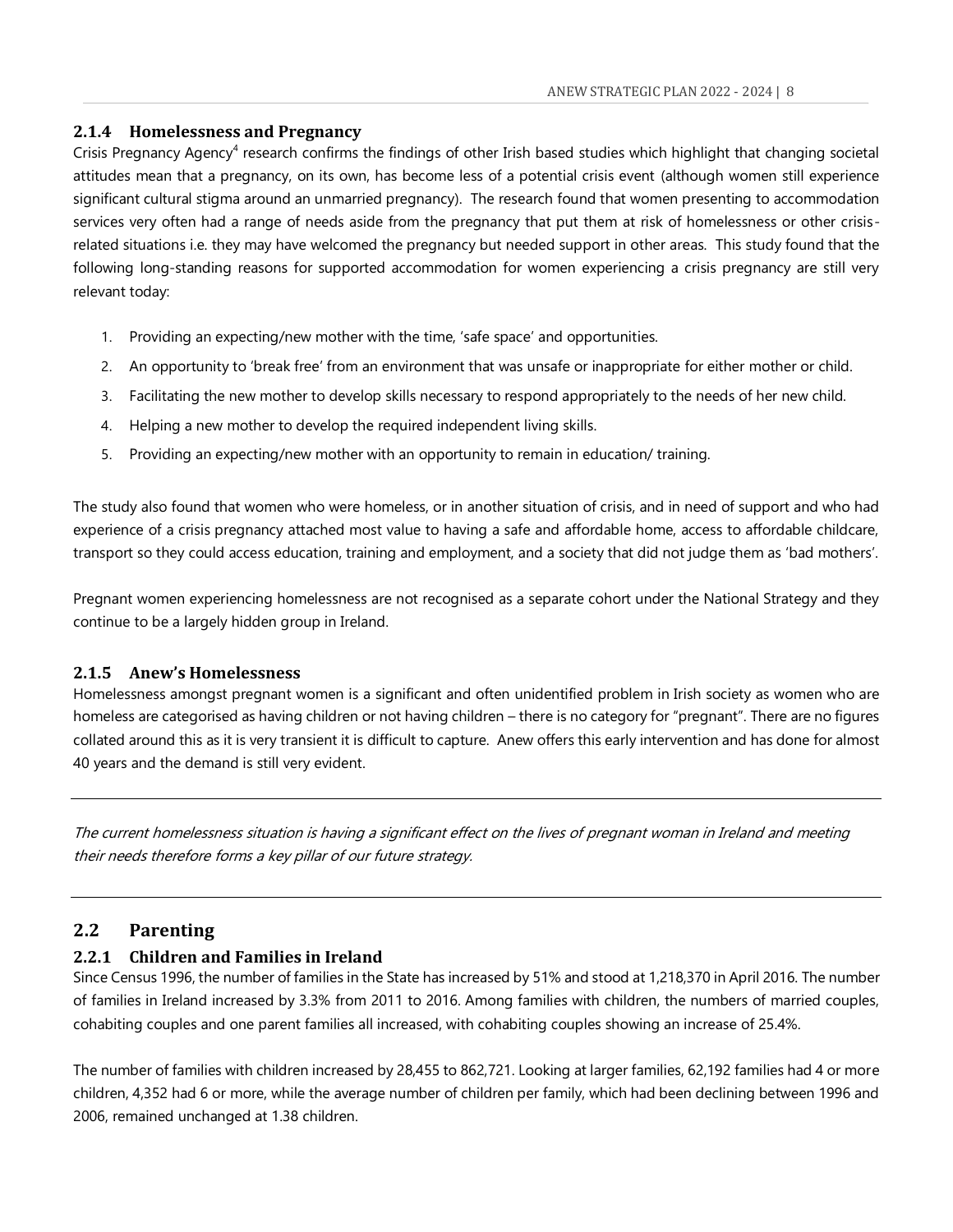The Census 2016<sup>5</sup> revealed that of the 218,817 one-parent families recorded, the vast majority (189,112) were female. Over half (125,840) had just one child. One parent families with children increased by 1.5 per cent to 189,112 in the case of mothers and 2.3 per cent to 29,705 in the case of fathers. One parent fathers were on average considerably older than their female counterparts with 68 per cent aged 50 years or over compared with just 38.3 per cent of women.

Single women made up 44.5 per cent of one parent mothers, whereas among one parent fathers widowhood dominated, accounting for 39.4 per cent of the total. Just over 1 in 5 one parent mothers were widowed, while a further 58,127 were either separated or divorced, accounting for 30.7 per cent of the group.

This illustrates the increase in single parents and the different situation of single mothers as opposed to single fathers – single mothers tend to be younger and there is an indication that they have less family support. This is certainly what we find in Anew with pregnant women presenting to the service often very alone and isolated.

#### <span id="page-9-0"></span>**2.2.2 One Parent Families in Ireland**

Most one parent families were living in one-family households. Only 47.8 per cent of single parents were at work, compared with 70.2 per cent for heads of two-parent families. 13.1 per cent of one parent families were unemployed. For couples, this figure stood at 6.9 per cent. Those looking after the home or family were also prevalent among one parent families, accounting for 17.7 per cent, although this was unevenly spread between men and women. Only 4 per cent of one parent fathers were homemakers, compared with 19.8 per cent of one parent mothers $6$ .

Single parenthood has been normalised over time and the State provides supports for these families. However, there are still barriers to participation in education and the workforce for such parents, chiefly arising from the shortage and cost of childcare and crèche facilities, and the dispersal of the wider family unit, which was traditionally regarded as a familial support structure.

While it appears that the stigma of illegitimacy has been removed, for many migrant women this is still culturally unacceptable, and they will be ostracised by their families. Government aid for single parents provides a level of monetary support that was virtually unknown when Anew was established, however, women of all cultures will still find themselves in unsuitable accommodation and very little support.

#### <span id="page-9-1"></span>**2.2.3 Parenting Support Services**

It is recognised that supporting parents is a very important element of the work to improve outcomes for children and young people. It is also recognised that working in partnership is an important aspect of this work. The Child and Family Agency works in partnership will all stakeholders, particularly parents, in the delivery and evaluation of parent support services within the community.

Tusla's Parenting Support Strategy<sup>7</sup> is about supporting parents within their communities to be the best parents they can be. The Parenting Support Strategy is part of an overall mission to improve outcomes for children and young people in Ireland (Department of Children and Youth Affairs, 2012). The purpose of the strategy is to ensure that there are appropriate supports and services available to parents within their community and that these services are accessible and friendly. Supports will be available to parents over the life course, at all stages of their children 's development, from birth to the teenage years and beyond when needed. It is hoped in this way to encourage a partnership approach to improving outcomes for children and families.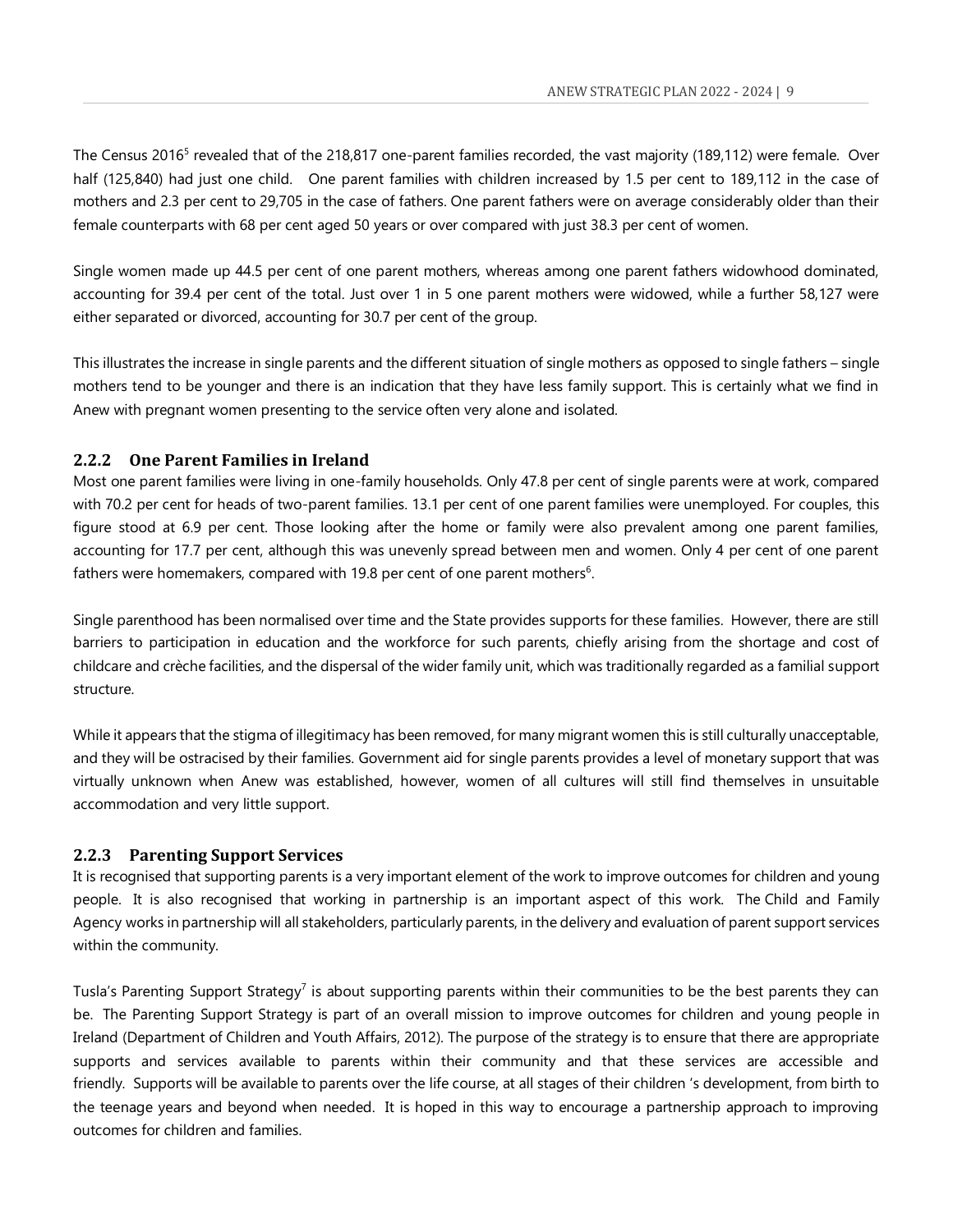The term 'parent' is used as shorthand to include mothers, fathers, grandparents, stepmothers, stepfathers, carers and other adults with responsibility for caring for a child or young person including, for example, those with responsibilities for children in residential care.

#### <span id="page-10-0"></span>**2.2.4 Positive Parenting**

Children do better when they have a close and positive relationship with their parents and the Child and Family Agency considers that positive parenting has the following characteristics:

- Is strong but caring (authoritative) and is not bossy (authoritarian).
- Is supportive, warm and responsive.
- Is understanding of children and their daily lives.
- Expects children to follow age appropriate rules, gives explanations and is not controlling.
- Involves children in decision making and encourages two-way communication and discussion.
- Is non-violent.
- Promotes dignity, recognising children as individuals in their own right.
- Assumes full responsibility for the quality of the relationship with the child.

People come to parenthood from different starting points, with different capacities and with different beliefs and values as well as in a range of family forms. While there will be differences, therefore, in styles of parenting, the core parenting tasks of protecting, nurturing, guiding, and directing are common to all cultures.

#### <span id="page-10-1"></span>**2.2.5 Anew's Parenting Support**

In Anew we are typically dealing with the mother, (with others who have parenting responsibility welcome to attend supports). Problems are likely to arise after the birth when women who have very little support systems face the day-to-day challenges of parenting. In Anew we recognise that the pregnant women and new mothers are very much "new families" and as such we classify the support we offer as "Family Support". As part of this the parenting support provided by Anew reduces parental stress, increases parental confidence, and addresses trauma associated with an often-unplanned pregnancy coupled with homelessness and other issues.

Positioning the services of Anew to complement Tusla's Parenting Support Strategy, by providing intensive parenting support for pregnant women and new mothers, particularly those who are at risk of homelessness, is a key focus in our strategy.

#### <span id="page-10-2"></span>**2.3 Counselling Services**

#### <span id="page-10-3"></span>**2.3.1 Peri-natal Mental Health**

It is just as important to be aware of and have treatment for mental health problems as it is for physical health problems in pregnancy. In Ireland, the aim for each maternity hospital/unit is to have access to perinatal mental health services to support women with mental health problems in pregnancy. They will also offer advice to women with mental health problems who may be planning a pregnancy. The GP, midwife, mental health midwife, public health nurse or psychiatrist may refer women to a perinatal mental health service.

As many as 1 in 5 women have mental health problems in pregnancy or after birth. It can happen to anyone. Depression and anxiety are the most common mental health problems in pregnancy. These affect 10 to 15 out of every 100 pregnant women. Just like at other times in life, you can have many different types of mental illness and the severity can vary $^9$ .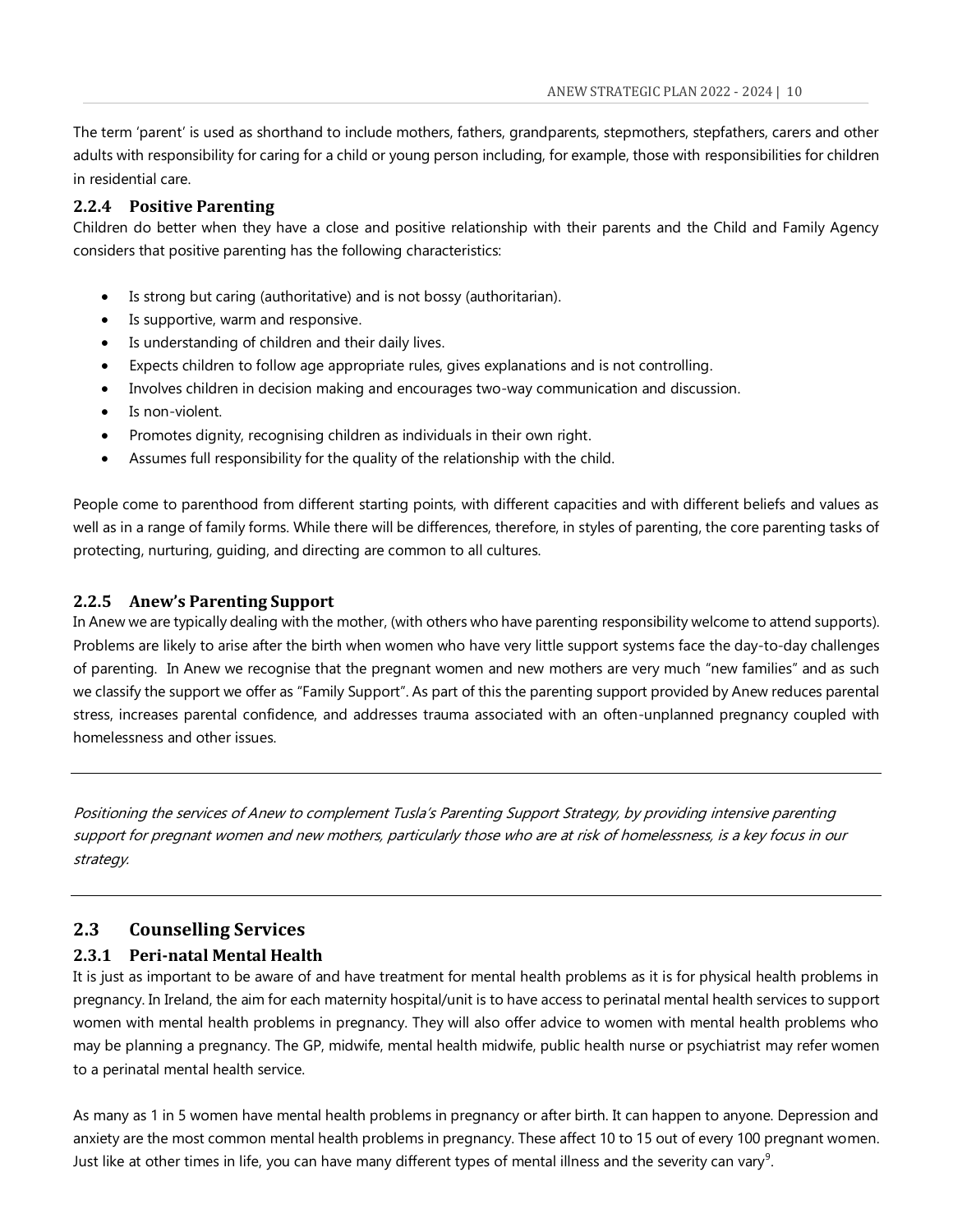#### <span id="page-11-0"></span>**2.3.2 Background to Peri-natal Health Services**

Perinatal mental health disorders are those which complicate pregnancy (antenatal) and the first postnatal year. They include both new onset and a relapse or reoccurrence of pre-existing disorders. Their unique aspect is their potential to affect the relationship between mother, child, and family unit with consequent later development of significant emotional and behavioural difficulties in the child. The HSE's National Specialist Perinatal Mental Health Services Model of Care<sup>7</sup> describes the specialist (secondary and tertiary care) component of an overall perinatal mental health service.

The Specialist Perinatal Mental Health: Model of Care for Ireland was launched on 30th November 2017. The HSE's then Mental Health Division (MHD), in recognition of the importance of Perinatal Mental Health included in its 2016 Service Plan the development of a Model of Care for Specialist Perinatal Mental Health Services.

This Model of Care supports seven actions on mental health to be implemented by the HSE's National Women & Infants Health Programme outlined in Ireland's first [National Maternity Strategy](http://health.gov.ie/blog/publications/national-maternity-strategy-creating-a-better-future-together-2016-2026/) and launched by the Minister for Health in January 2016. The Maternity Strategy maps out the future for maternity and neonatal care from 2016 to 2026, to ensure that it will be safe, standardised, of high-quality and offer a better experience and more choice to women and their families.

#### <span id="page-11-1"></span>**2.3.3 Focus of the National Model of Care**

The Working Group's task was to design a specialist Model of Care. The terms of reference encompassed both the strategy for and operation of a specialist perinatal mental health service for Ireland taking into account:

- The interests of women, infants and their families.
- Relevant national and international research and evidence-based practice and standards.
- Relevant national and international policy documents and reports.

Whilst the focus of this specialist service will be women with moderate to severe mental illness, it ensures women with milder mental health problems will be identified and receive appropriate help from skilled staff within maternity services through the development of the role of the mental health midwife nationally. This also plays a central role in educating and training all involved in the delivering of services to women during the antenatal and postnatal periods.

#### <span id="page-11-2"></span>**2.3.4 Service Provision**

There are 19 maternity services in Ireland. In each hospital group, the maternity service with the highest number of deliveries is the designated hub. In the smaller maternity services, mental health midwives are being employed to work with liaison mental health teams. Access to the service is through the GP or booking clinic and the mental health midwife in both hub and spoke sites. The contact details for Specialist Perinatal Mental Health Service in hub hospitals are:

- National Maternity Hospital
- Rotunda Hospital
- Coombe Women & Infants University Maternity Hospital
- University Maternity Hospital Limerick
- **Cork University Maternity Hospital**
- Galway University Hospital

Each hub hospital should have a specialist perinatal mental health service with multidisciplinary staff led by a consultant psychiatrist in perinatal psychiatry. In the remaining maternity units (13) referred to as "spokes", the liaison psychiatry team provides the input to the maternity service with the addition of a mental health midwife. This team will be linked to the hub specialist perinatal mental health teams for advice, regular meetings, training, education and clinical opinions.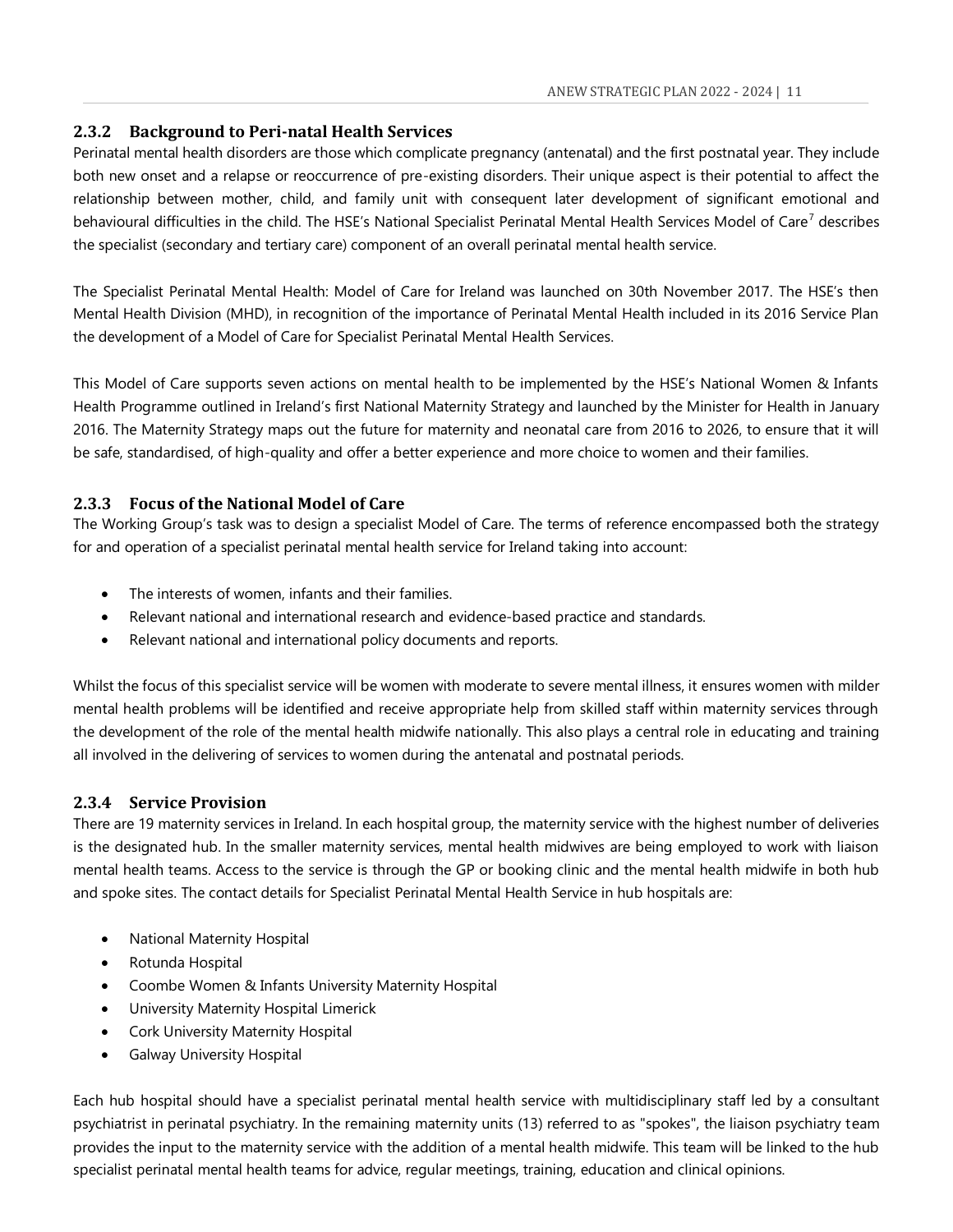#### <span id="page-12-0"></span>**2.3.5 Goals of the National Care Model 2020**

- Continue to implement the National Model of Care in the six hub sites identified.
- Support the recruitment of Staff for both 6 hub and 13 spoke sites.
- Develop online supports for women seeking information on mental health in pregnancy.
- Support frontline staff working to support women with mental health problems in pregnancy through online training and supports.
- Continue to collect and analyse core clinical outcome datasets from hub and spoke sites.
- Continue to work closely with the National Women & Infants Health Programme.
- Continue to work to establish links with other key clinical areas such as Directors of Midwifery and Public Health nursing and other key partners.
- Continue to work to establish the first Mother & Baby Unit in Ireland.

#### <span id="page-12-1"></span>**2.3.6 Anew's Counselling and Peri-natal Care**

Working with pregnant women and new mothers, Anew personnel are very aware of the importance of peri-natal health and it is a key focus for all our personnel. Anew have a long history of providing counseling services to pregnant women and new mothers and the importance of continuing to provide this support, while recognising and utilising the supports that are available within the National Specialist Perinatal Mental Health: Model of Care for Ireland are very clear.

Positioning the services of Anew to provide counselling services to address peri-mental health issues for the pregnant women and new mothers who use our services is a key strategic focus.

#### <span id="page-12-2"></span>**2.4 Aftercare**

#### <span id="page-12-3"></span>**2.4.1 After Care Services**

Aftercare services are support services run by Tusla, the Child and Family Agency, that build on and support the work that has already been undertaken by many including, foster carers, social workers and residential workers in preparing young people who have been in care for adulthood. Everyone has a key role to play in preparing young people to reach their developmental milestones. The provision of aftercare services should not be seen as an event, but a service that builds on the skills and capacity that young people have learned and developed during their time in care.

The introduction of the 'Child Care Amendment Act 2015 led to a strengthened legislative basis for the provision of aftercare services. Aftercare services are in the main an adult service but are integral to the continuum of alternative care. Not only does a comprehensive aftercare service rely on the full participation and informed consent of young people/young adults in the development and implementation of their aftercare plan, it also relies on cooperation and partnership with other key stakeholders, including the Health Service Executive, the Department of Social Protection, the Department of Education, SUSI, voluntary groups, community groups, the Department of Environment, the Department of Children and Youth Affairs etc.

#### <span id="page-12-4"></span>**2.4.2 After Care Outcomes**

Tusla is committed to promoting and achieving the best outcomes for young people in care in keeping with the role of the "good parent". Tusla is committed to maintaining support to care leavers through the delivery of programmes which enable young people to adequately prepare for leaving care and to ensure consistency of support to these young people in aftercare from 18 years and up to 21 years of age. This may be extended if a young adult is in full time education or accredited training to the age of 23 years.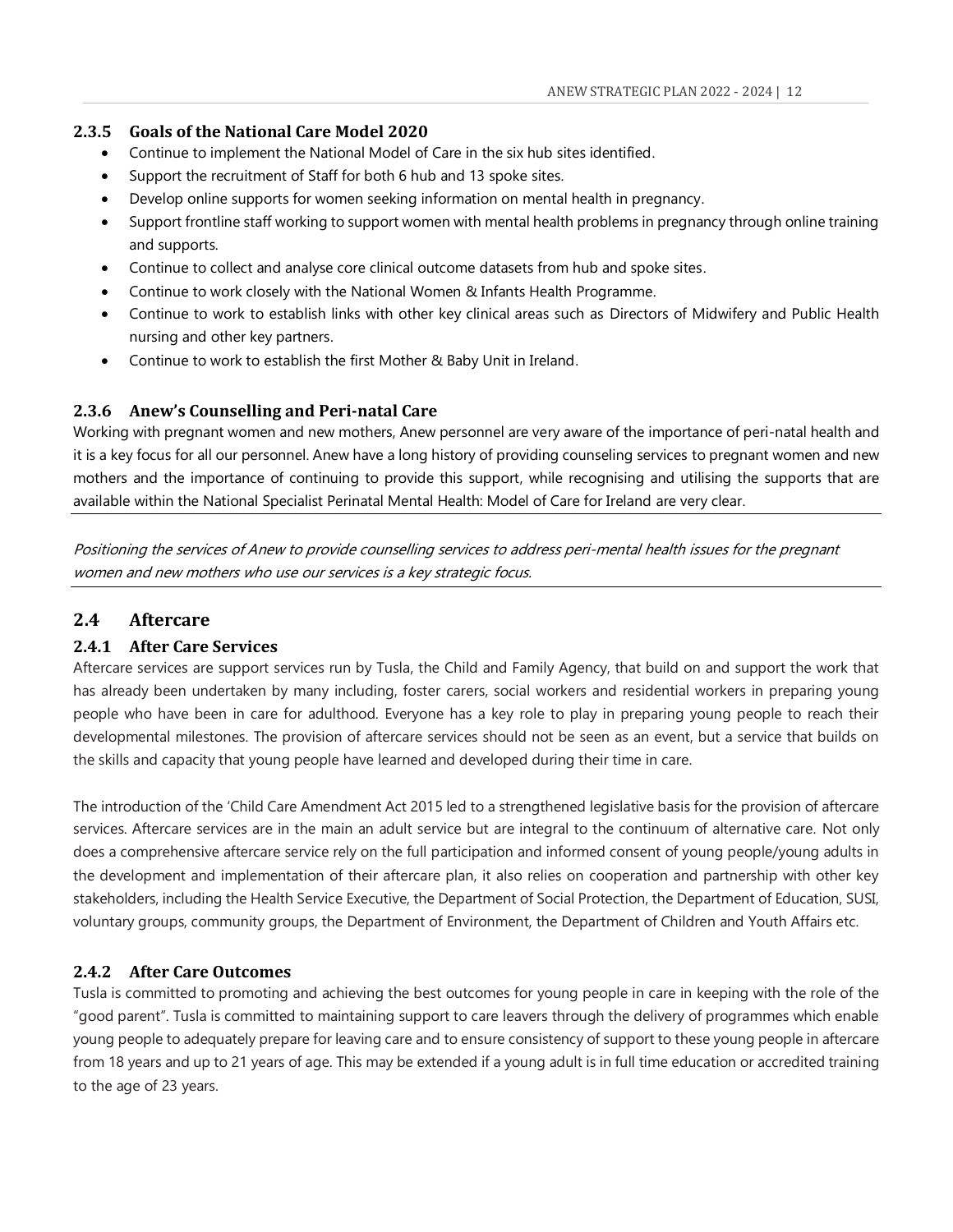In doing so Tusla seeks to promote better outcomes, which can be measured and defined as:

- The young people leaving care have developed the necessary life and social skills.
- Young people have developed a level of resilience to cope with the adversities that many young cares leavers face in adult life.
- Young people are encouraged and supported in training, employment and continuing in further and higher education.
- Young people establish themselves in suitable accommodation which can afford them stability and integration into communities.
- Young people have appropriate social networks.

It is emphasised that the most important requirements for young people leaving care is for secure, suitable accommodation as well as further education, employment or training and family support. These core requirements will be prioritised in the provision of aftercare services.

#### <span id="page-13-0"></span>**2.4.3 Aftercare Criteria for Care-Leavers**

The Child Care Amendment Act 2015', Section 2 places a statutory responsibility on Tusla to provide for an assessment of need for young people and young adults who meet the eligibility criteria for an aftercare service. If eligibility is affirmed an assessment of need will be undertaken by an aftercare service within four months of affirmed eligibility or six months prior to their 18th birthday if referral is late.

The service offered will be determined based on each young person's/young adults' assessment of need. The aftercare service is mainly an adult service which is dependent on the cooperation, and participation of the young person/young adult. The young person/young adult will be asked to sign a service agreement on their initial engagement with the aftercare service. This agreement will provide an outline of the expectations of the young person/young adult and the aftercare service. It also includes a commitment from the young person/young adult, the social work department/key personnel, foster carers and the aftercare service to work in a respectful and collaborative partnership in the development of the aftercare plan.

The assessment of need assists the aftercare service to determine the level of support which the young person/young adult will require as part of an Aftercare Plan. It encompasses all categories of need including ('Child Care Amendment Act 2015'):

- Education
- Financing and budgeting matters.
- Training and employment.
- Health and wellbeing.
- Personal and social development.
- Accommodation.
- Family support.

The assessment of need document will determine the requirement for the allocation of an aftercare worker. The assessment of need will be completed within four months of referral to the aftercare service once eligibility has been determined. This assessment is undertaken with the young person/young adult and will assist and support the development of the aftercare plan. Following an assessment of need the aftercare service provided can include: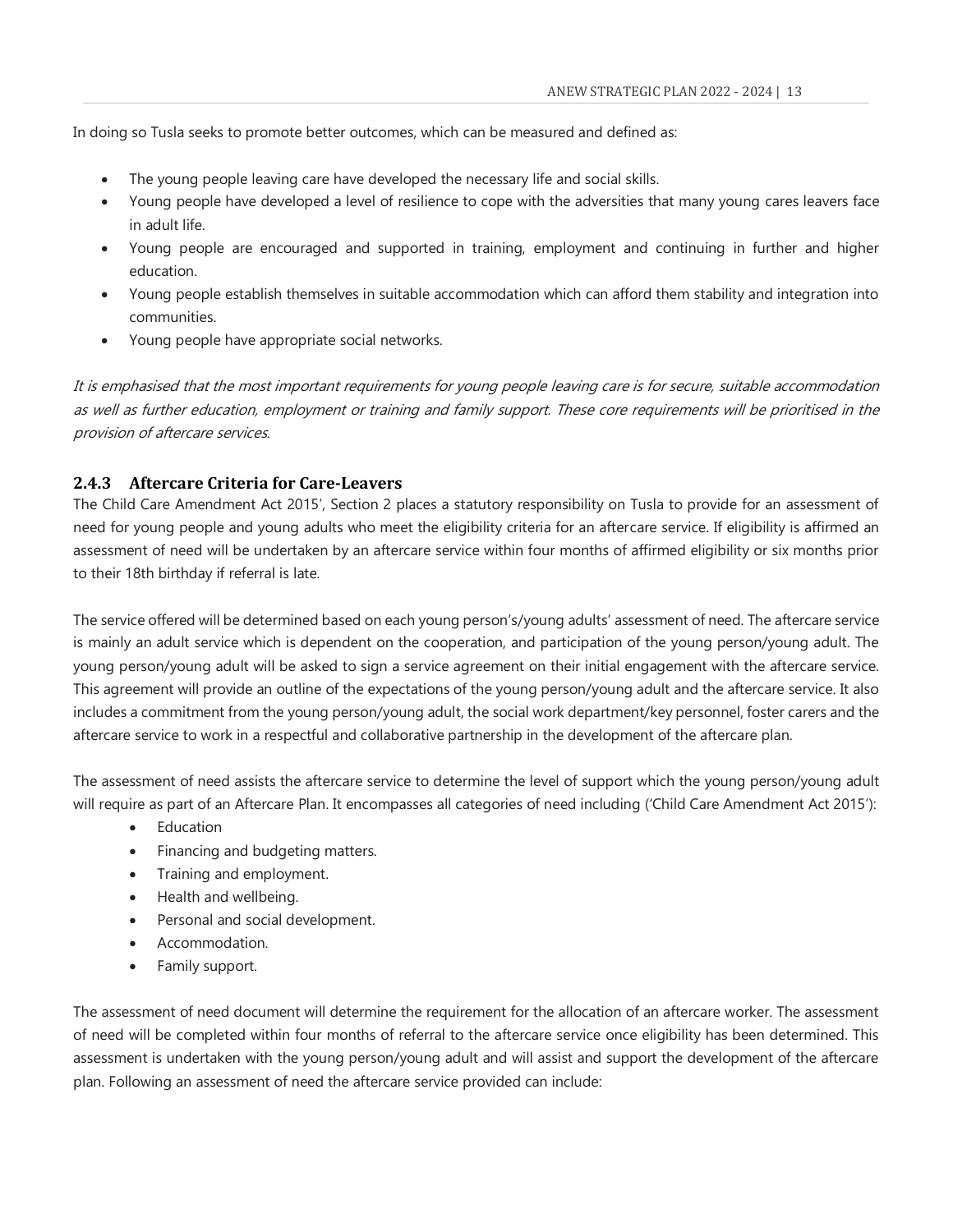- An allocated aftercare worker from the age of 17 years up to the age of 21 years and up to 23 years if in education/training.
- A drop-in service which will provide advice guidance, support and signposting when required to all young people/young adults eligible for aftercare provision.
- Financial support based on a financial needs' assessment and eligibility for those in education or accredited training up to the age of 21 years, or until completion of their course up to the age of 23 years

Aftercare managers should where possible assign an aftercare worker who has capacity to be the allocated worker if the assessment of need determines allocation as a need. This is important in terms of establishing a relationship with the young person/young adult.<sup>10</sup>

#### <span id="page-14-0"></span>**2.4.4 Anew's Care Leavers**

All the categories of need as per Tusla's National Policy are integrated into Anew's support package both in our supported temporary accommodation in Cherry Blossom Cottage and in the Day Services in Haven House.

In particular, the need for suitable accommodation when care-leavers become pregnant is evident in the referrals that Anew receive from after-care services. Anew are currently tied into the Dublin area for the provision of accommodation, but referrals from care leavers come from all over Ireland. The development of a supported accommodation service specifically for care leavers would mean that we could help women who are currently outside of our jurisdiction.

A significant number of referrals to our service are care-leavers, the supports that we have in place are closely aligned with Tusla's objectives, extending our services to more fully meet the needs of this cohort is therefore key to our future strategy.

#### <span id="page-14-1"></span>**2.5 Women with Children in Care**

#### <span id="page-14-2"></span>**2.5.1 The Plight of Women with Children in Care**

Over the years, our staff have noticed the plight of women with children in Care. Often, these women are coming from extremely disadvantaged backgrounds and have little or no support. For various reasons their child is taken into Care and this leaves the mother devastated and most times with still no support.

Women in this situation often go on to have more children and it is not unusual for these children to also end up in care. Anew have felt for a long time that with the right support, this cycle can be stopped. There are no numbers for women with multiple children in care in Ireland, but we do know that there are over 6,000 children in care. Tusla's foster care costs approximately €18,000 per annum per child, rising to €58,000 per annum per child if a private fostering company is used.

These costs are without any peripheral costs (of which there are many) and if "special care" is required the cost has been quoted as up to €1 million per child per annum. Extrapolate those figures over a child's life in care and the economic benefit of stopping this cycle is significant. From a services perspective we have found that there is a huge interest finding a solution, people working on the ground are seeing this situation repeatedly, which heart is breaking for the mother and her children.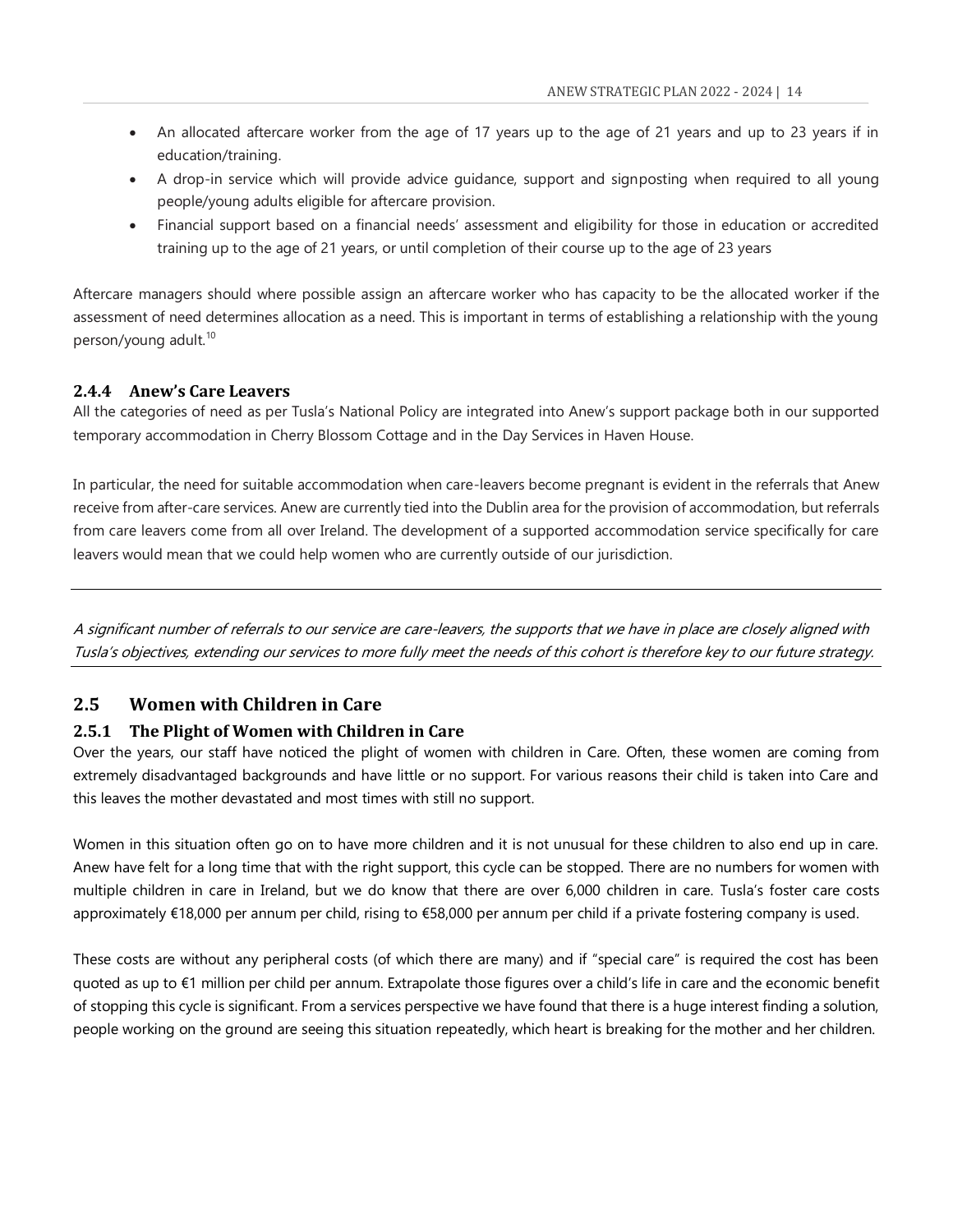#### <span id="page-15-0"></span>**2.5.2 The Pause Model of Support**

To support these women, Anew favours a model of care "Pause"<sup>11</sup>, a proven system operating in the UK. Pause is a voluntary programme for women who have experienced, or are at risk of, repeat removals of children from their care. It aims to reduce the number of children being removed into care by working with women who have had children removed to improve their wellbeing, resilience, and stability. Pause offers women an 18-month, individually tailored, intensive package of support, delivered by a dedicated Practitioner, to address a broad range of emotional, psychological, practical, and behavioural needs.

As a condition of beginning this voluntary programme, women agree to use an effective form of reversible contraceptive for the 18-month duration of the programme. This is intended to allow women the opportunity to reflect and focus on their own needs. In addition to providing support, Pause works in collaboration with partner agencies (such as health and domestic violence services), at operational and strategic levels, to improve the broader service response to Pause women. Pause began in Hackney in 2013 and received funding from the Department for Education Innovation Programme in 2015 to expand the pilot within Hackney, and to Doncaster, Greenwich, Hull, Islington, Newham, and Southwark. While initially Pause Practices worked only with women who had had at least 2 children removed from their care, Practices are now working with women who had had just one or two children removed (earlier intervention).

#### <span id="page-15-1"></span>**2.5.3 Anew Support for Women with Children in Care**

Anew have linked in with Pause and investigated their model of service; a significant investment is required into this service which would ultimately result in significant long-term cost savings to the state. However, the basic principles of intensively supporting the woman and addressing the core issues, rather than blaming and demonising her for her children ending up in care are integral in Anew's programme development. In addition, Anew personnel work to ensure that mothers with children in care can be the best parents possible for those circumstances.

A significant number of referrals to our service are women with children in Care. Often, these women are coming from extremely disadvantaged backgrounds and have little or no support., for various reasons their child is taken into Care and this leaves the mother devastated and most times with still no support. It is therefore a strategic focus to integrate supports for these women into our programmes.

#### <span id="page-15-2"></span>**2.6 Funding**

Community and voluntary organisations face the same challenges as those in the private and public sector in meeting their business objectives. They also face the additional challenges of providing a rewarding experience that sustains their volunteers and of recruiting and retaining staff in a context of insecure funding.

Community and voluntary organisations raise funds from diverse sources, but many rely on a proportion of funding from the State. Those that depend on such statutory funding, many encounter difficulties in securing funds that allow for the full cost (including overheads for example) of the work that they do. Compounding this difficulty is the fact that statutory funding is generally provided on an annual basis. This diverts the time and energy away from their work towards an annual cycle of identifying and securing new funding. It also makes the planning of complex multi-annual programmes more difficult.

Funding cuts and reliance on select sources of funding has been identified as a significant risk to Anew's ability to provide its current and proposed future services to the full extent of its capacity.

Addressing future funding needs through a strategy of diverse and sustainable funding sources will be imperative for Anew to continue and expand its services over the period of this plan.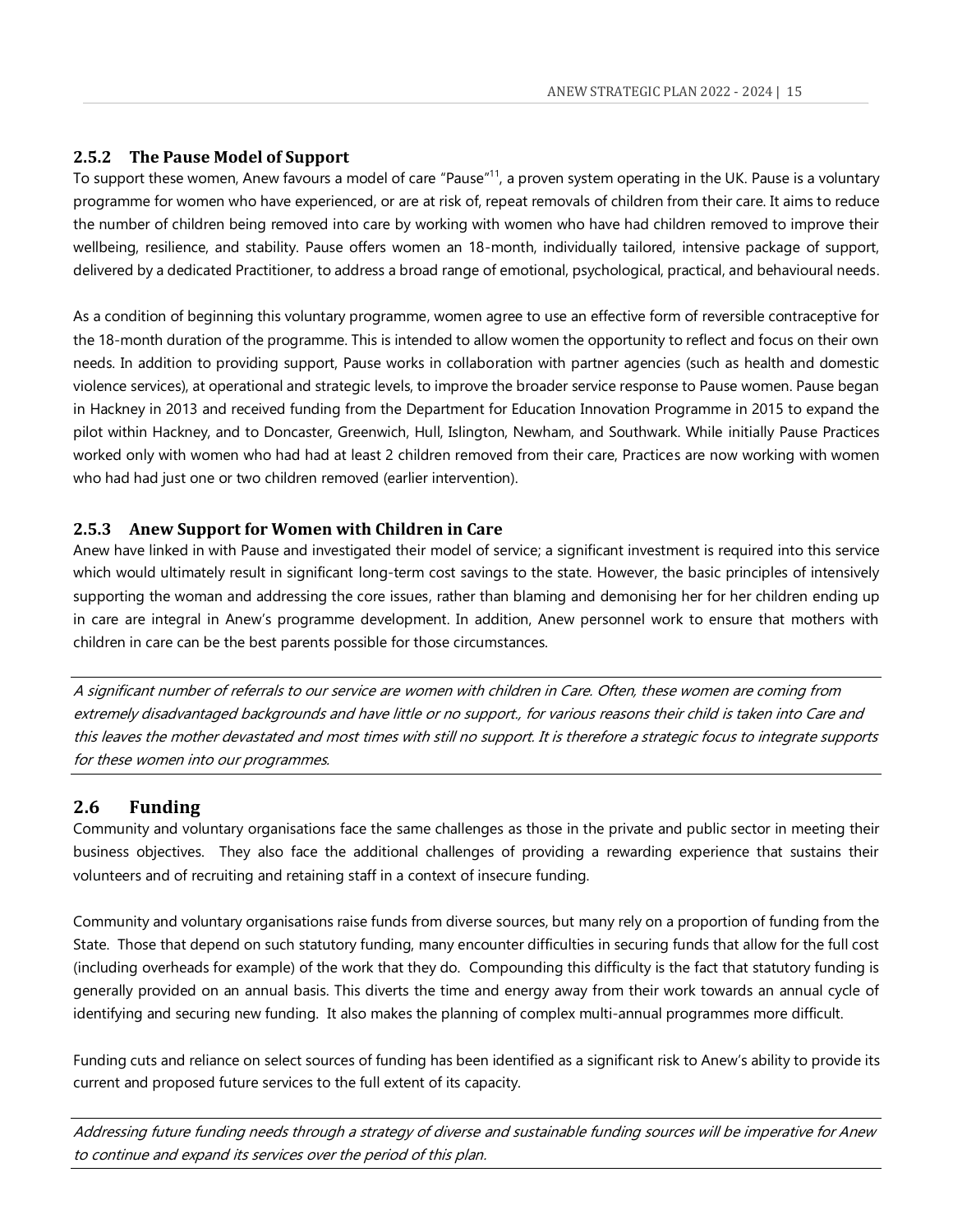#### <span id="page-16-0"></span>**2.7 Regulation**

#### <span id="page-16-1"></span>**Table 1 – Legal and Regulatory Framework of Anew**

| The Charities Regulatory Authority | The Revenue Commissioners                           | The Companies Registration Office |
|------------------------------------|-----------------------------------------------------|-----------------------------------|
| (The Charities Act, 2009)          |                                                     | (The Companies Act, 2014)         |
| The Register of Lobbying           | An Garda Siochana                                   | Local Authorities                 |
| (The Lobbying Act)                 | (Garda Vetting Legislation)                         |                                   |
| Internal and External Auditors     | Government Funders such as DRHE and<br><b>TUSLA</b> | Other Non-Government Funders      |
| Children First Act                 | The Charity Governance Code                         | The Housing Regulator             |
| Health and Safety Legislation      | HR legislation                                      | Accounting Standards and SORP     |

Charities in Ireland work in a complex legal and regulatory environment that involves interacting with many stakeholders. The Charities Act 2009 represented a very significant milestone for community & voluntary activity in Ireland. The Act established the Charities Regulatory Authority which commenced work in October 2014. The purpose of the Act was to reform the law relating to charities to ensure greater accountability and to protect against abuse of charitable status and fraud and to enhance public trust and confidence in charities and increase transparency in the sector.

Although certain parts of the Act have not yet taken effect, it is considered best practice for charities to abide by all the provisions of the Act. Additional activities require compliance with other regulations and Anew's specific obligations are shown in Table 1.

Ensuring the highest standards of governance and being compliant with the relevant regulatory requirements of its sector will remain a significant focus of the Board and management of Anew over the period of its strategy.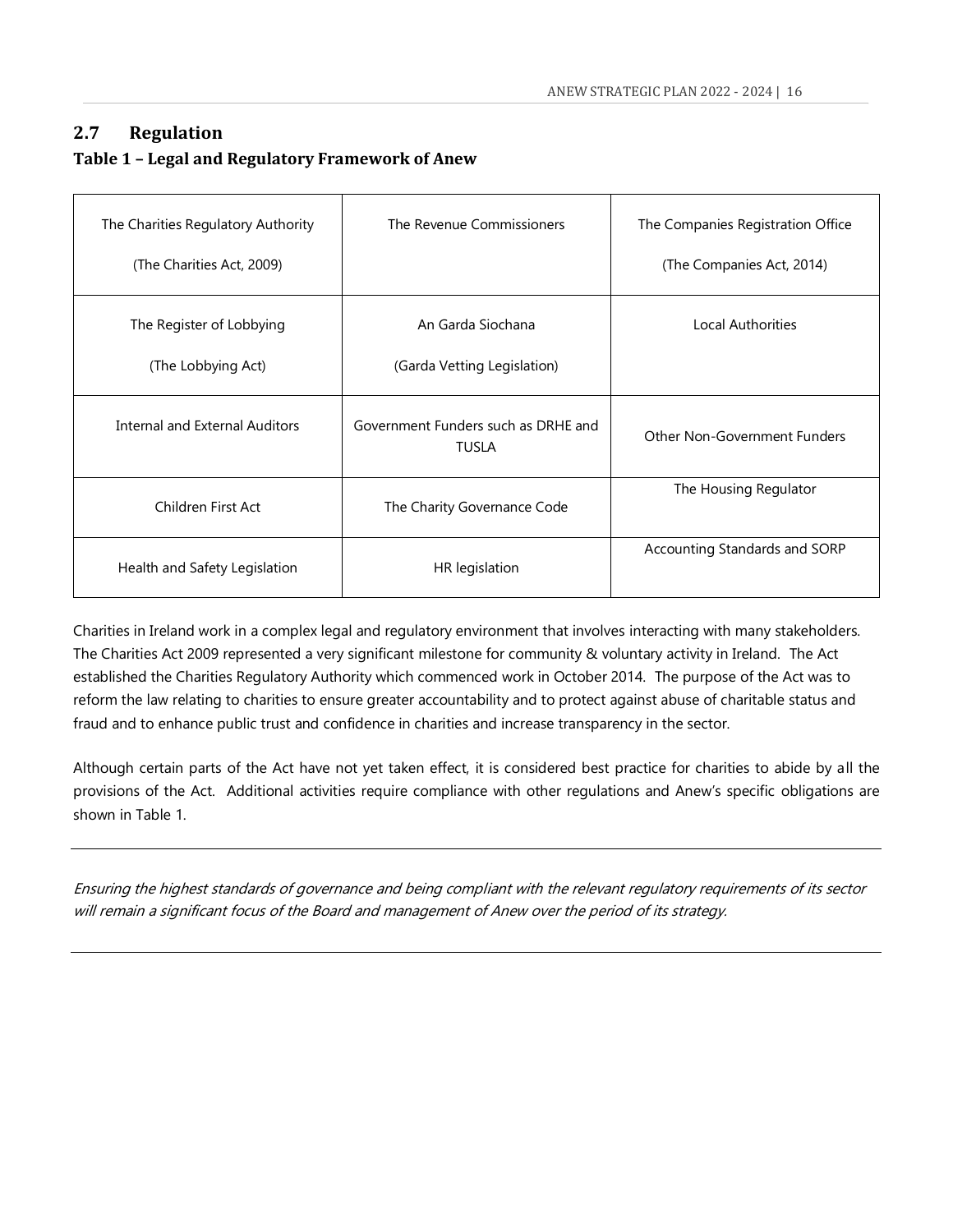## <span id="page-17-0"></span>3.0 | ORGANISATION OVERVIEW

#### <span id="page-17-1"></span>**3.1 History**

For us to plan for the future, it is important for us to acknowledge our past, giving huge credit to those without whom we would not exist. Anew was established as a charity in 1981 under the name Life Pregnancy Care Ireland by Collette and Michael Hayes. Its purpose was to provide help and support to women facing a pregnancy in difficult circumstances. Services included practical and emotional supports such as accommodation, counselling, parenting support, and life skills.

During the 1980s When the organisation was set up pregnant women, especially those who were not married were often ostracised, put out of the family home and left with no support. Anew helped these women through their pregnancy by providing support and a safe place for them to have their baby.

Anew was approached by the Crisis Pregnancy Agency to provide non-directive and non-judgemental crisis pregnancy counselling (CPC) and post termination counselling (PTC) on behalf of the Health Service Executive. Anew provided these counselling services alongside parenting and practical support with accommodation and life-skills. In line with its ethos Anew did not provide referral for termination services should a women make the decision to have a termination.

As time went on the social situation changed, pregnancy outside of marriage became acceptable and it became apparent that often the crisis many pregnant women were facing were practical, safety issues and related to anxieties around parenting. Many women still become homeless because of their pregnancy due to living in unsuitable accommodation and the cultural stigma still existed in some communities.

Unplanned pregnancies are also often associated with an increase in domestic abuse which again leads to a crisis where a woman may have to leave their home. Another significant issue was parenting support, many women reported felt unsupported in this area, care leavers often have no role model and do not know how to parent, early parenting intervention is hugely beneficial for these women and their children.

In 2017, Anew secured funding from Tusla to provide support in the areas of key working, life skills, therapeutic parenting support and accommodation, for pregnant women and new mothers and their babies who were experiencing homelessness. The aim of the service is to improve post-natal outcomes for these women and their children. In 2018 Anews accommodation service became a 24-hour service under increased funding from the DRHE.

In 2018 Anew carried out a strategic review of its services and made the decision to exit CPC and PTC. The objective in 2019 was to consolidate and focus our services on supporting and accommodating pregnant women and new mothers, in particular those experiencing, or at risk of experiencing homelessness, and providing counselling and parenting support.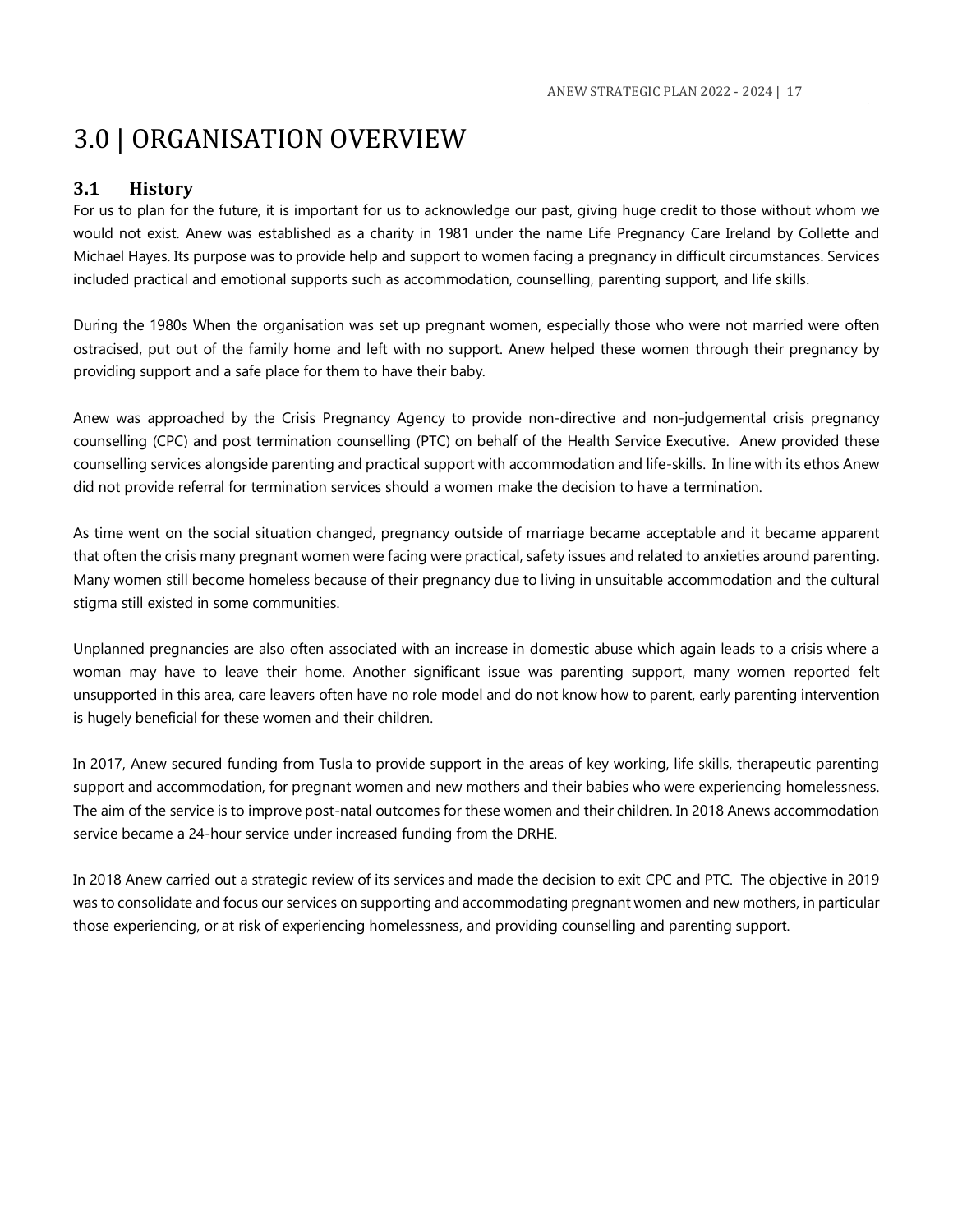#### <span id="page-18-0"></span>**3.2 Organisational Details**

The organisation initially utilised trained volunteers as a means of providing services, Anew now has a staff of qualified managers, social care workers, support workers, accredited counsellors and other professionals working in partnership with women and their families to provide a sensitive, confidential and professional service.

Anew is a company limited by guarantee and a registered charity. Funding for Anew is from several sources:

- The Dublin Region Homeless Executive (DRHE).
- Tusla Child and Family Agency.
- Project related income from funds such as The Ireland Fund, The Lottery, The Community Foundation of Ireland etc...
- Earned Income Strategies such as income from a Charity Shop in Thurles and online Charity Shop sales via a partnership with Thriftify.
- Rental Income from Anew's premises in Tara Street in Dublin.
- Corporate Donations via Corporate Social Responsibility initiatives
- Other services are funded completely by donations from members of the public and fundraising activities

Anew provides day services and therapeutic care in our centre in Dublin (Haven House), homeless accommodation in Swords (Cherry Blossom Cottage) and visiting support services in Dublin City Centre and Swords.

#### <span id="page-18-1"></span>**3.3 Services**

The services provided by Anew are shown in Table 3 below.

#### <span id="page-18-2"></span>**Table 2 – Anew's Services**

| Supported Temporary Accommodation (STA) | <b>Housing Advice Services</b> |
|-----------------------------------------|--------------------------------|
| <b>Counselling Services</b>             | Parenting Support              |
| Individual Key-Working                  | Life Skills Classes            |
| Peer to Peer Support                    | Day Services                   |
| <b>Visiting Support Services</b>        | <b>Tenancy Sustainment</b>     |

Our support is open to all irrespective of their age, status, gender, sexual orientation or beliefs and more details of our operations is provided in Appendix 1.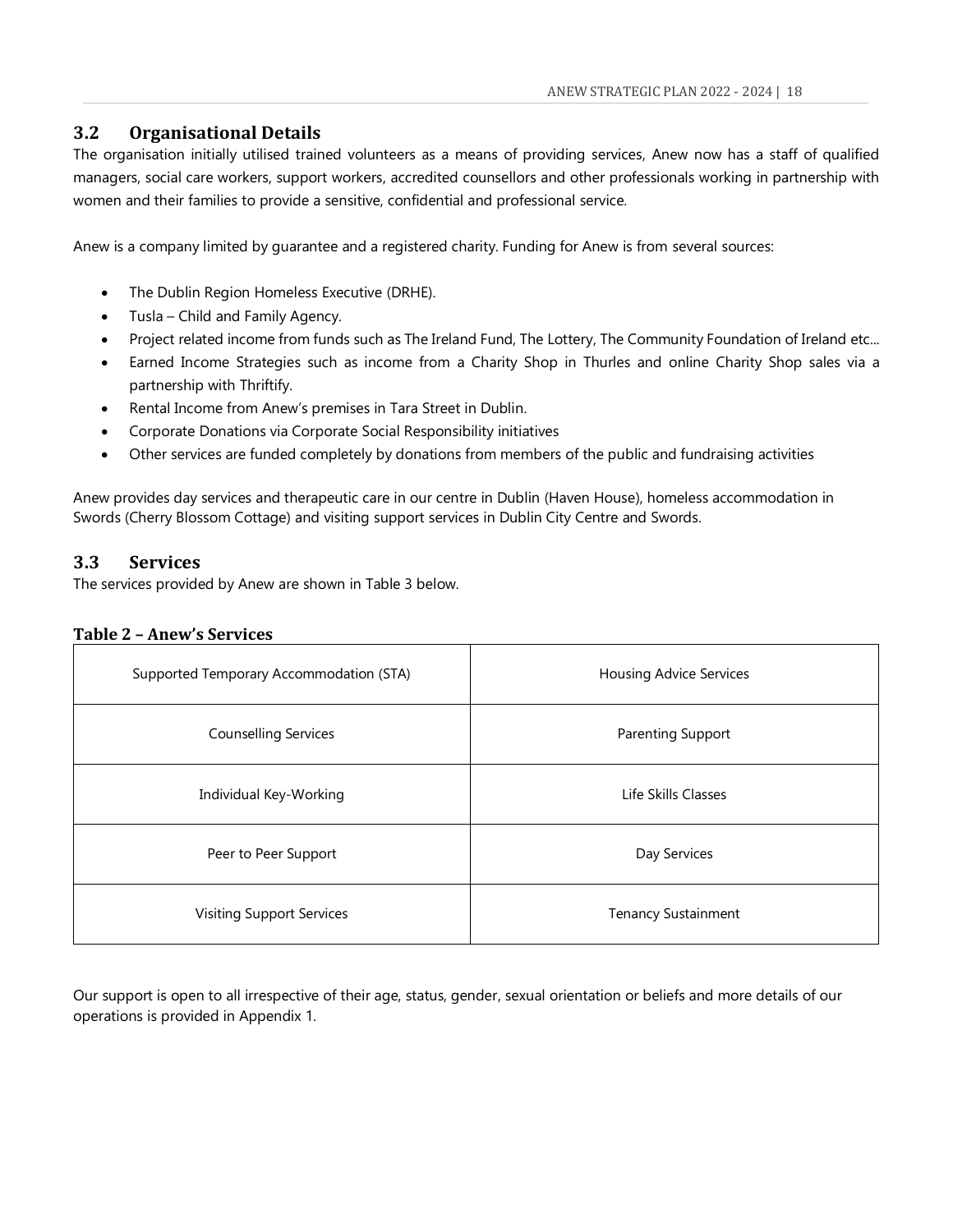## <span id="page-19-0"></span>**3.3 Structure and Staffing**

The operational structure of Anew are divided into areas are shown in Table 4 below.

#### <span id="page-19-1"></span>**Table 3 – Operational Structure of Anew**

| <b>Activity</b><br><b>Details</b>                                                                                                            |                                                                                                                           | <b>Location</b>                          | <b>Funder</b>                                     |
|----------------------------------------------------------------------------------------------------------------------------------------------|---------------------------------------------------------------------------------------------------------------------------|------------------------------------------|---------------------------------------------------|
| Day Services                                                                                                                                 | Therapeutic Parenting Support<br>Peer to Peer Support<br>Life Skills Classes<br>Housing Advice and Tenancy<br>Sustainment | Haven House<br>Dublin                    | Tusla<br>Hospital Saturday<br>Fund<br><b>DRHE</b> |
| Key working and Interventions<br><b>Supported Temporary</b><br>Accommodation (STA)<br>Life Skills Classes<br>Pre-natal and Antenatal support |                                                                                                                           | Cherry Blossom Cottage<br>Swords         | <b>DRHE</b><br>Tusla                              |
| Projects                                                                                                                                     | <b>Direct Provision Project</b>                                                                                           | Drishane                                 | The Ireland Fund                                  |
| <b>Earned Income Initiatives</b>                                                                                                             | Charity Shop<br>Online Charity Shop<br>Rental Income                                                                      | Thurles<br>Online<br>Tara Street, Dublin | Not Applicable                                    |
| Fundraising                                                                                                                                  | Corporate<br>Social Media<br>Events                                                                                       | Various                                  | Not Applicable                                    |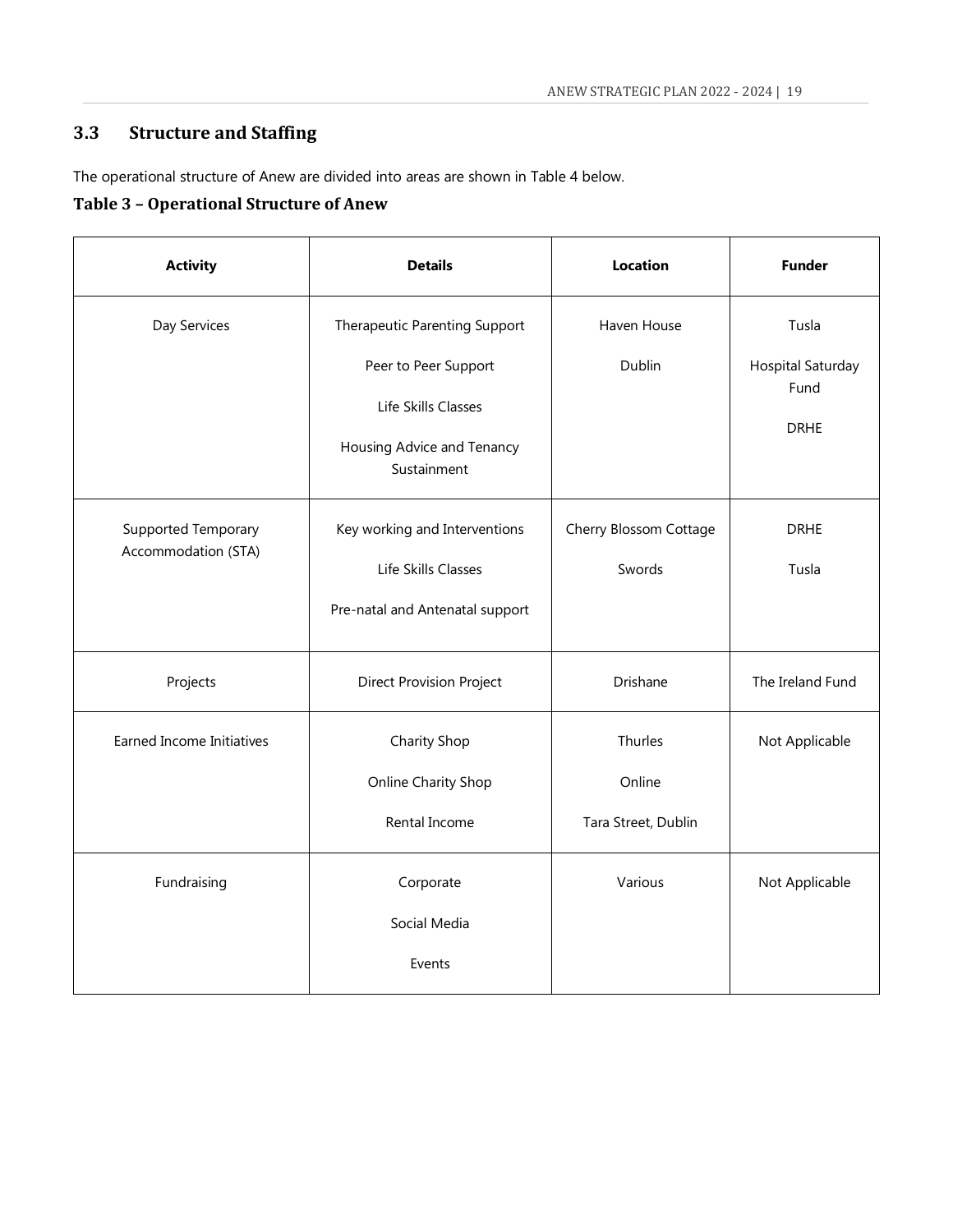#### <span id="page-20-0"></span>**Figure 2: Anew Organisation Chart**



Anew is governed by the board consisting of seven directors elected at the annual general meeting, who are experienced in law, business, risk, accounting, finance, HR, and facilities. The CEO is responsible for the day to day operations of Anew which is staffed by a dedicated team of trained counsellors, managers, administrators, social care workers and support workers. Anew's Charity Shop is managed and staffed by the tireless efforts of volunteers, Community Employment and TUS workers and is a valuable source of funds for the organisation.

As shown on the organisational chart above the Anew team consists of 12 paid personnel, consisting of the CEO and an administrator, service manager, a family support worker and two social care workers - one of whom is a team leader for four support workers in Cherry Blossom Cottage, one provides day services in Haven House and one supports the women in CBC, as well as providing visiting support. There is one counsellor who works in Cherry Blossom Cottage and Haven House providing counselling services. Our Housing Officer supports all referrals to the service with their housing application and plays a key role in moving the women on to their forever homes. Earned income and fundraising support is provided by external contractors, volunteers and workers from various employment schemes.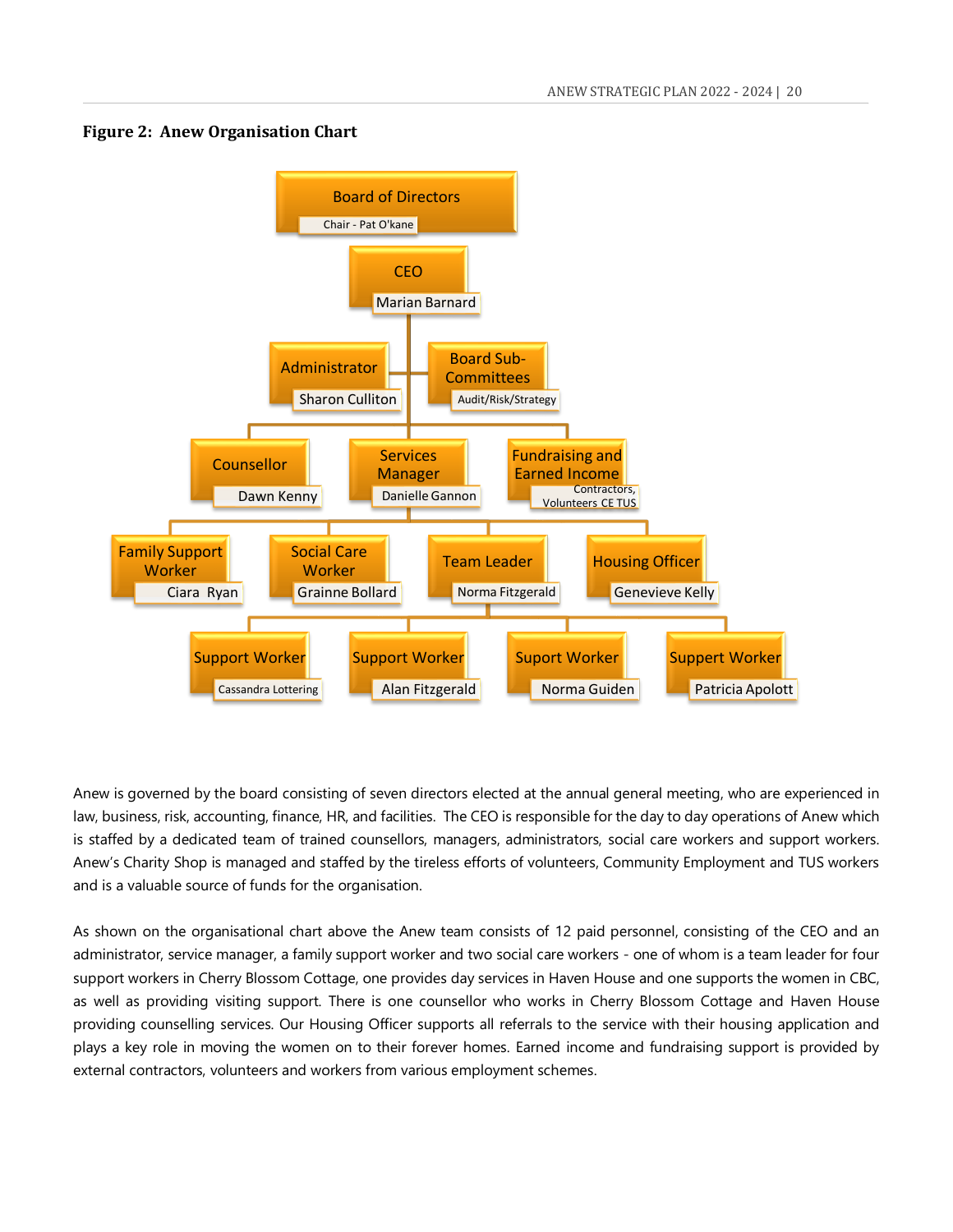## <span id="page-21-0"></span>4.0| STRATEGIC ANALYSIS

## <span id="page-21-1"></span>**4.1 VISION, MISSION, VALUES**

| <b>Vision</b>  | ANEW envisions an Ireland where all pregnant women, in particular those at risk of homelessness<br>have access to high quality, professional and compassionate services through the provision of<br>practical and emotional supports.                                                                                                                                                                                                                                                                                                                                                                                                                                                                                                                                                                                          |
|----------------|--------------------------------------------------------------------------------------------------------------------------------------------------------------------------------------------------------------------------------------------------------------------------------------------------------------------------------------------------------------------------------------------------------------------------------------------------------------------------------------------------------------------------------------------------------------------------------------------------------------------------------------------------------------------------------------------------------------------------------------------------------------------------------------------------------------------------------|
| <b>Mission</b> | ANEW provides quality, inclusive, professional, and compassionate support to any pregnant<br>women and new mothers, in particular those at risk of homelessness. We are skilled in the areas<br>of pregnancy, parenthood and homelessness and we empower our clients through intensive<br>practical and emotional support services.                                                                                                                                                                                                                                                                                                                                                                                                                                                                                            |
| <b>Values</b>  | Accountability - We take personal responsibility for using our resources efficiently, achieving<br>measurable results, and being accountable to supporters, partners and, most of all, the women,<br>children, and families who we work with.<br><b>Nurturing</b> - We aim to bring out the potential in people including our staff as well as the women<br>and families that we work with. We think, feel, listen, see and understand with those who use our<br>services.<br><b>Excellence</b> - We strive for excellence in all that we do. It should be more than "just good<br>enough". Our service should be excellent because everyone deserves it.<br>Welcoming - We provide a safe non-judgmental place for the women and families who use our<br>services. We reassure, respect, and provide an environment of trust. |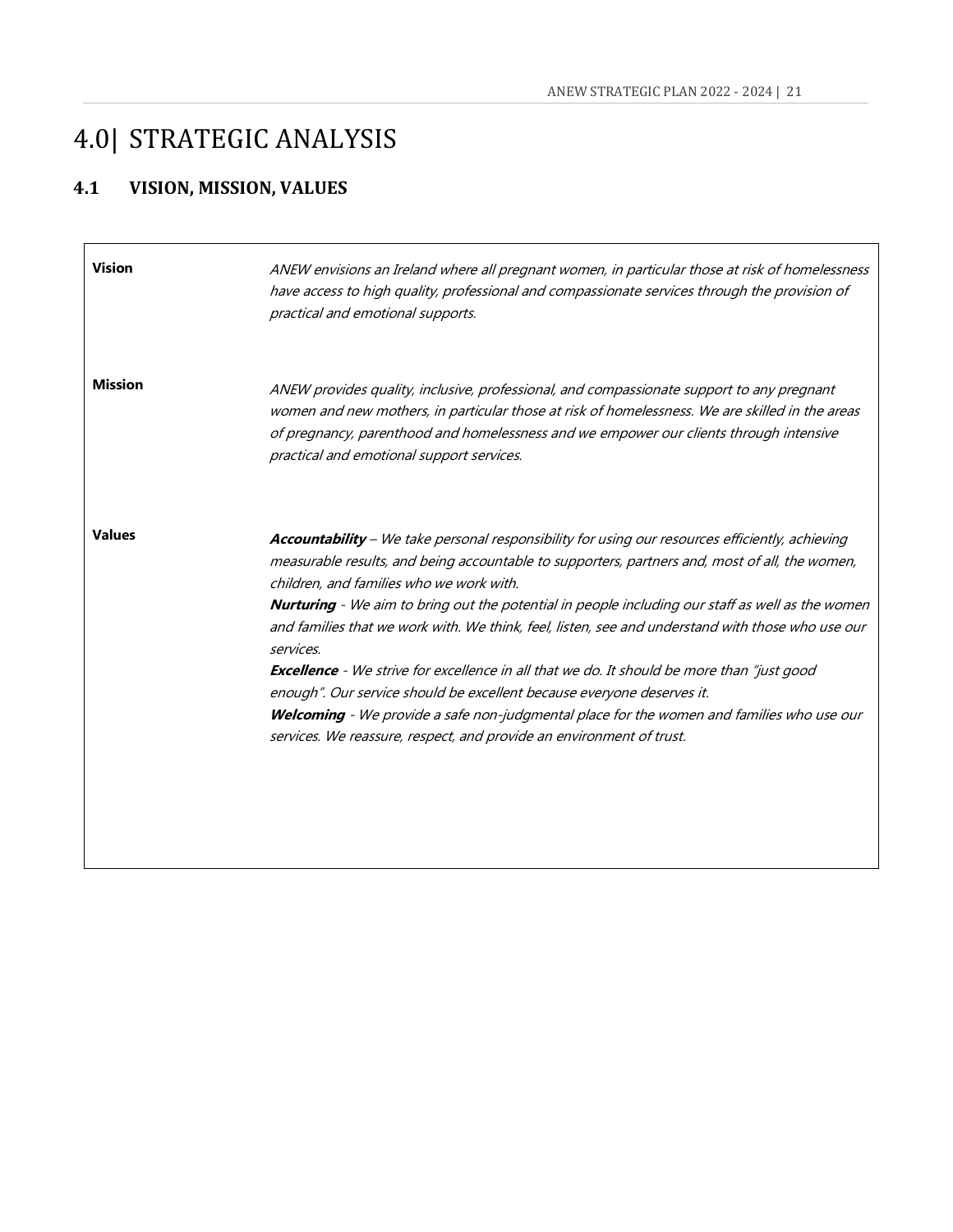#### <span id="page-22-0"></span>**4.2 STAKEHOLDERS**

#### <span id="page-22-1"></span>**Figure 3 – Anew Stakeholders**

#### **Primary Stakeholders**

Pregnant women, mothers, child, homeless and at risk of homlessness

#### **Secondary Stakeholders**

Partners, other children, wider family, support systems, DP Centres, AfterCare Services, Homeless Services, Social Workers, DV Services, Maternity Hospitals

#### **Tertiary Stakeholders**

Tusla, DRHE, Peri-natal mental health, AfterCare, Corporates, Philanthropy, HSE. Dept of Justice - Probation Services/DP, Partnerships, Society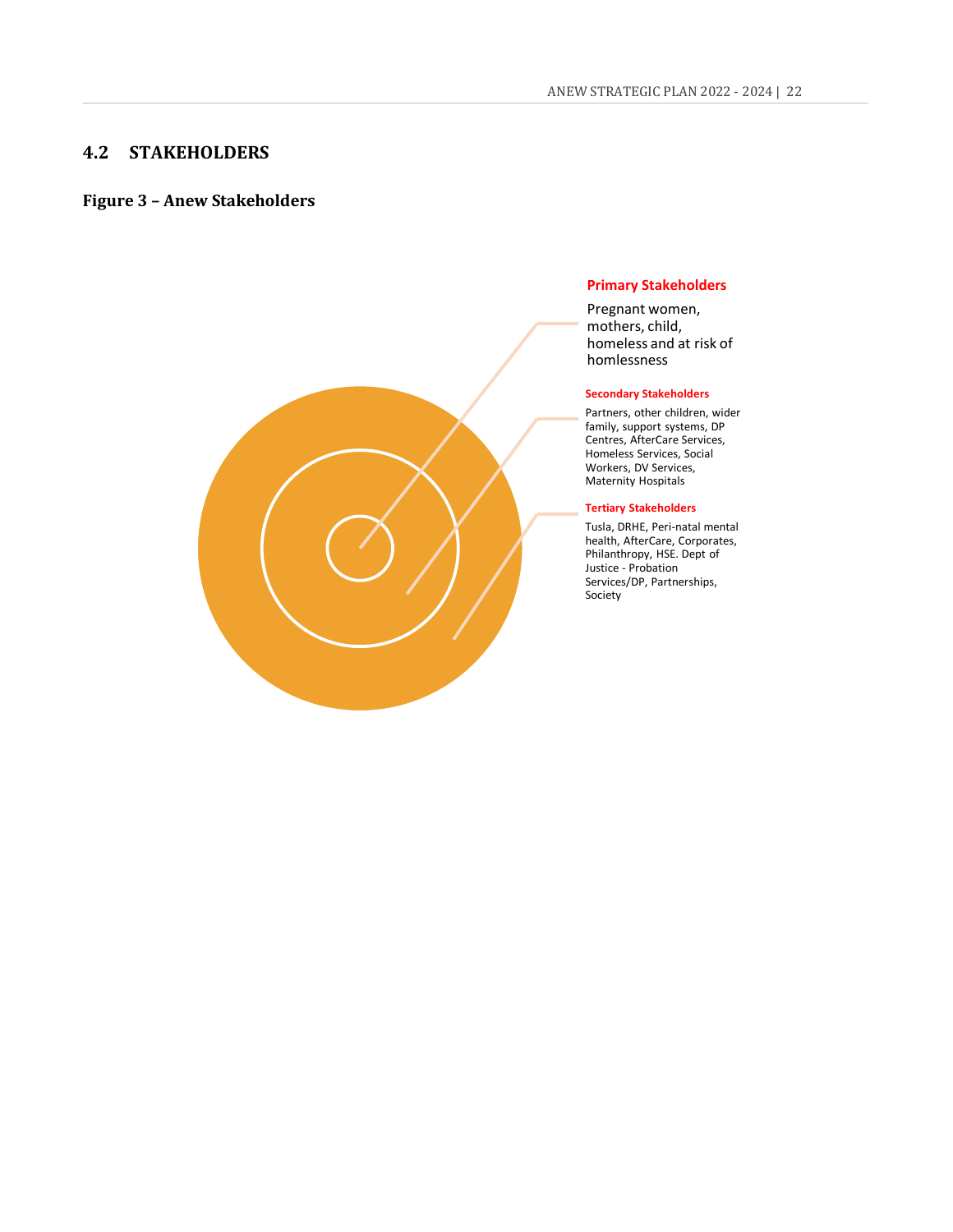<span id="page-23-1"></span><span id="page-23-0"></span>**Strengths** Well established Strong model of service Niche Market High Demand Passionate Staff/Vols Clinical Governance Skilled Board Good Governance **Compliance** 

## **Weaknesses** Awareness of Anew Awareness of thie issues Perception Legacy Overdependence on income streams Lack of Resources Over reliance on Dublin

**Opportunities** Political **Business** Marketing Strategy Fundraising Strategy Poor Competition Predicatable Service

#### **Threats**

External Environment Funding cuts Reduced Earned income Negative publicity (historical) Critical Incidents (Covid-19)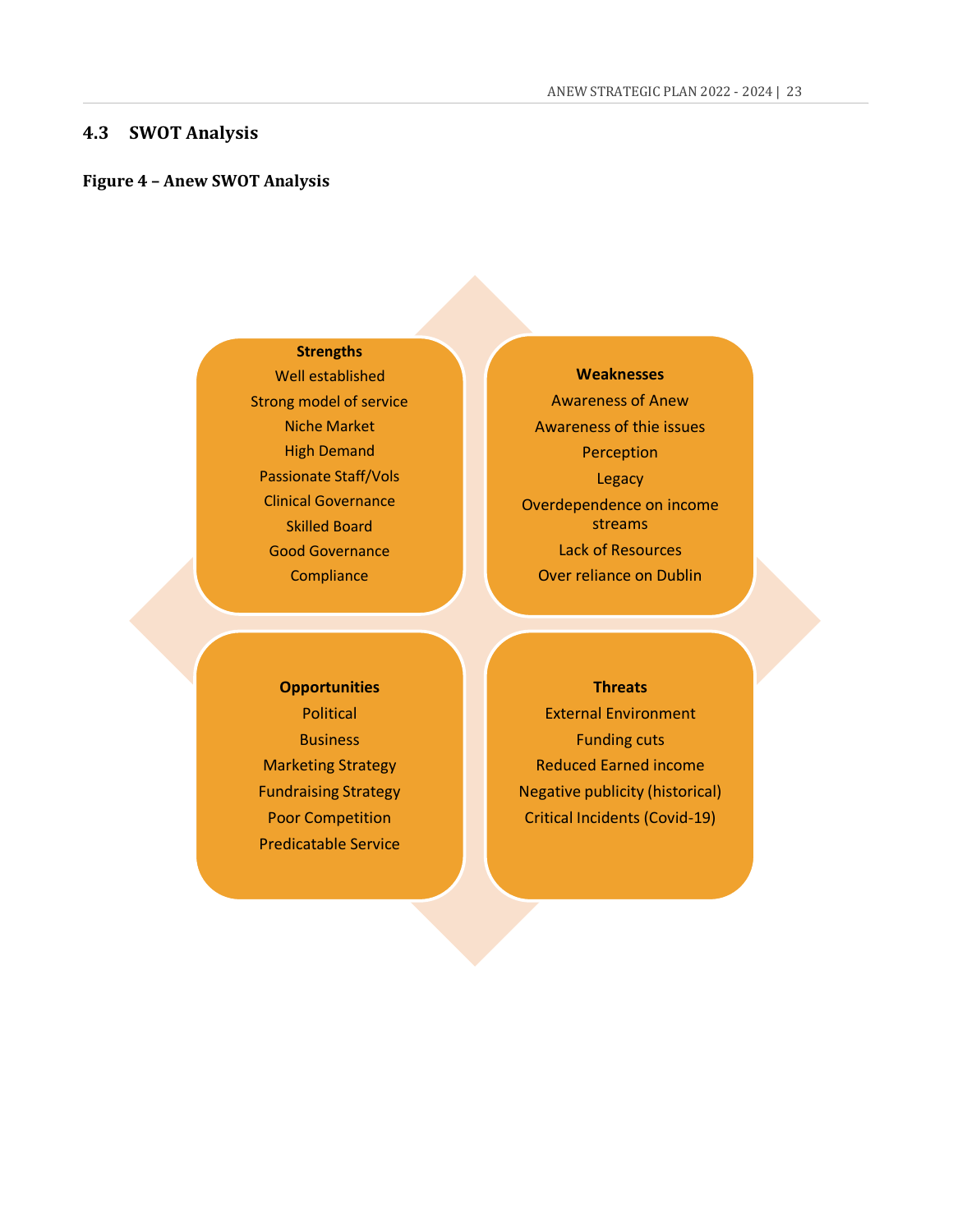## <span id="page-24-0"></span>5.0 | STRATEGIC GOALS, OBJECTIVES & OUTCOMES

### <span id="page-24-1"></span>**GOAL 1 - Extended Core Services and Expanded Complimentary Services**

Anew must remain relevant by serving the needs of Irelands most vulnerable. To ensure our sustainability, we will need to extend and expand our core services so that our service users will receive a continuum of support. Diversification of services will bring sustainability through additional funding and increased service user numbers over time.

| <b>Ref</b> | <b>Context</b>                                                                                            | <b>Objectives</b>                                                                                                                                                                                                                     | <b>Outcome</b>                                                                                                                                                                                                                                 |
|------------|-----------------------------------------------------------------------------------------------------------|---------------------------------------------------------------------------------------------------------------------------------------------------------------------------------------------------------------------------------------|------------------------------------------------------------------------------------------------------------------------------------------------------------------------------------------------------------------------------------------------|
| 1.1        | The demand for<br>accommodation for pregnant<br>women remains at a critical<br>point.                     | To secure additional accommodation<br>using the Capital Acquisition Scheme<br>(CAS) to open a new accommodation unit<br>for pregnant women at risk of<br>homelessness or experiencing<br>homelessness.                                | The ability to provide suitable support<br>and accommodation for pregnant<br>women at risk of homelessness or<br>experiencing homelessness in line with<br>increasing demand for services.                                                     |
| 1.2        | Care leavers require our<br>services but are often not<br>eligible due to funding<br>considerations.      | To extend our accommodation service to<br>include sustainable housing solutions for<br>young care leavers from all jurisdictions.                                                                                                     | Provision of supported accommodation<br>services to pregnant care-leavers from<br>all jurisdictions within Ireland.                                                                                                                            |
| 1.3        | Over the years Anew has<br>noted the plight of women<br>with numerous children in<br>care.                | To include programmes within our<br>services to support women with children<br>in care.                                                                                                                                               | Mothers with children in care will be<br>supported to parent their children in<br>the best possible way. They will also be<br>supported through self-care to address<br>the reasons that they continue to have<br>children who end up in care. |
| 1.4        | Anew has a skilled and<br>accredited counselling<br>service operating in a<br>framework of good practice. | To develop Anew's counselling services<br>for women pre and post birth who<br>require therapeutic interventions where<br>the National Specialist Perinatal Mental<br>Health: Model of Care for Ireland does<br>not address that need. | The availability of counselling services,<br>where necessary, to support peri-natal<br>mental health and address traumatic<br>and deep-seated issues                                                                                           |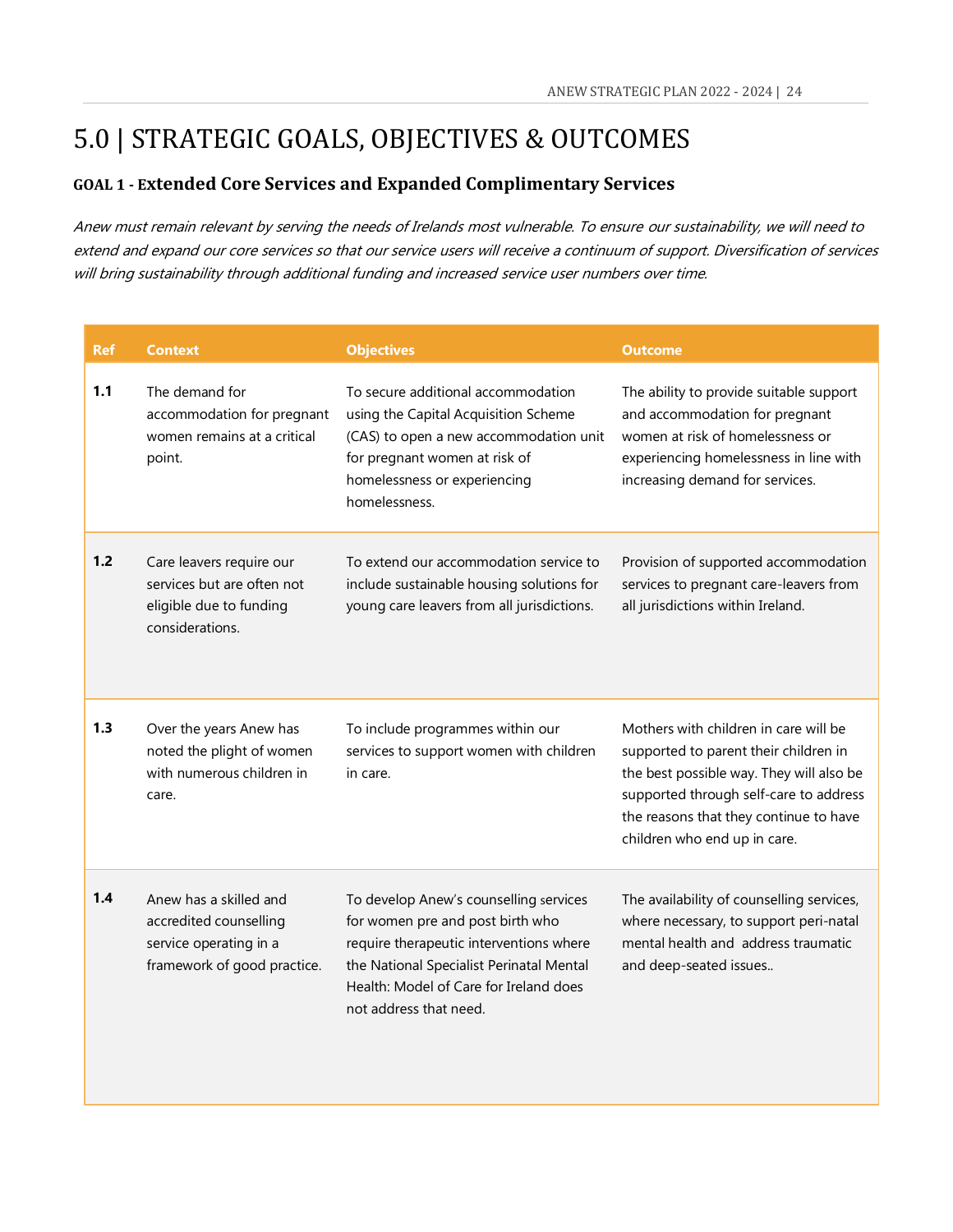| <b>Ref</b> | <b>Context</b>                                                                                                                                                                                                   | <b>Objectives</b>                                                                                                                                                              | <b>Outcome</b>                                                                                                                                                                                                                                                                                                                          |
|------------|------------------------------------------------------------------------------------------------------------------------------------------------------------------------------------------------------------------|--------------------------------------------------------------------------------------------------------------------------------------------------------------------------------|-----------------------------------------------------------------------------------------------------------------------------------------------------------------------------------------------------------------------------------------------------------------------------------------------------------------------------------------|
| 1.5        | Pregnant women and new<br>mothers may not be eligible<br>for CBC or may be unable to<br>access our services and<br>visiting "Family Support"<br>assures that our services our<br>services are accessible to all. | To have our professional team providing<br>visiting "Family Support" in other areas of<br>need such as direct provision, family<br>hubs, prisons etc.                          | The extension of our Family Support<br>services into other areas will enable a<br>wider range of women to avail of our<br>services.                                                                                                                                                                                                     |
| 1.6        | Women continue to require<br>support even when they have<br>moved into their new home<br>and it can be crucial for<br>tenancy sustainability and<br>keeping a child out of the<br>care system.                   | To provide ongoing support to our<br>service users through day services in<br>Haven House including housing, life skills,<br>key-working and counselling support.              | Pregnant women and new mothers can<br>avail of support around housing, life<br>skills and parenting.<br>After residency in CBC, social workers<br>and other professionals can be assured<br>that the women continue to be<br>supported to care for their children.<br>This ensures better outcomes for the<br>women and their children. |
| 1.7        | Pregnant women and new<br>mothers require evidence<br>based high quality and<br>intensive support while<br>resident in CBC.                                                                                      | To develop and improve outcome-based<br>models of practice in CBC around<br>intensive support with housing, life skills,<br>parenting, key-working and counselling<br>support. | Residents of CBC can avail of intensive<br>support around housing, life skills and<br>parenting until they gain the confidence<br>to move on. This ensures better<br>outcomes for the women and their<br>children.                                                                                                                      |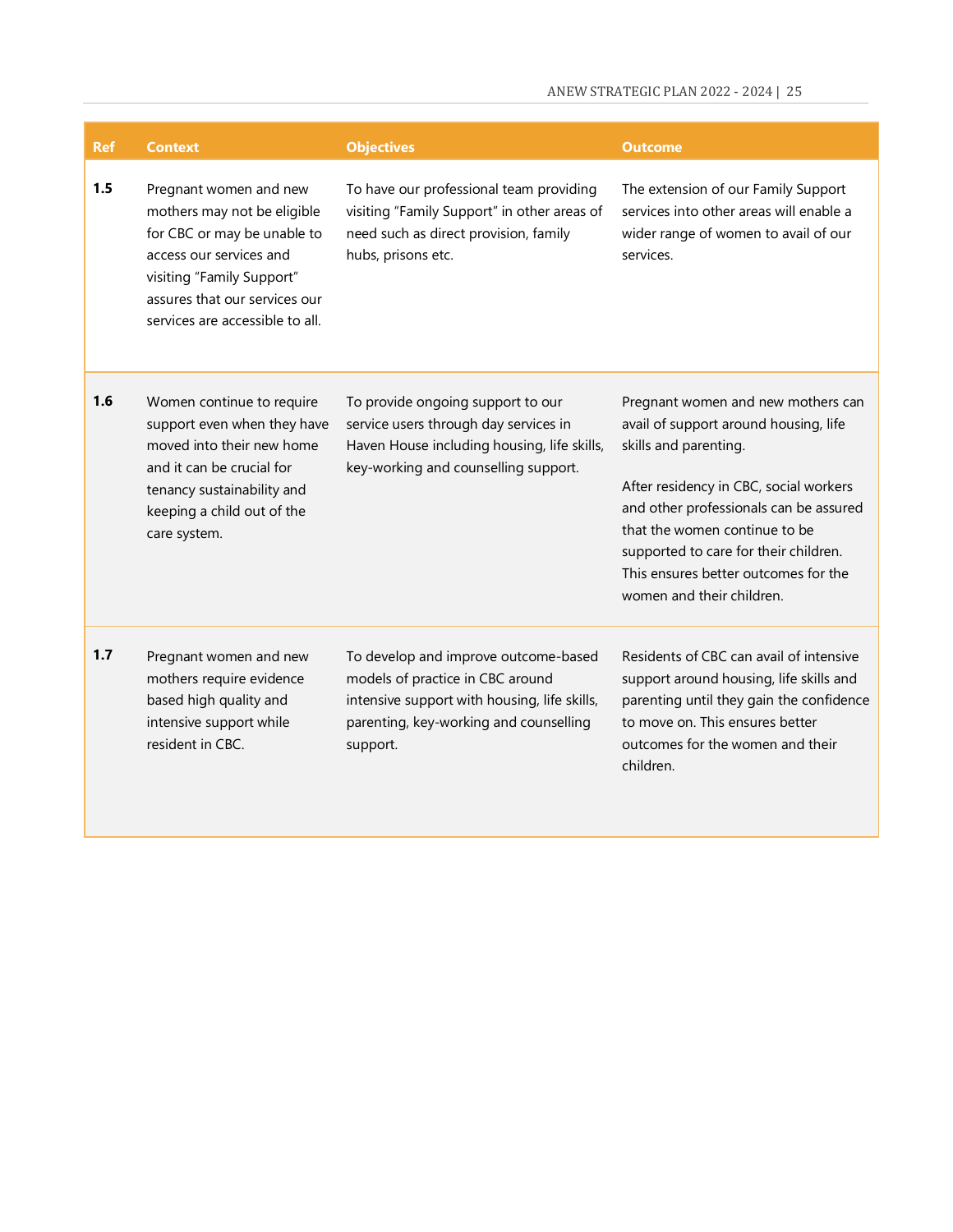### <span id="page-26-0"></span>**GOAL 2 - Increased and Diversified Funding**

Funding cuts and a reliance on select sources of funding has been identified as a significant risk to the prosperity and sustainability of Anew. Any full or part withdrawal or of established funding will mean a significant reduction in services, staff and quality so addressing and mitigating this risk forms a key pillar of our future strategy.

| <b>Ref</b> | <b>Context</b>                                                                                                                                                                 | <b>Objectives</b>                                                                                                                 | <b>Outcome</b>                                                                                                                                                  |
|------------|--------------------------------------------------------------------------------------------------------------------------------------------------------------------------------|-----------------------------------------------------------------------------------------------------------------------------------|-----------------------------------------------------------------------------------------------------------------------------------------------------------------|
| 2.1        | Anew has a high reliance on three funding<br>sources where good practice states that<br>charities should have at least five funding<br>sources.                                | To have five sustainable funding<br>streams from Government and<br>other sources.                                                 | The ability to confidently plan<br>for future growth and<br>expansion.                                                                                          |
| 2.2        | Diversity of funding is critical to long-term<br>sustainability and earned income initiatives<br>can help meet that need.                                                      | To have a robust earned income<br>strategy in place where payment<br>for services offered can be<br>introduced where appropriate. | Reduced reliance on traditional<br>state funding sources albeit for<br>a smaller portion of the<br>funding needs.                                               |
| 2.3        | It is an absolute necessity for Charities to<br>have a fundraising strategy to cover costs not<br>included in other funding streams such as<br>compliance and governance costs | To develop and implement a<br>comprehensive Fundraising<br>Strategy.                                                              | Sustainability for non-funded<br>activities e.g. compliance<br>audits and more.<br>To provide services that are<br>not funded through other<br>funding streams. |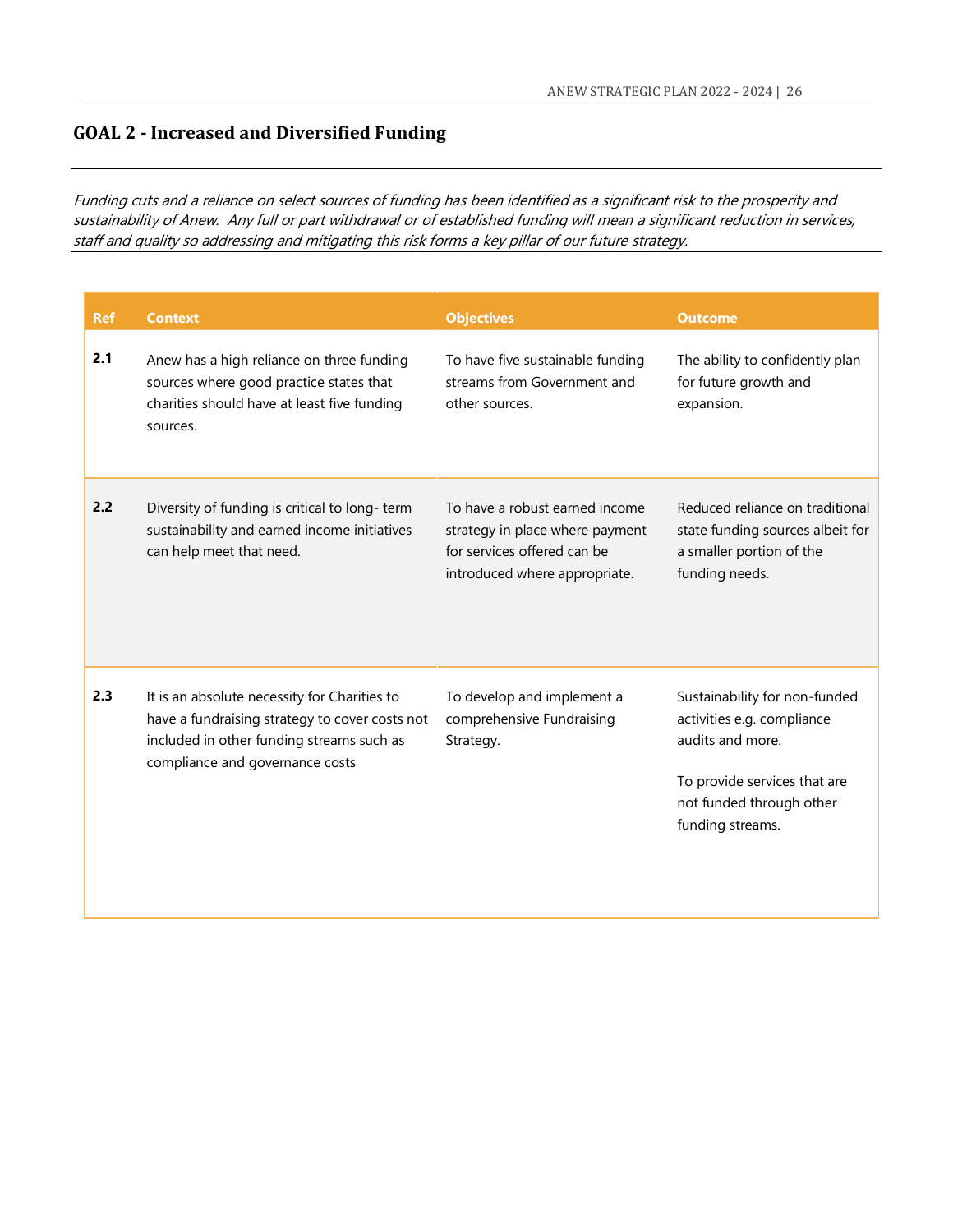### <span id="page-27-0"></span>**GOAL 3 -Optimal Organisation Design**

An optimal organisational design for the future of Anew is necessary to ensure that our agreed strategy can be effectively implemented through the right people, process, systems, governance, and culture.

| <b>Ref</b> | <b>Context</b>                                                                                                                                                                                                                                        | <b>Objectives</b>                                                                                                                                                                                                                          | <b>Outcome</b>                                                                                                                                                         |
|------------|-------------------------------------------------------------------------------------------------------------------------------------------------------------------------------------------------------------------------------------------------------|--------------------------------------------------------------------------------------------------------------------------------------------------------------------------------------------------------------------------------------------|------------------------------------------------------------------------------------------------------------------------------------------------------------------------|
| 3.1        | An optimal organisation design<br>begins with defined business<br>structures, processes, and roles. Once<br>agreed and implemented, capacity,<br>capability efficiency and accountability<br>are all increased to the benefit of the<br>organisation. | To have an appropriate and well-<br>designed organisation structure<br>underpinned by strong processes,<br>responsibility, and accountability to<br>successfully compete in the<br>marketplace for charitable<br>organisations in Ireland. | An organisation with the<br>appropriate oversight, reporting<br>lines and delegated authority to<br>work autonomously and<br>effectively in achieving common<br>goals. |
| 3.2        | It is important to have an emphasis on<br>organisation culture and any required<br>changes in behaviours to compliment<br>the work on structures, people,<br>processes, and systems.                                                                  | To have a regular review of the<br>organisation design to ensure that it is<br>it is aligned with its purpose and client<br>proposition and that there is an<br>adequate designation of roles and<br>responsibilities.                     | Improvement to the overall<br>effectiveness of the organisation<br>together with a strong emphasis<br>on positive culture and<br>behaviours.                           |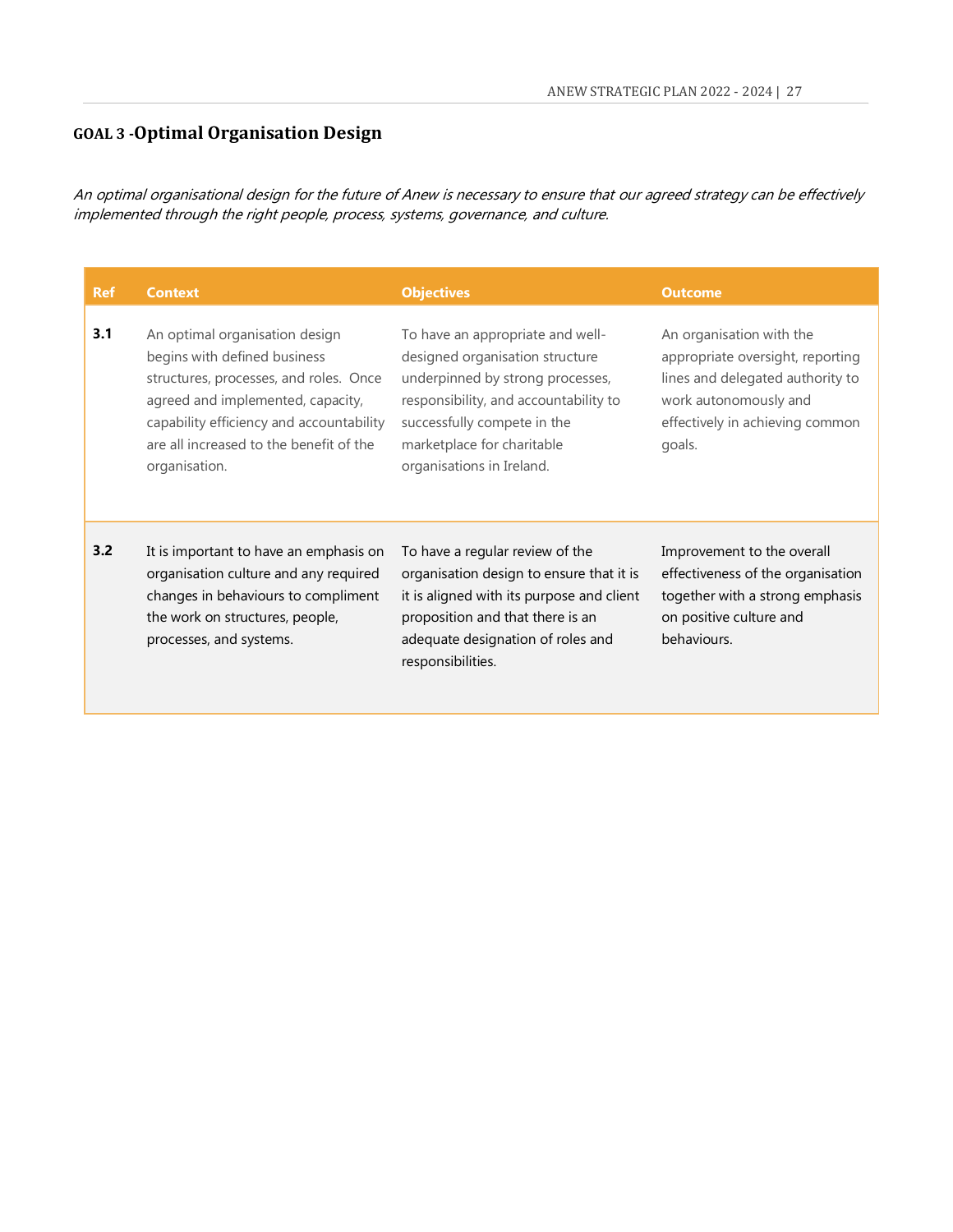### <span id="page-28-0"></span>**GOAL 4 - Quality Improvement & Operational Excellence**

Anew is working in an environment of quality standards together with increased of regulation and legislation. We strive to ensure that the service we provide are of the highest standard in this regard and remains committed to the implementation of ongoing quality improvement and operational excellence in that service delivery.

| <b>Ref</b> | <b>Context</b>                                                                                                                                                                                                       | <b>Objectives</b>                                                                                                                                                          | <b>Outcome</b>                                                                                                                                                                                |
|------------|----------------------------------------------------------------------------------------------------------------------------------------------------------------------------------------------------------------------|----------------------------------------------------------------------------------------------------------------------------------------------------------------------------|-----------------------------------------------------------------------------------------------------------------------------------------------------------------------------------------------|
| 4.1        | Breaches of governance in the charity<br>sector have highlighted the increased need<br>for proper control, oversight and reporting<br>in those organisations.                                                        | To be compliant with the<br>Charities Regulator's Governance<br>Code and fundraising principles<br>for voluntary, charitable and<br>community organisations in<br>Ireland. | A well governed organisation<br>that manages the legitimate<br>needs of its stakeholders through<br>a transparent an inclusive<br>approach that builds trust and its<br>long-term reputation. |
| 4.2        | Quality and excellence of service delivery<br>requires a continuous investment in people,<br>processes, and systems throughout the<br>organisations together with a culture where<br>values are embraced and upheld. | To have ongoing training,<br>process re-design and<br>automation where possible in<br>place to drive more efficient<br>service delivery and better client<br>outcomes.     | A scalability of service provision<br>combined cost containment and<br>a high level of client satisfaction.                                                                                   |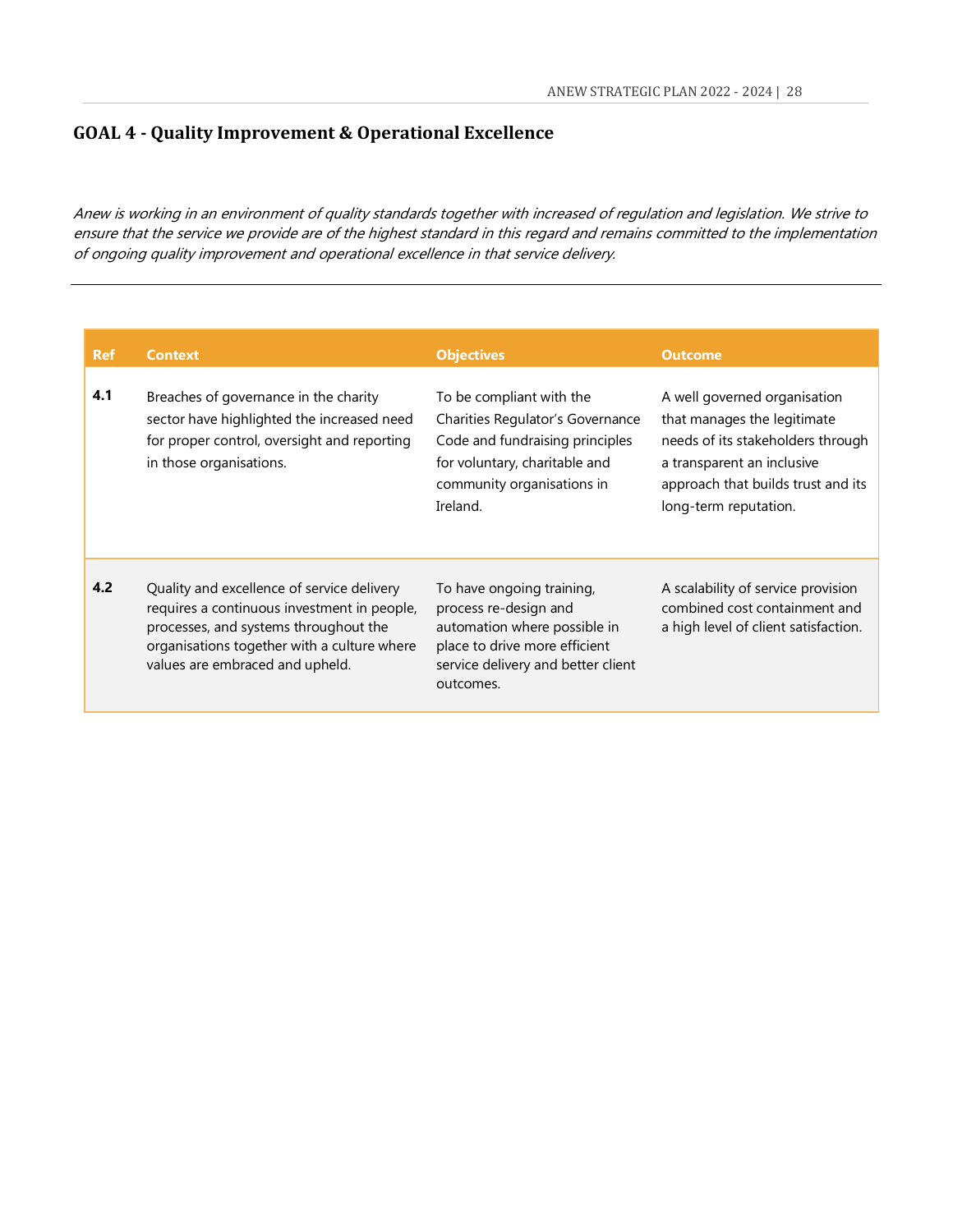#### <span id="page-29-0"></span>**GOAL 5 - Effective Communication**

Anew recognises the need to be able to communicate effectively with its stakeholders on all matters relating to the organisation, its ethos, and services. Stakeholders demand increasing transparency from all organisations in receipt of public funding and Anew envisages being in a strong position to continuously meet this demand.

| <b>Ref</b> | <b>Context</b>                                                                                                                                                                             | <b>Objectives</b>                                                                                                                     | <b>Outcome</b>                                                                                                                                                                                                                                             |
|------------|--------------------------------------------------------------------------------------------------------------------------------------------------------------------------------------------|---------------------------------------------------------------------------------------------------------------------------------------|------------------------------------------------------------------------------------------------------------------------------------------------------------------------------------------------------------------------------------------------------------|
| 5.1        | There is a requirement to<br>be able to deal proactively<br>and reactively with all<br>forms of communication.                                                                             | To have an effective<br>communications<br>strategy and plan in<br>place for the<br>organisation.                                      | Structured and planned communications by Anew taking<br>advantage of every opportunity for proactive<br>communication internally with staff and externally with<br>relevant audiences and being ready to deal with any issues<br>or crisis that may arise. |
| 5.2        | The competitive landscape<br>for charitable donations<br>from the public and other<br>forms of funding means<br>that communicating<br>effectively about the<br>organisation is imperative. | To have key messages<br>consistently delivered<br>to increase brand<br>awareness and target<br>all relevant audiences<br>for funding. | Increased trust, deeper relationships with the broader<br>public.<br>Positive media coverage and changing attitudes through<br>the cultivation of relationships with journalists.<br>Support from the public, policy makers and all other<br>stakeholders. |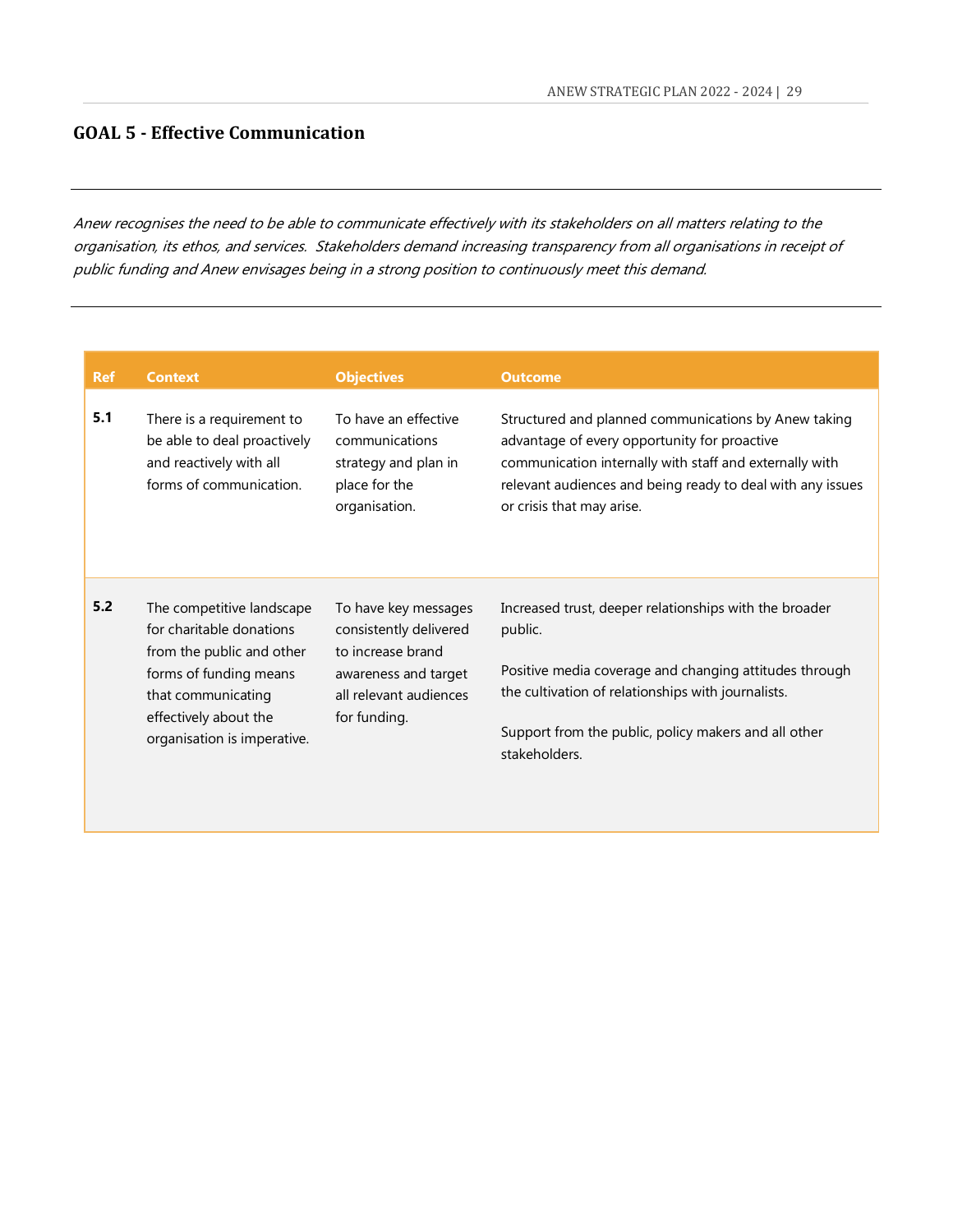## <span id="page-30-0"></span>Section 6 | STRATEGIC OBJECTIVES, ACTIONS and KPI's

### <span id="page-30-1"></span>**KPIs for GOAL 1 -Extended Core Services and Expanded Complimentary Services**

| <b>Ref</b> | <b>Objectives</b>                                                                                                                                                                                                   | <b>Actions</b>                                                                                                                                                                                                                                                                                                                                                                                                                                                                                                                                                                          | <b>Outcome</b>                                                                                                                                                                                                     | <b>KPI's</b>                                                                                                                                                                                                                                                                                                                                                             |
|------------|---------------------------------------------------------------------------------------------------------------------------------------------------------------------------------------------------------------------|-----------------------------------------------------------------------------------------------------------------------------------------------------------------------------------------------------------------------------------------------------------------------------------------------------------------------------------------------------------------------------------------------------------------------------------------------------------------------------------------------------------------------------------------------------------------------------------------|--------------------------------------------------------------------------------------------------------------------------------------------------------------------------------------------------------------------|--------------------------------------------------------------------------------------------------------------------------------------------------------------------------------------------------------------------------------------------------------------------------------------------------------------------------------------------------------------------------|
| 1.1        | To secure additional<br>accommodation using the<br><b>Capital Acquisition Scheme</b><br>(CAS) to open a new<br>accommodation unit for<br>pregnant women at risk of<br>homelessness or experiencing<br>homelessness. | Identify and lobby key decision<br>makers within Government, local<br>authorities and Tusla to obtain<br>funding for new accommodation<br>and staff.<br>Attend conferences and<br>networking events to build up<br>relationships with Government<br>Departments.<br>Initiate talks with Tusla/DRHE to<br>replicate current model of service<br>for homeless accommodation for<br>pregnant women.<br>Submit proposals to Tusla /DRHE<br>managers and Commissioning<br>Department.<br>Collaborate with the Homeless<br>Network/Tusla Networks in Dublin<br>and other NGOs around Ireland. | The ability to<br>provide suitable<br>support and<br>accommodation<br>for pregnant<br>women at risk of<br>homelessness or<br>experiencing<br>homelessness in<br>line with<br>increasing<br>demand for<br>services. | Contact and follow up<br>annually with five key<br>decision makers with<br>recorded outcomes -<br>Management Team,<br>ongoing.<br>Obtain contact details of<br>two relevant people per<br>event and record same -<br>Management Team,<br>ongoing.<br>Secure an additional<br>house in Dublin and<br>funding to support this -<br><b>CEO/Services Manager</b><br>Q3 2022. |
| $1.2$      | To extend our<br>accommodation service to<br>include sustainable housing<br>solutions for young care<br>leavers from all jurisdictions.                                                                             | Utilise current and new contacts in<br>Tusla or other Government agency<br>to start up a project for care<br>leavers.<br>Source staff funding for this<br>service.<br>Secure a house that allows<br>sustainability of service to<br>facilitate young people leaving<br>care.                                                                                                                                                                                                                                                                                                            | Provision of<br>supported<br>accommodation<br>services to<br>pregnant care-<br>leavers from all<br>jurisdictions within<br>Ireland.                                                                                | Contact and follow up<br>with five key decision<br>makers per quarter and<br>record same -<br>Management Team,<br>ongoing.<br>Secure one unit for care<br>leavers - CEO/Services<br>Manager Q1 2023.                                                                                                                                                                     |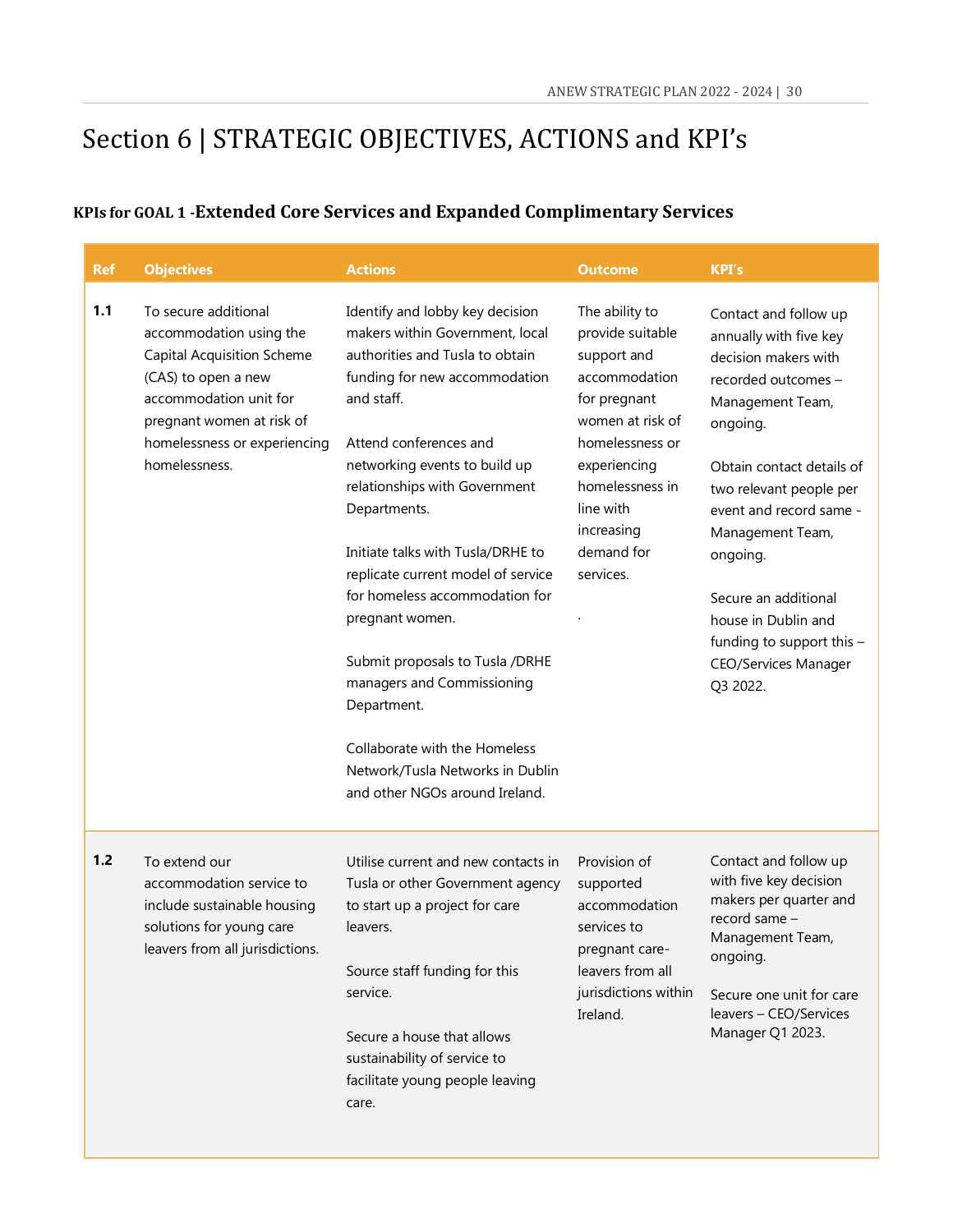| <b>Ref</b> | <b>Objectives</b>                                                                                                                                                                                                                              | <b>Actions</b>                                                                                                                                                                                                                                                                                                      | <b>Outcome</b>                                                                                                                                                                                                                                                         | <b>KPI's</b>                                                                                                                                                                                                                                                                                 |
|------------|------------------------------------------------------------------------------------------------------------------------------------------------------------------------------------------------------------------------------------------------|---------------------------------------------------------------------------------------------------------------------------------------------------------------------------------------------------------------------------------------------------------------------------------------------------------------------|------------------------------------------------------------------------------------------------------------------------------------------------------------------------------------------------------------------------------------------------------------------------|----------------------------------------------------------------------------------------------------------------------------------------------------------------------------------------------------------------------------------------------------------------------------------------------|
| 1.3        | To include programmes<br>within our services to support<br>women with children in care.                                                                                                                                                        | Set up a complementary<br>programmes to provide<br>counselling, parenting support,<br>group support and parenting<br>capacity assessments to women<br>with children in care.<br>Scope the numbers of women<br>with multiple children in care.                                                                       | Mothers with<br>children in care<br>will be supported<br>to parent their<br>children in the<br>best possible way.<br>They will also be<br>supported<br>through self-care<br>to address the<br>reasons that they<br>continue to have<br>children who end<br>up in care. | Develop Programme for<br>Women with Children in<br>care to start in Service-<br>Manager/FSW, Q1 2022.<br>Apply for funding for<br>the above programmes<br>- Service Manager/CEO,<br>Q3 2022.<br>Apply for funding to carry<br>out a scoping exercise-<br>Service Manager/CEO, Q1<br>2022.    |
| 1.4        | To develop Anew's<br>counselling services for<br>women pre and post birth<br>who require therapeutic<br>interventions where the<br>National Specialist Perinatal<br>Mental Health: Model of Care<br>for Ireland does not address<br>that need. | Production of e-brochures and<br>information on peri-natal mental<br>health and the counselling<br>services around it for our client<br>group.<br>Developing processes to monitor<br>outcomes of counselling services.<br>Communication to stakeholders<br>and potential funders around the<br>service and outcomes | The availability of<br>counselling<br>services where<br>necessary to<br>support peri-natal<br>mental health and<br>address traumatic<br>and deep-seated<br>issues                                                                                                      | Develop e-brochures and<br>policies-<br>Counsellor/Service<br>Manager Q1 2022.<br>Development of systems<br>to measure efficacy and<br>impacts of the service -<br>Service Manager/CEO Q2<br>2022.<br>Apply for HSE or other<br>funding these services -<br>Service Manager/CEO, Q2<br>2022. |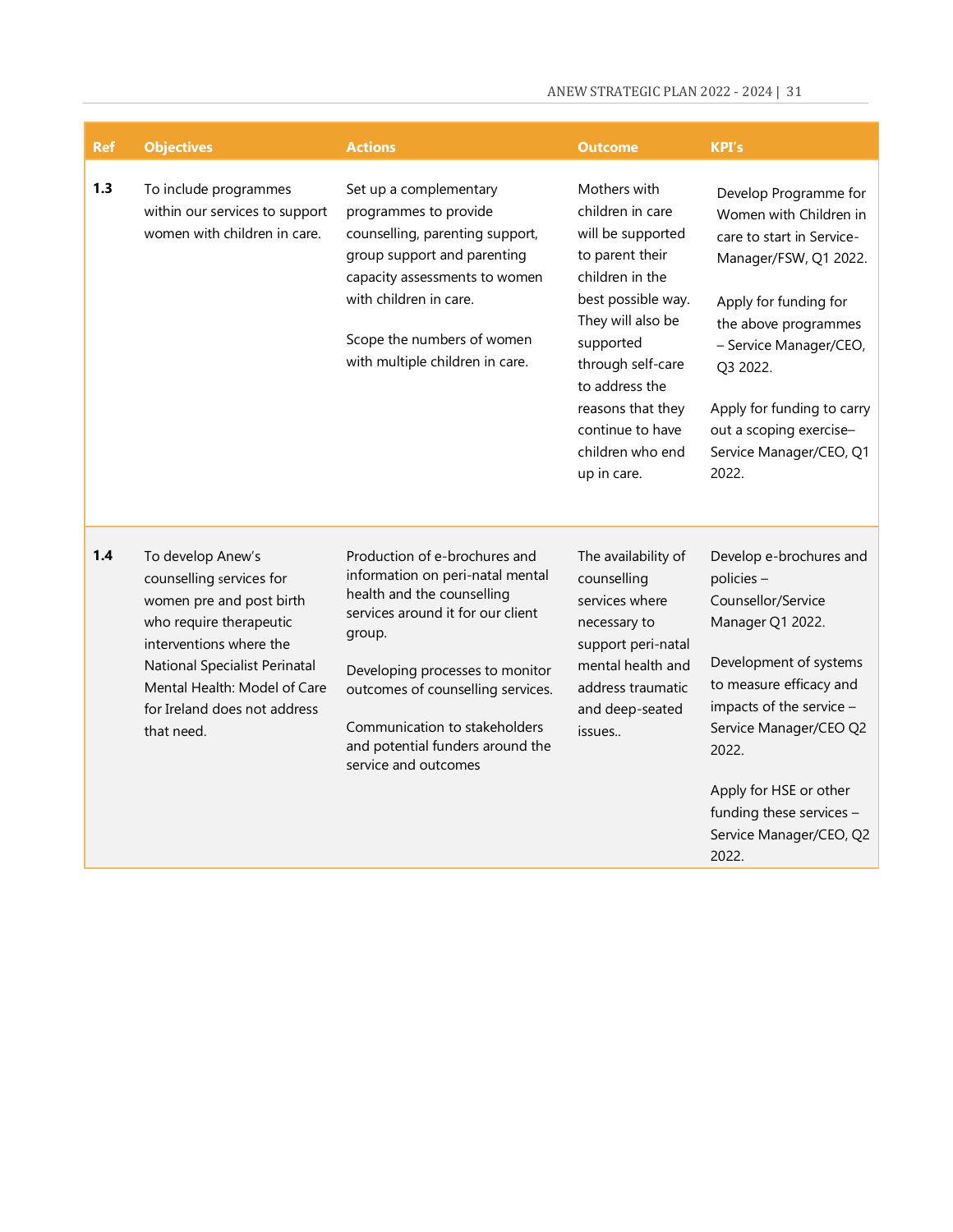| <b>Ref</b> | <b>Objectives</b>                                                                                                                                                       | <b>Actions</b>                                                                                                                                                                                                                                                                              | <b>Outcome</b>                                                                                                                                                                                                                                                                                                                                                        | <b>KPI's</b>                                                                                                                                                                                                                                                                                                                                                                                                                                                                 |
|------------|-------------------------------------------------------------------------------------------------------------------------------------------------------------------------|---------------------------------------------------------------------------------------------------------------------------------------------------------------------------------------------------------------------------------------------------------------------------------------------|-----------------------------------------------------------------------------------------------------------------------------------------------------------------------------------------------------------------------------------------------------------------------------------------------------------------------------------------------------------------------|------------------------------------------------------------------------------------------------------------------------------------------------------------------------------------------------------------------------------------------------------------------------------------------------------------------------------------------------------------------------------------------------------------------------------------------------------------------------------|
| 1.5        | To have our professional<br>team providing visiting Family<br>Support in other areas of<br>need such as direct provision,<br>family hubs, prisons etc.                  | Services Manager/FSW to develop<br>a programme of service in direct<br>provision, family hubs and prisons.<br>Develop parenting workshops for<br>the above areas of service.<br>Link in with managers and other<br>NGOs in these locations and<br>source funding for these services.        | The extension of<br>our social care<br>services into other<br>areas will enable a<br>wider range of<br>women to avail of<br>our Family<br>Support services                                                                                                                                                                                                            | Produce a proposed<br>programme of service for<br>the four areas. The first<br>plan by Q2 2022 and the<br>remaining three in<br>quarterly monthly<br>instalments for<br>completion $-$ Q1 2023.<br>Service Manager<br>Anew counsellor and<br>FSW to develop and roll<br>out two new workshops<br>by Q2 2022 and an<br>additional four by Q4<br>2022 to populate a<br>calendar of training<br>events into 2023.                                                               |
| 1.6        | To provide ongoing support<br>to our service users through<br>day services in Haven House<br>including housing, life skills,<br>key-working and counselling<br>support. | Provision of housing advice<br>services from HH.<br>Delivery of parenting courses in<br>HH - Team Leader to facilitate the<br>delivery of parenting courses.<br>Facilitate peer to peer workshops.<br>Investigate the operation of access<br>visits for families who need access<br>venues. | Pregnant women<br>and new mothers<br>can avail of<br>support around<br>housing, life skills<br>and parenting.<br>After residency in<br>CBC, social<br>workers and other<br>professionals can<br>be assured that<br>the women<br>continue to be<br>supported to care<br>for their children.<br>This ensures<br>better outcomes<br>for the women<br>and their children. | In 2022 provide housing<br>support from HH -<br>Housing Case Worker, Q1<br>2022. (ongoing)<br>In 2022, to deliver three<br>parenting courses per<br>year to Anew service<br>users - Social Care<br>Workers. (ongoing)<br>Through 2022, deliver 3<br>parenting courses per<br>year to marginalised<br>groups and source<br>funding for same - Social<br>Care Workers/Service<br>Manager. (Ongoing)<br>Source funding for access<br>visits - Services<br>Manager/CEO Q4, 2022. |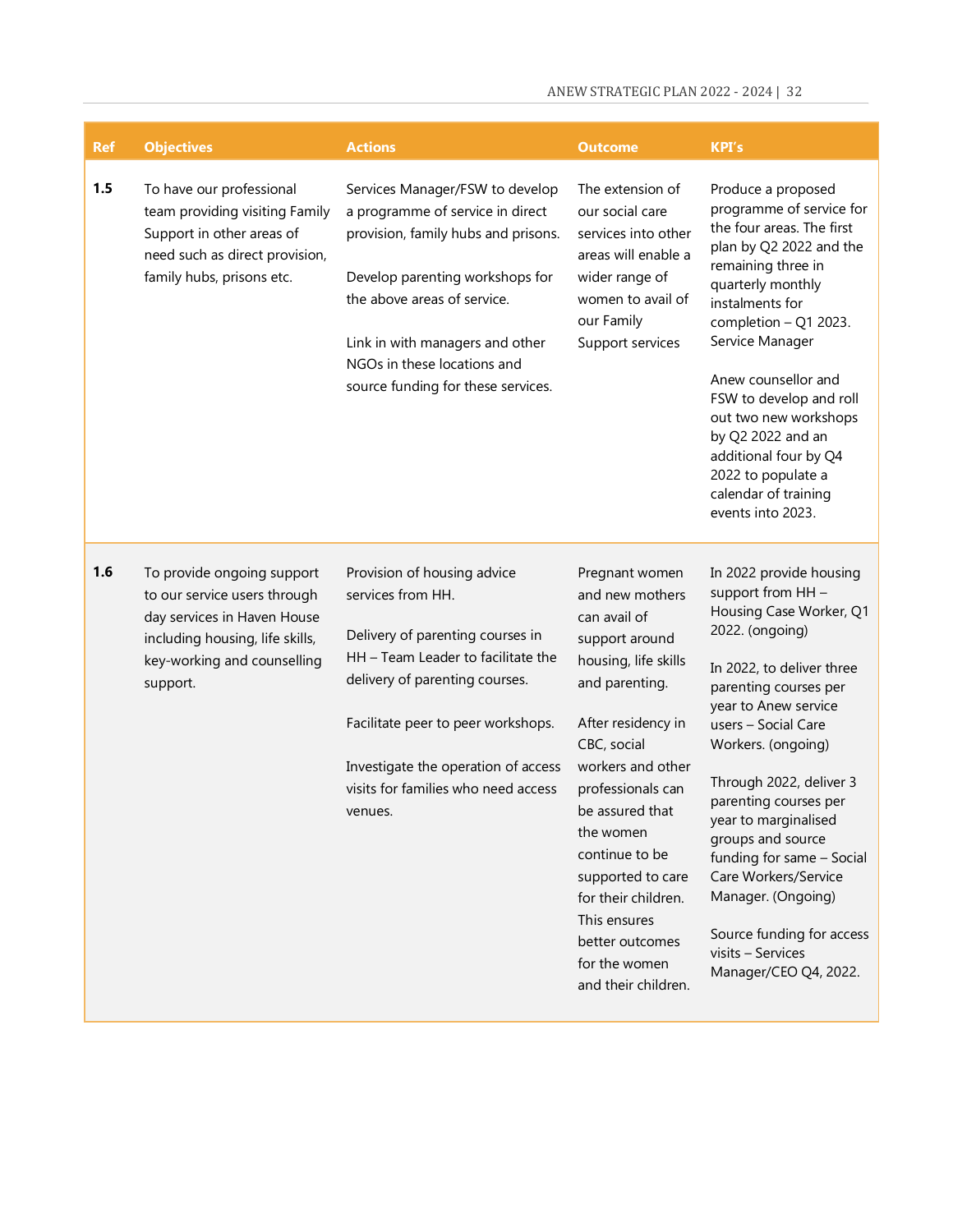| <b>Ref</b> | <b>Objectives</b>                                                                                                                                                                                    | <b>Actions</b>                                                                                                                                                        | <b>Outcome</b>                                                                                                                                                                                                                          | KPI's                                                                                                                                                            |
|------------|------------------------------------------------------------------------------------------------------------------------------------------------------------------------------------------------------|-----------------------------------------------------------------------------------------------------------------------------------------------------------------------|-----------------------------------------------------------------------------------------------------------------------------------------------------------------------------------------------------------------------------------------|------------------------------------------------------------------------------------------------------------------------------------------------------------------|
| 1.7        | To develop and improve<br>outcome-based models of<br>practice for our service in CBC<br>around intensive support with<br>housing, life skills, parenting,<br>key-working and counselling<br>support. | Review all service policies and<br>update as required.<br>Utilise and assess Outcome Star<br>Measurement Tool.<br>Review and Assess all practice<br>models quarterly. | Residents of CBC<br>can avail of<br>intensive support<br>around housing,<br>life skills and<br>parenting until<br>they gain the<br>confidence to<br>move on. This<br>ensures better<br>outcomes for the<br>women and their<br>children. | Throughout 2022 review<br>and assess effectiveness<br>of all practice models<br>quarterly and submit<br>report to the $CEO -$<br>Services Manager,<br>(Ongoing). |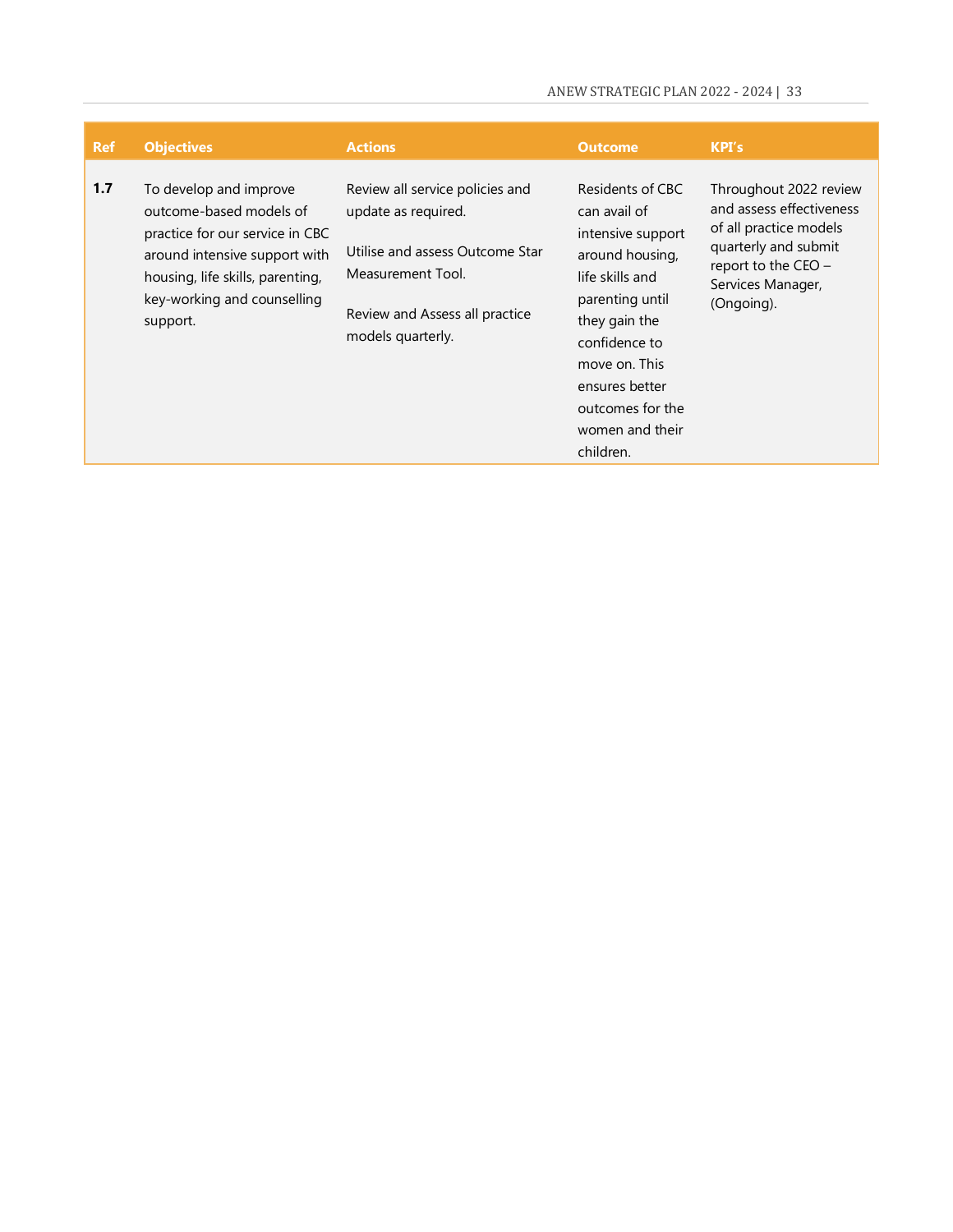## <span id="page-34-0"></span>**KPIs for GOAL 2 - Increased and Diversified Funding**

| <b>Ref</b> | <b>Objectives</b>                                                                                                                     | <b>Actions</b>                                                                                                                                                                                                                                                   | <b>Outcome</b>                                                                                                                                                                  | <b>KPI's</b>                                                                                                                                                                                                                                                                        |
|------------|---------------------------------------------------------------------------------------------------------------------------------------|------------------------------------------------------------------------------------------------------------------------------------------------------------------------------------------------------------------------------------------------------------------|---------------------------------------------------------------------------------------------------------------------------------------------------------------------------------|-------------------------------------------------------------------------------------------------------------------------------------------------------------------------------------------------------------------------------------------------------------------------------------|
| 2.1        | To have five<br>sustainable<br>funding streams<br>from Government<br>and other sources.                                               | Identify government funding<br>opportunities through<br>research, networking, and<br>attendance at conferences.                                                                                                                                                  | The ability to<br>confidently plan for<br>future growth and<br>expansion.                                                                                                       | Submit three substantive government<br>applications - annually -<br>Management Team. (ongoing)<br>Five face-to-face meetings with<br>relevant government departments e.g.<br>Justice and Mental Health<br>Departments - Management Team<br>annually.                                |
| 2.2        | To have a robust<br>earned income<br>strategy in place.<br>Payment for<br>services offered<br>can be introduced<br>where appropriate. | Research and develop<br>services that Anew can<br>charge for (separate to<br>funded services).<br>Thurles Charity Shop,<br>Thriftify and other on-line<br>platforms.<br>Tara Street Rental, Room<br>rental (Advic).                                              | Reduced reliance on<br>traditional state<br>funding sources albeit<br>for a smaller portion<br>of the funding needs.                                                            | Earned Income to raise<br>€90,120 - 2022<br>€100,000 - 2023<br>€110,000 - 2024<br>Through earned income strategies.                                                                                                                                                                 |
| 2.3        | To develop and<br>implement of a<br>Fundraising<br>Strategy as per<br>funders<br>recommendations                                      | With the help of an external<br>expert, build and expand our<br>current fundraising strategy.<br>Management team and<br>board to implement a<br>comprehensive Fundraising<br>Strategy using corporate<br>partnerships, social media,<br>fundraising initiatives. | Ensure sustainability<br>for non-funded<br>activities e.g.<br>compliance audits and<br>more.<br>To provide services<br>that are not funded<br>through other funding<br>streams. | To build and expand our fundraising<br>strategy with the help of an external<br>expert.<br>To raise the following (net of<br>fundraising costs):<br>€25,000 - 2022<br>€37,500 - 2023<br>€56,250 - 2024<br>Through corporate partnerships,<br>social media, fundraising initiatives. |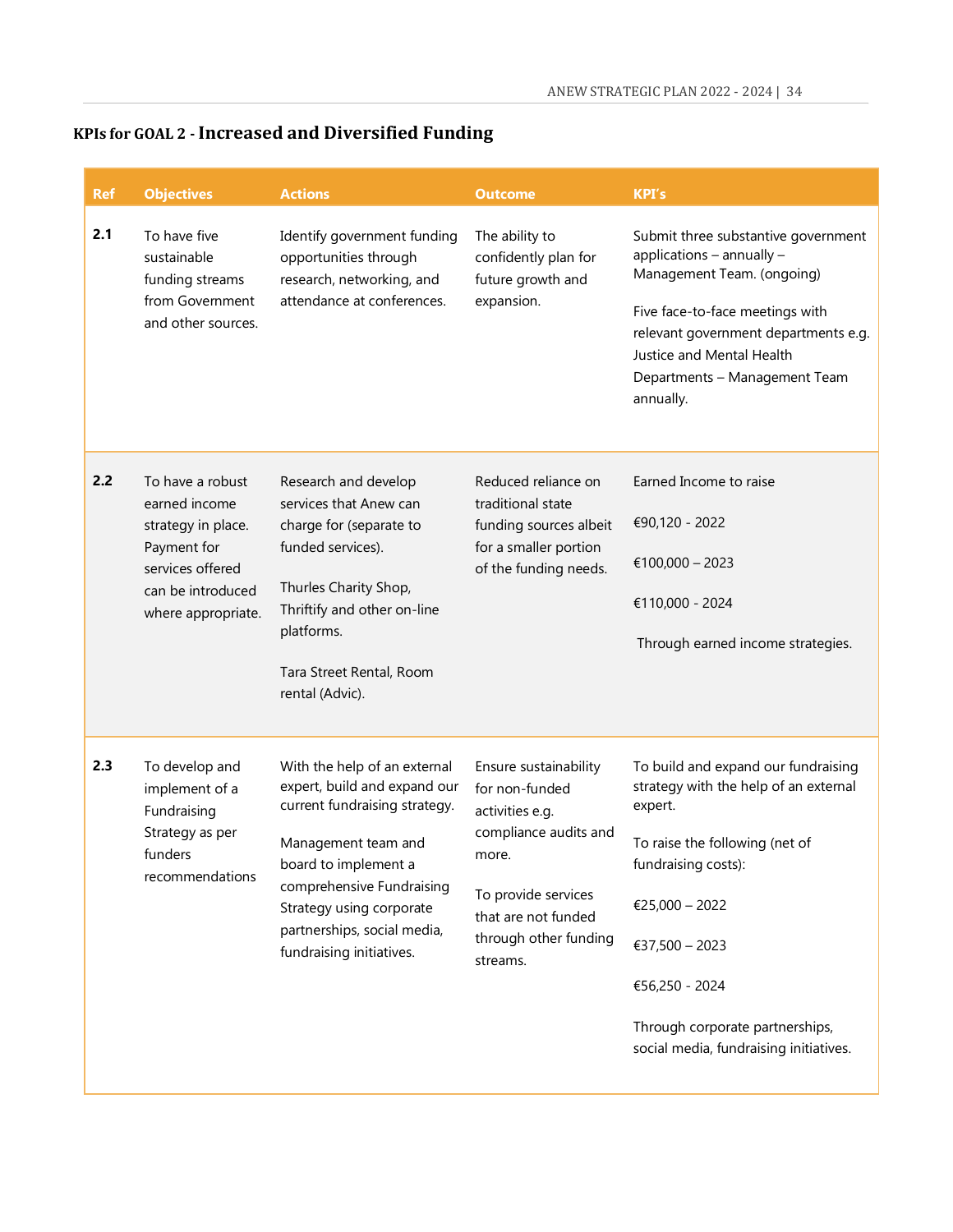## <span id="page-35-0"></span>**KPIs for GOAL 3 - Optimal Organisation Design**

| <b>Ref</b> | <b>Objectives</b>                                                                                                                                                                                                                                              | <b>Actions</b>                                                                                                                                                                                                                                                                                                                                                                                                                                                                                                                                                                         | <b>Outcome</b>                                                                                                                                                                  | <b>KPI's</b>                                                                                                                                                                                                                                                                                                                                                                                                         |
|------------|----------------------------------------------------------------------------------------------------------------------------------------------------------------------------------------------------------------------------------------------------------------|----------------------------------------------------------------------------------------------------------------------------------------------------------------------------------------------------------------------------------------------------------------------------------------------------------------------------------------------------------------------------------------------------------------------------------------------------------------------------------------------------------------------------------------------------------------------------------------|---------------------------------------------------------------------------------------------------------------------------------------------------------------------------------|----------------------------------------------------------------------------------------------------------------------------------------------------------------------------------------------------------------------------------------------------------------------------------------------------------------------------------------------------------------------------------------------------------------------|
| 3.1        | To have an<br>appropriate and<br>well-designed<br>organisation<br>structure<br>underpinned by<br>strong processes,<br>responsibility, and<br>accountability to<br>successfully compete<br>in the marketplace<br>for charitable<br>organisations in<br>Ireland. | Develop the organisational skills base<br>in the areas of homelessness, key<br>working, counselling, and parenting.<br>Increase staff and volunteer numbers<br>to complement new services and<br>developments.<br>Development of strategic and goal<br>focussed Performance Management<br>System.<br>All members of the organisation to<br>familiarise themselves with the values<br>of Anew and live these through their<br>work with Anew.<br>Maintain the ethos of the<br>organisation whilst being non-<br>judgemental, non-directive and not<br>engaging in any form of advocacy. | An organisation<br>with the appropriate<br>oversight, reporting<br>lines and delegated<br>authority to work<br>autonomously and<br>effectively in<br>achieving common<br>goals. | Develop and/or Recruit<br>suitably qualified and skilled<br>staff to effectively deliver the<br>strategy of Anew -<br>Management team, ongoing.<br>Develop strategic and goal<br>focussed Performance<br>Management System across<br>the organisation - CEO Q1<br>2021. (Ongoing)<br>To collect, review and action<br>feedback from staff and<br>report to the board -<br>CEO/Service Manager<br>annually. (Ongoing) |
| 3.2        | To have a regular<br>review of the<br>organisation design<br>to ensure that it is<br>aligned with its<br>purpose and client<br>proposition. and<br>that there is an<br>adequate<br>designation of roles<br>and responsibilities.                               | Maintain and develop organisational<br>structures in line with strategic<br>developments.                                                                                                                                                                                                                                                                                                                                                                                                                                                                                              | Improvement to the<br>overall effectiveness<br>of the organisation<br>together with a<br>strong emphasis on<br>change in its culture<br>and behaviours.                         | Review organisational<br>structure - Board/CEO<br>annually. (done as part of the<br>review of this plan)                                                                                                                                                                                                                                                                                                             |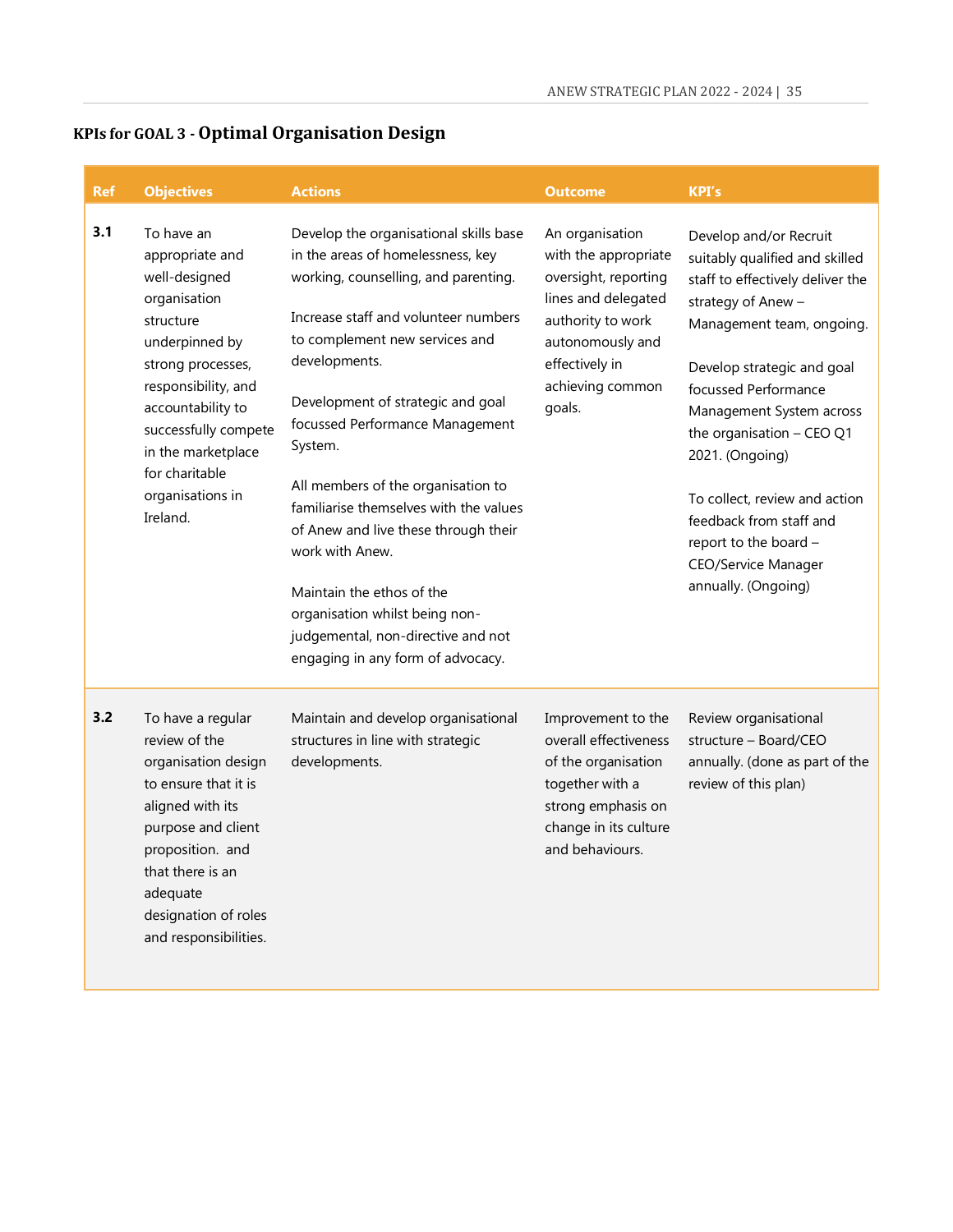| <b>Ref</b> | <b>Objectives</b>                                                                                                                                                                | <b>Actions</b>                                                                                                                                                                                                                                                                                                                                                                  | <b>Outcome</b>                                                                                                                                                                                       | <b>KPI's</b>                                                                                                                                                                                                                                                                                                                                                                                                                                                                                                                                                                                            |
|------------|----------------------------------------------------------------------------------------------------------------------------------------------------------------------------------|---------------------------------------------------------------------------------------------------------------------------------------------------------------------------------------------------------------------------------------------------------------------------------------------------------------------------------------------------------------------------------|------------------------------------------------------------------------------------------------------------------------------------------------------------------------------------------------------|---------------------------------------------------------------------------------------------------------------------------------------------------------------------------------------------------------------------------------------------------------------------------------------------------------------------------------------------------------------------------------------------------------------------------------------------------------------------------------------------------------------------------------------------------------------------------------------------------------|
| 4.1        | To be compliant<br>with the CRA<br>Governance Code<br>and fundraising<br>principles for<br>voluntary, charitable<br>and community<br>organisations in<br>Ireland.                | Complete compliance<br>statement for the<br>Governance Code.<br>CEO to update on-going<br>governance compliance<br>at each board meeting.                                                                                                                                                                                                                                       | A well governed<br>organisation that<br>manages the legitimate<br>needs of its stakeholders<br>through a transparent<br>and inclusive approach<br>that builds trust and its<br>long-term reputation. | . (DONE can be removed)<br>All board meetings to continue to<br>assess and monitor compliance to<br>the governance code. (ongoing)                                                                                                                                                                                                                                                                                                                                                                                                                                                                      |
| 4.2        | To have ongoing<br>training, process re-<br>design and<br>automation in place<br>where possible to<br>drive more efficient<br>service delivery and<br>better client<br>outcomes. | The CEO to design and<br>implement structures to<br>drive continuous<br>improvement throughout<br>the organisation and<br>across each functional<br>area.<br>All staff will be<br>encouraged by the CEO<br>to innovate and<br>workshops will be held to<br>kick start this process.<br>The CEO to focus the<br>management team on<br>the execution of the<br>business strategy. | Scalability of service<br>provision combined with<br>cost containment and a<br>high level of client<br>satisfaction.                                                                                 | Update structures for risk<br>management, training, clinical<br>excellence, monitoring & reporting<br>and critical incident planning -<br>Service Manager/CEO, Q2 2021.<br>(ongoing)<br>Ensure that personnel drive strategy<br>within their respective locations by<br>ensuring that every employee and<br>volunteer is familiar with this<br>document - CEO/Service Manager<br>Q1 2021. (done for 2021, will be<br>done for 2022 updated document)<br>Develop IT system as a platform to<br>hold contacts, fundraising, clients,<br>and service statistics - CEO/Service<br>Manager Q2 2021 (ongoing) |

## <span id="page-36-0"></span>**KPIs for GOAL 4 - Quality Improvement & Operational Excellence**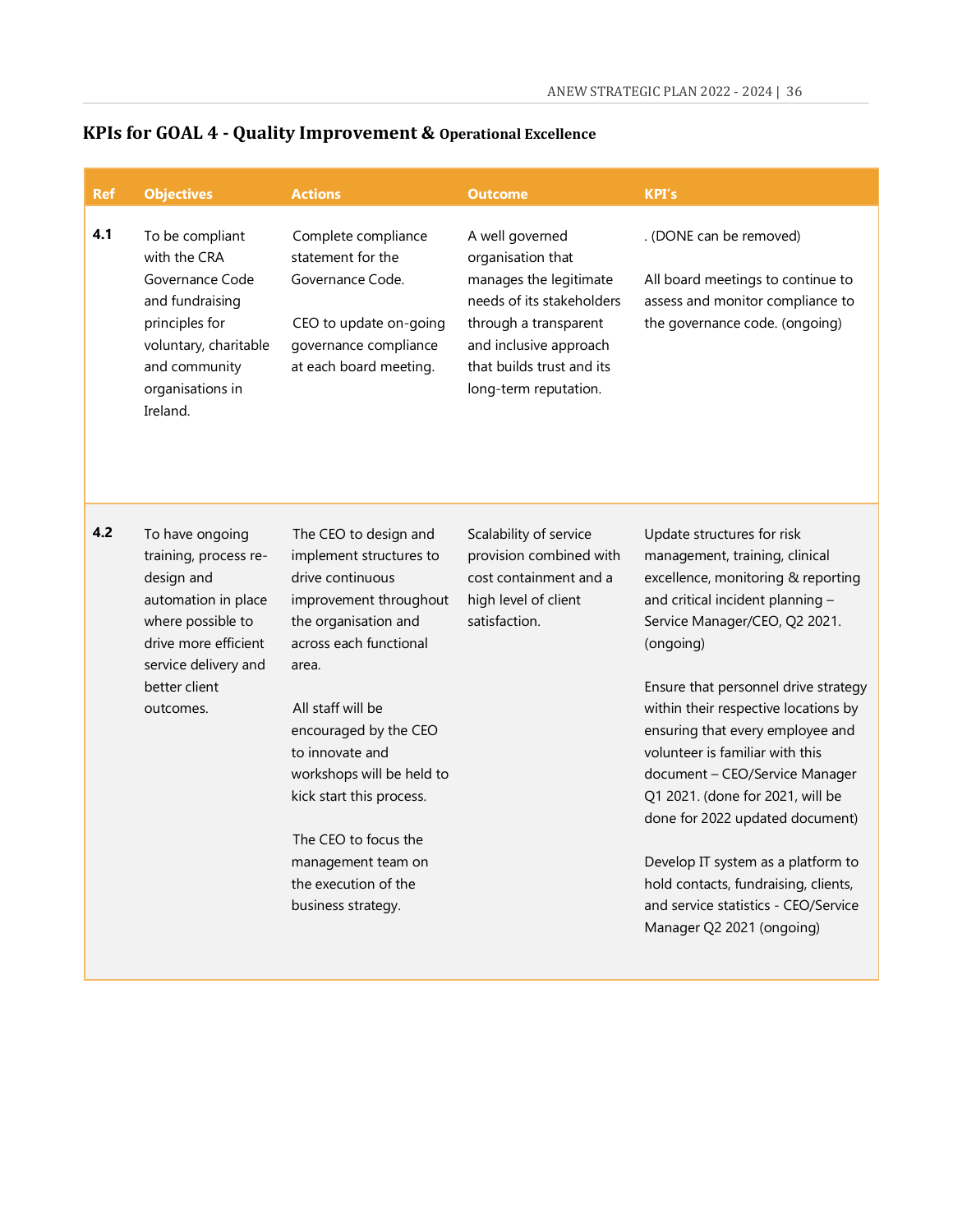## <span id="page-37-0"></span>**KPIs for GOAL 5 - Effective Communication**

| <b>Ref</b> | <b>Objectives</b>                                                                                                                              | <b>Actions</b>                                                                                                                                                                                                                                                                                                              | <b>Outcome</b>                                                                                                                                                                                                                                                            | <b>KPI's</b>                                                                                                                                                                                                                                                                                                                                                                                                                       |
|------------|------------------------------------------------------------------------------------------------------------------------------------------------|-----------------------------------------------------------------------------------------------------------------------------------------------------------------------------------------------------------------------------------------------------------------------------------------------------------------------------|---------------------------------------------------------------------------------------------------------------------------------------------------------------------------------------------------------------------------------------------------------------------------|------------------------------------------------------------------------------------------------------------------------------------------------------------------------------------------------------------------------------------------------------------------------------------------------------------------------------------------------------------------------------------------------------------------------------------|
| 5.1        | To have an<br>effective<br>communications<br>strategy and plan<br>in place for the<br>organisation.                                            | Create a strong and robust<br>communications plan.<br>Implement a social media<br>campaign to highlight our<br>work and communicate with<br>stakeholders                                                                                                                                                                    | Structured and planned<br>communications by Anew<br>taking advantage of every<br>opportunity for proactive<br>communication internally<br>with staff and externally<br>with relevant audiences<br>and being ready to deal<br>with any issues or crisis<br>that may arise. | Communication plan to be<br>completed $-Q1$ , 2021.(Will be<br>done in collaboration with and<br>external contractor)<br>Social Media Campaign to be<br>commenced in Q1, 2021 (Done<br>and will be built on in 2022)                                                                                                                                                                                                               |
| 5.2        | To have key<br>messages<br>consistently<br>delivered to<br>increase brand<br>awareness and<br>target all relevant<br>audiences for<br>funding. | Organise and publicise events<br>to highlight the work of Anew.<br>Management Team to<br>commence building<br>relationships with media<br>contacts to highlight the work<br>of Anew.<br>To participate in the Great<br>Places to Work Initiative and<br>Investors in People awards<br>(and any other applicable<br>awards). | Increased trust, deeper<br>relationships with the<br>broader public.<br>Positive media coverage<br>and changing attitudes<br>through the cultivation of<br>relationships with<br>journalists.<br>Support from the public,<br>policy makers and all other<br>stakeholders. | Ensure that Anew holds at<br>least one major event per year<br>to celebrate the service and<br>applies for funding for same.<br>International Women's Day<br>2021 - Service Manager/Social<br>Care Team. (ongoing)<br>Management to ensure<br>participation in one<br>documentary highlighting our<br>accommodation service - 2022.<br>Sign up for and participate<br>these awards annually -<br>Management Team, 2022<br>onwards. |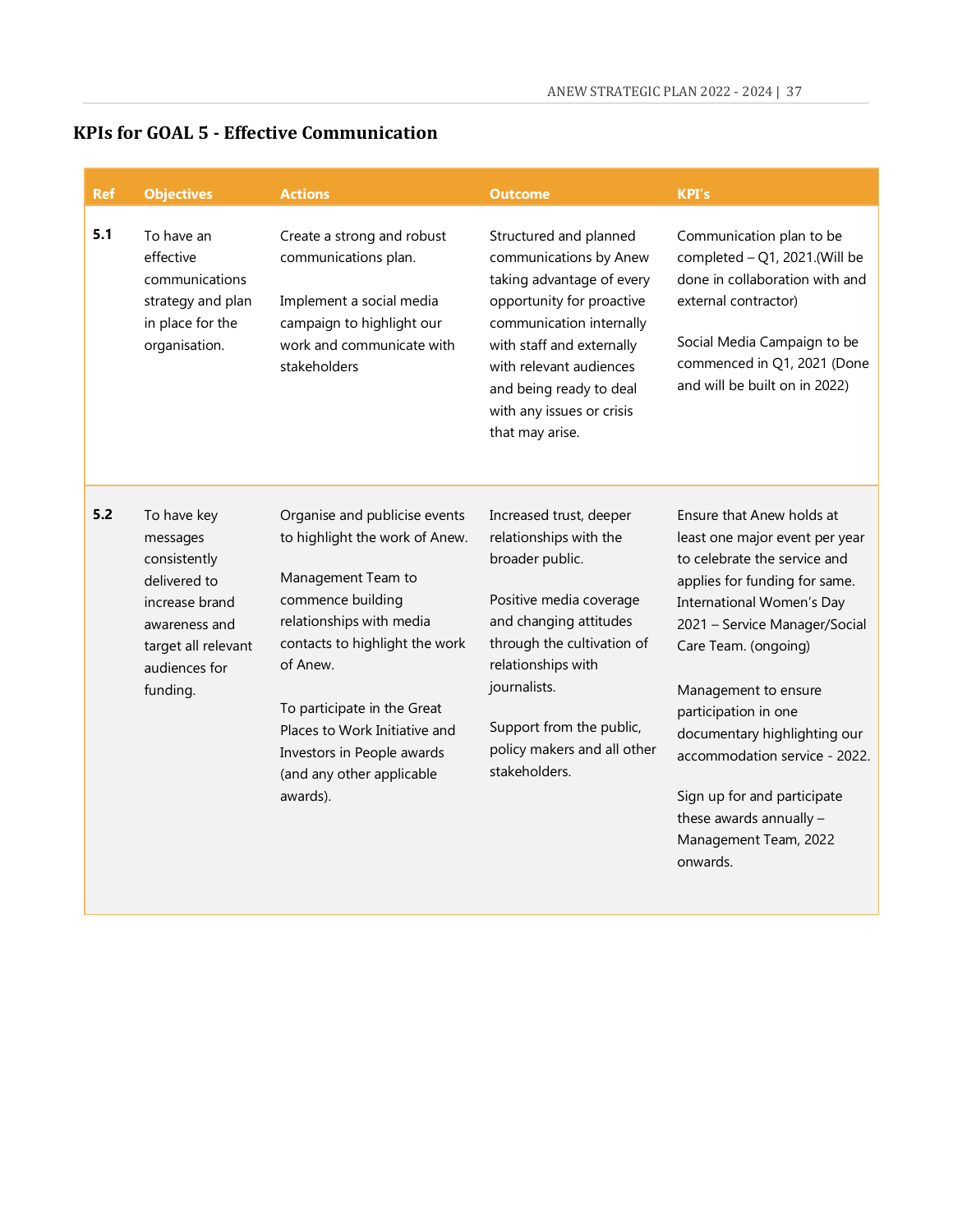## <span id="page-38-0"></span>Section 7 | REFERENCES

- 1. https://www.housing.gov.ie/sites/default/files/publications/files/homeless\_report\_-\_july\_2020.pdf
- 2. [Culhane, et al., 2003](http://www.ncbi.nlm.nih.gov/pmc/articles/PMC3383651/)
- 3. Paula Mayock, 2014
- 4. CPA, 2005
- 5. Census, 2016
- 6. <https://www.cso.ie/en/releasesandpublications/ep/p-cp4hf/cp4hf/fmls/> 08/10/20
- 7. [https://www.tusla.ie/uploads/content/Family\\_Support\\_CFA\\_Parenting\\_Support\\_Strategy.pdf](https://www.tusla.ie/uploads/content/Family_Support_CFA_Parenting_Support_Strategy.pdf)
- 8. [https://www.hse.ie/eng/services/list/4/mental-health-services/specialist-perinatal-mental-health/specialist](https://www.hse.ie/eng/services/list/4/mental-health-services/specialist-perinatal-mental-health/specialist-perinatal-mental-health-services-model-of-care-2017.pdf)[perinatal-mental-health-services-model-of-care-2017.pdf](https://www.hse.ie/eng/services/list/4/mental-health-services/specialist-perinatal-mental-health/specialist-perinatal-mental-health-services-model-of-care-2017.pdf)
- 9. <https://www.hse.ie/eng/services/list/4/mental-health-services/specialist-perinatal-mental-health/> (14th October 2020)
- 10. <https://www.tusla.ie/services/alternative-care/after-care/-> 08/10/20
- 11. https://www.pause.org.uk/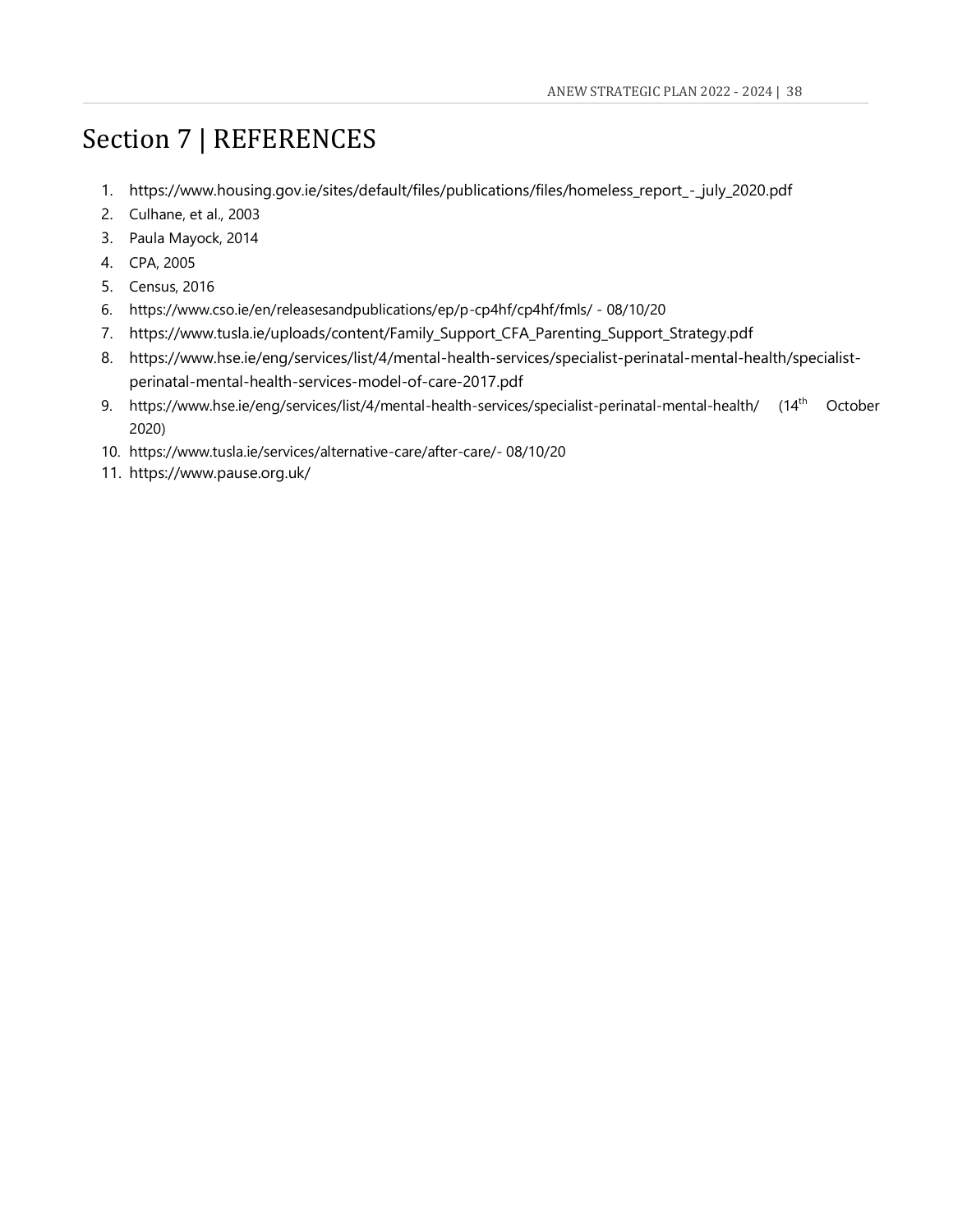## <span id="page-39-0"></span>Section 8 | APPENDICES

#### <span id="page-39-1"></span>**APPENDIX 1 Stakeholders**

#### <span id="page-39-2"></span>**Funders**

- Dublin Regional Housing Executive (DRHE)
- **TUSLA**
- The Ireland Fund
- The National Lottery
- The Hospital Saturday Fund
- The Community Foundation of Ireland

#### <span id="page-39-3"></span>**APPENDIX 2 Projects/Strategic Goals**

#### <span id="page-39-4"></span>**Ongoing Projects**

- Develop Day Services Haven House Project development and expansion to other locations
- Visiting support HSF/Lottery/Zendesk
- CBC Garden The Airport Fund
- International Women's Day The Airport Fund
- Thriftify Online Charity Shop
- Developing Fundraising strategy Yellow Harbour
- Direct Provision Parenting Project The Ireland Fund
- Expanding services to Direct Provision Centres, Prisons, Mental Health, Family Hubs Strategic Goals
- Develop Counselling service to include other types of counselling/ Court assessments Strategic Goals
- Working with Mothers who have children in care Strategic Goals
- Obtain a second house using CAS strategic goals
- Implementation of this Strategic Plan

#### <span id="page-39-5"></span>**APPENDIX 3 Anew's People (as of 1st January 2022)**

#### <span id="page-39-6"></span>**Board of Directors**

| Claude Daboul   |
|-----------------|
| Moira Morrissey |
| Stephen Moore   |
| Helen McEvoy    |
| Joanne Ryan     |
| John Hanafin    |
| Fiona Barry     |
| Nives Paic      |
|                 |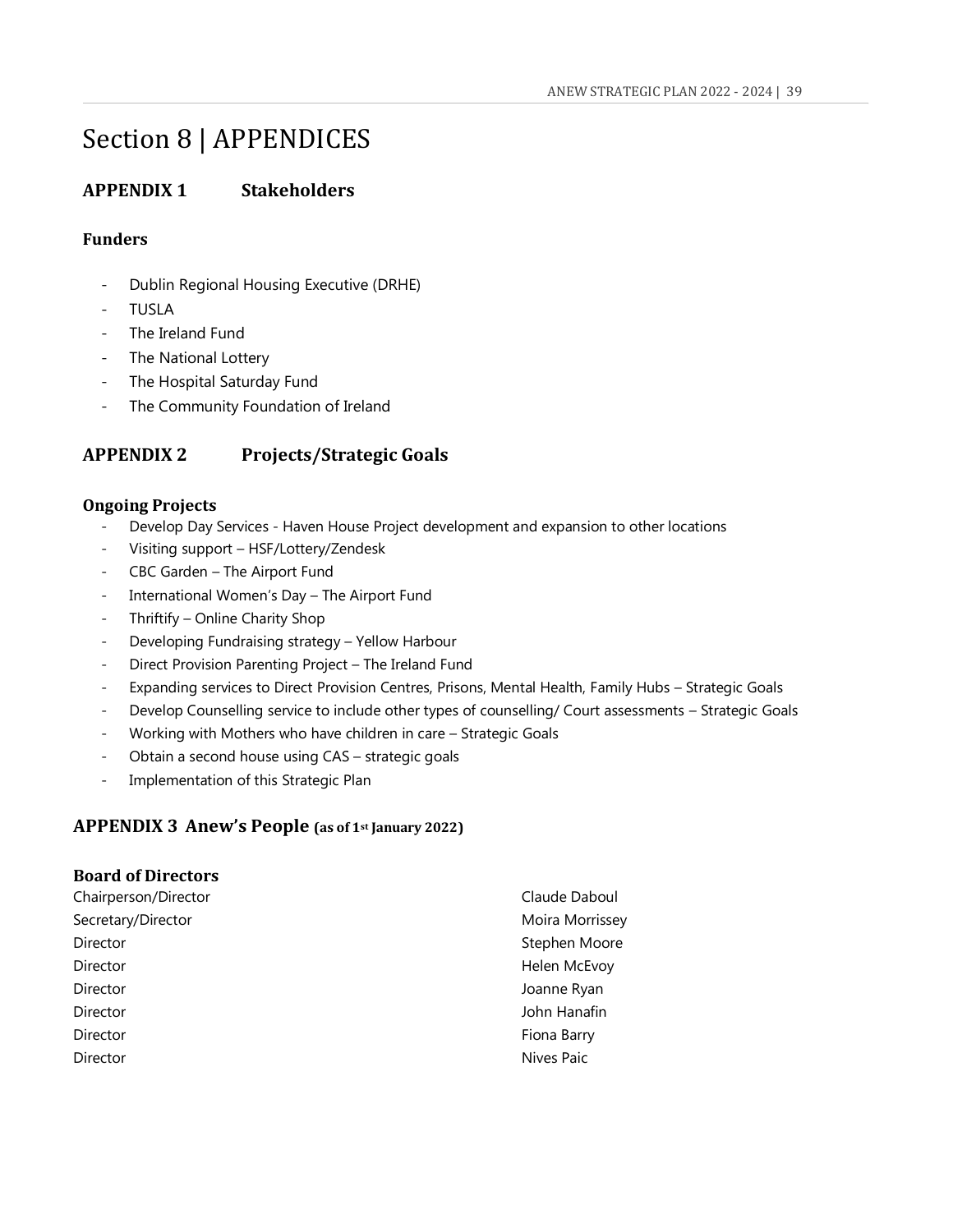#### **Sub-groups of the Board**

Audit and Risk Committee Chairperson Stephen Moore Committee Member **Joanne Ryan** Committee Member **Helen McEvoy** 

#### **Strategy Committee**

Chairperson **Fiona Barry** Committee Member **Committee Member Claude Daboul** 

#### <span id="page-40-0"></span>**Management Team**

CEO Marian Barnard Senior Services Manager / Garda Vetting Officer/DLO Danielle Gannon Team Leader Norma Fitzgerald Housing Officer / IT & Training Officer Genevieve Kelly Psychotherapist **Dawn Kenny** 

#### <span id="page-40-1"></span>**External Support**

IT Support Glitch IT Payroll Provider Nicola Foster Property Maintenance **Patrick Beakey** Patrick Beakey

#### <span id="page-40-2"></span>**Volunteers**

Mary O'Reilly Nawwal Salieman

Committee Attendee Marian Barnard (CEO) Committee Attendee **Sharon Culliton (Admin and Finance**)

Committee Attendee **Marian Barnard (CEO) Marian Barnard (CEO)** Committee Attendee **Danielle Gannon (Senior Services Manager)** 

Website and Social Media Grand Designs/Jodi Waters Financial Services **Foresthill Consulting/Sharon Culliton** External Auditors **External Auditors** Moods/Delaney, Portlaoise Legal Services **McCormack Solicitors, Newbridge** McCormack Solicitors, Newbridge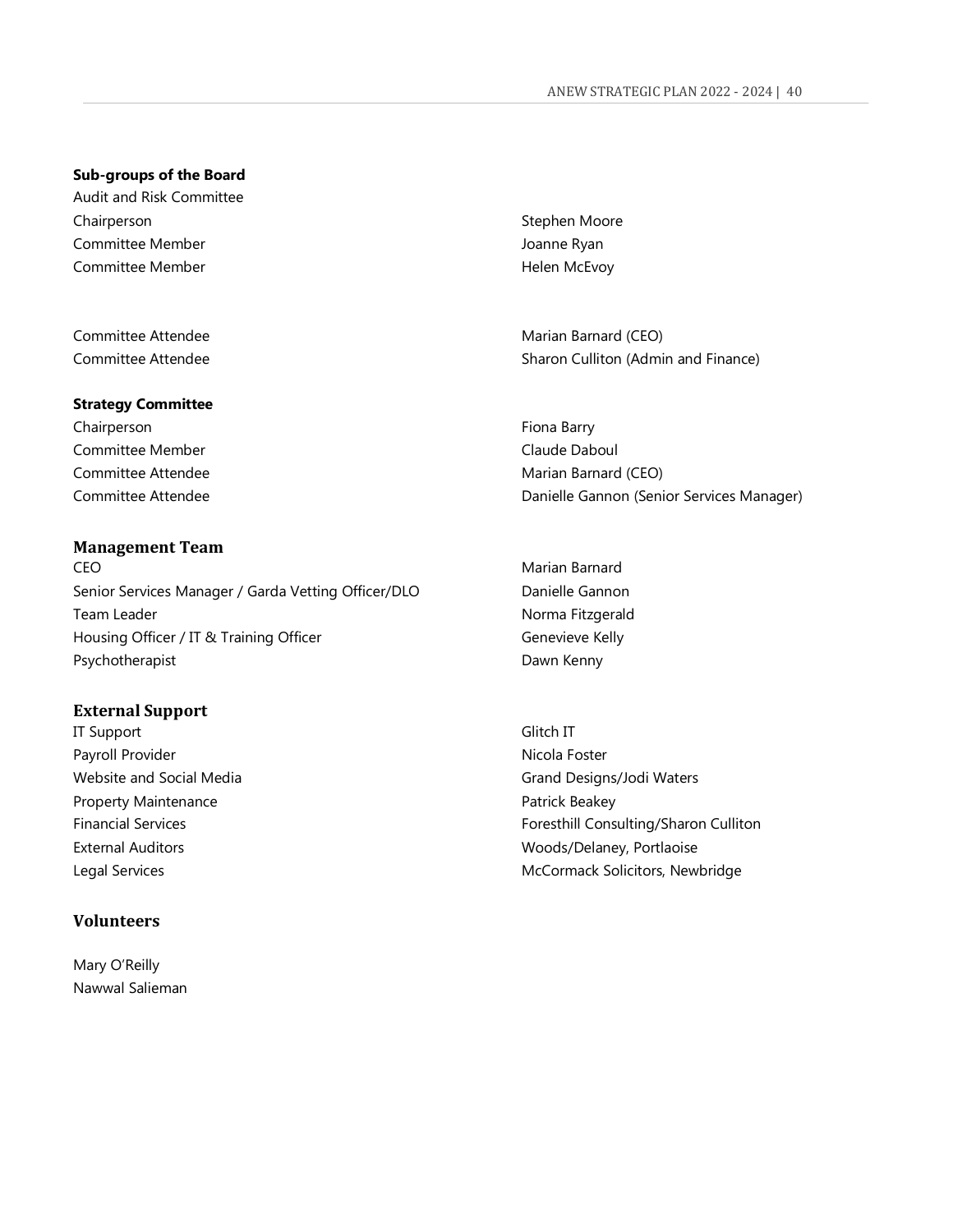| <b>Income</b>                                                |         |
|--------------------------------------------------------------|---------|
| <b>TUSLA Funding</b>                                         | 129,204 |
| <b>DRHE Funding</b>                                          | 226,484 |
| Beehive - Rental Income & Service Charge Tara Street         | 55,740  |
| Advic Advocates - Rental Income                              | 7,200   |
| Rental Income (DRHE - Internal) Haven House                  | 7,800   |
| iDonate                                                      | 720     |
| <b>CBC Residents Rental Income</b>                           | 3,600   |
| Thurles Shop Revenue                                         | 24,000  |
| Thriftify Online Shop Revenue                                | 600     |
| Donations                                                    | 900     |
| Fund raising / Go Fund Me                                    | 33,000  |
| <b>TOTAL INCOME</b>                                          | 489,248 |
| <b>Expenditure</b>                                           |         |
| Professional Indemnity/D&O Insurance                         | 16,500  |
| Wages, Salaries, PRSI and Pension                            | 358,126 |
| Telephone & Video Conferencing                               | 4,596   |
| <b>Professional Fees</b>                                     | 23,170  |
| Foresthill Consultancy Services - Accounting service         | 11,279  |
| Grenke - Equipment leases                                    | 2,540   |
| Membership & Subscription Fees                               | 1,875   |
| <b>Staff Training</b>                                        | 4,800   |
| Supervision                                                  | 700     |
| Room Hire                                                    | 600     |
| Alarm Monitoring and Safety                                  | 250     |
| Good Fire & Safety/Health & Safety                           | 1,600   |
| Rent, Rates & Service Charge (Incls internal rent charge HH) | 15,970  |
| <b>Client Expenses</b>                                       | 4,250   |
| Employee/Volunteer Travel & Subsistence Expenses             | 6,900   |
| Staff Lunches / Canteen Supplies                             | 600     |
| Light & Heat                                                 | 5,400   |
| <b>Computer Software and Maintenance</b>                     | 4,150   |
| Printing, Postage & Stationery                               | 4,060   |
| Maintenance & Repairs                                        | 7,130   |
| <b>Audit Fee</b>                                             | 5,000   |
| <b>Bank Charges</b>                                          | 1,750   |
| Contingency                                                  | 1,500   |
|                                                              |         |

**TOTAL EXPENDITURE** 482,746

### **SURPLUS/(DEFICIT) 6,502**

<span id="page-41-0"></span>**APPENDIX 4 Anew Budget 2022**